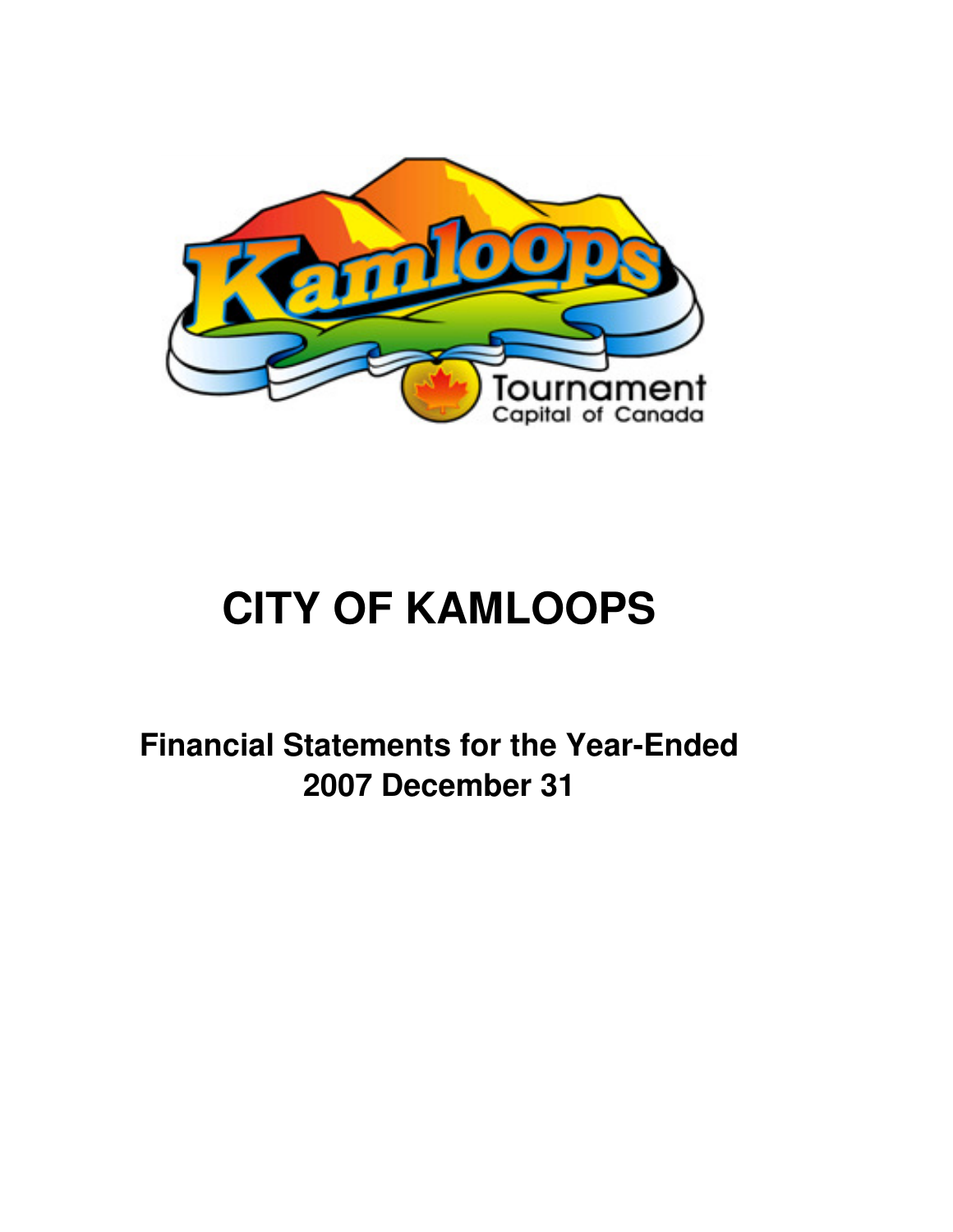**City of Kamloops** 

www.kamloops.ca

# **CONSOLIDATED FINANCIAL STATEMENTS YEAR ENDED DECEMBER 31, 2007, with comparatives for 2006**

### **TABLE OF CONTENTS** 1

| <b>Auditors' Report</b>                  | 2 |
|------------------------------------------|---|
| Statement of Management's Responsibility |   |

#### Financial Statements:

| Consolidated Statement of Financial Position          | 4        |
|-------------------------------------------------------|----------|
| <b>Consolidated Statement of Financial Activities</b> | 5        |
| <b>Consolidated Statement of Equity</b>               | 6        |
| <b>Consolidated Statement of Cash Flows</b>           |          |
| Notes to Consolidated Financial Statements            | $8 - 32$ |

#### Supporting Schedules:

| General Fund - Statement of Financial Position                                    | 33 |
|-----------------------------------------------------------------------------------|----|
| General Fund - Statement of Financial Activities                                  | 34 |
| Water Fund - Statement of Financial Position                                      | 35 |
| Water Fund - Statement of Financial Activities                                    | 36 |
| Sewer Fund - Statement of Financial Position                                      | 37 |
| Sewer Fund - Statement of Financial Activities                                    | 38 |
| Cemetery Care Trust Fund - Statement of Financial Position                        | 39 |
| Statutory Reserve Funds - Statement of Financial Position                         | 40 |
| Statutory Reserve Funds - Statement of Financial Activities                       | 41 |
| Kamloops Airport Authority Society - Statement of Financial Position              | 42 |
| Kamloops Airport Authority Society - Statement of Financial Activities            | 43 |
| Venture Kamloops Business Development Society - Statement of Financial Position   | 44 |
| Venture Kamloops Business Development Society - Statement of Financial Activities | 45 |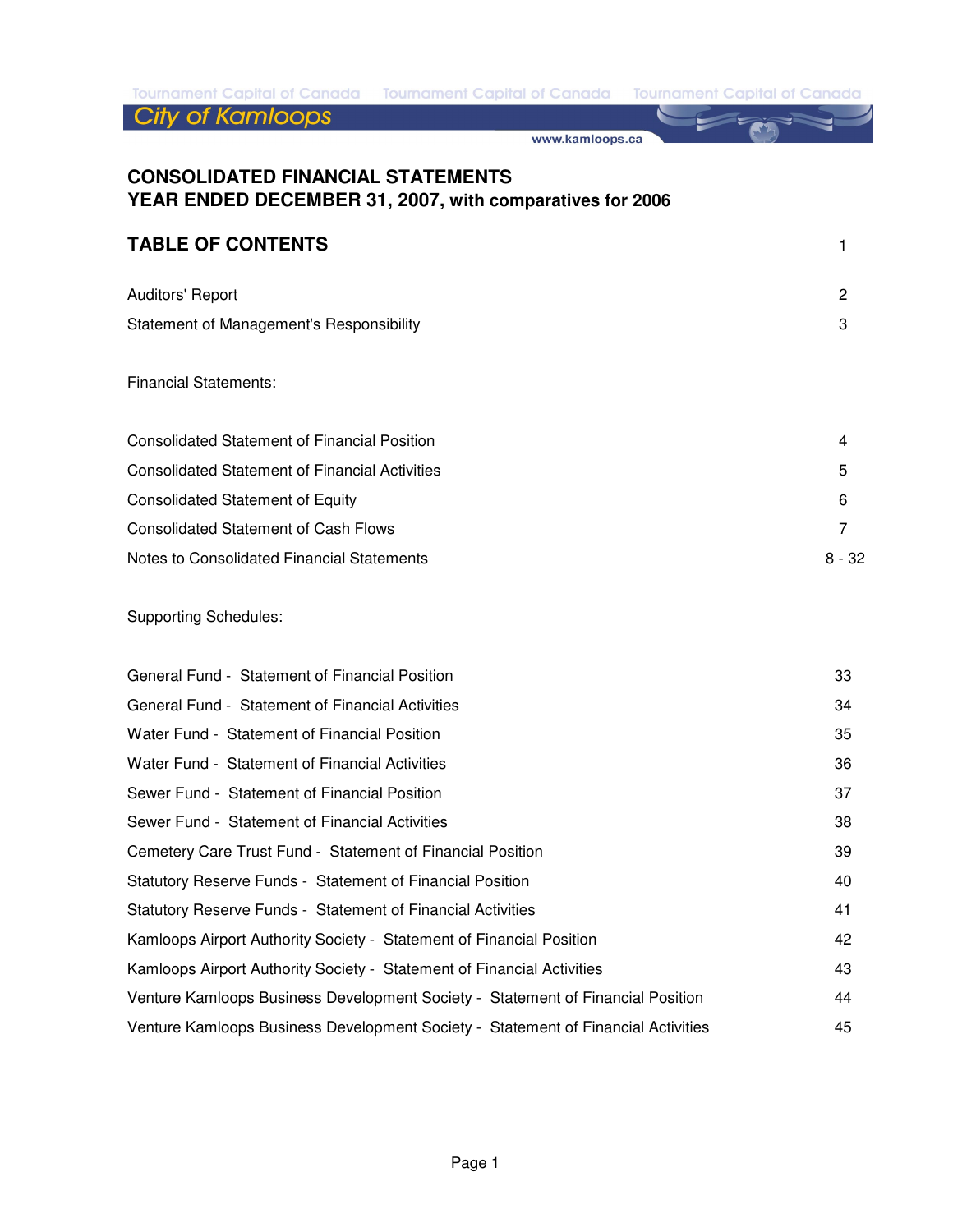**Auditors' Report**

To the Mayor and Council of the City of Kamloops

We have audited the consolidated statement of financial position of the City of Kamloops as at December 31, 2007 and the consolidated statements of financial activities, equity and cash flows for the year then ended. These financial statements are the responsibility of the City's management. Our responsibility is to express an opinion on these financial statements based on our audit.

We conducted our audit in accordance with Canadian generally accepted auditing standards. Those standards require that we plan and perform an audit to obtain reasonable assurance whether the financial statements are free of material misstatement. An audit includes examining, on a test basis, evidence supporting the amounts and disclosures in the financial statements. An audit also includes assessing the accounting principles used and significant estimates made by management, as well as evaluating the overall financial statement presentation.

In our opinion, these consolidated financial statements present fairly, in all material respects, the financial position of the City as at December 31, 2007 and the results of its operations and its cash flows for the year then ended in accordance with Canadian generally accepted accounting principles.

**BDO Dunwoody** LLP **Chartered Accountants**

Kamloops, British Columbia May 6, 2008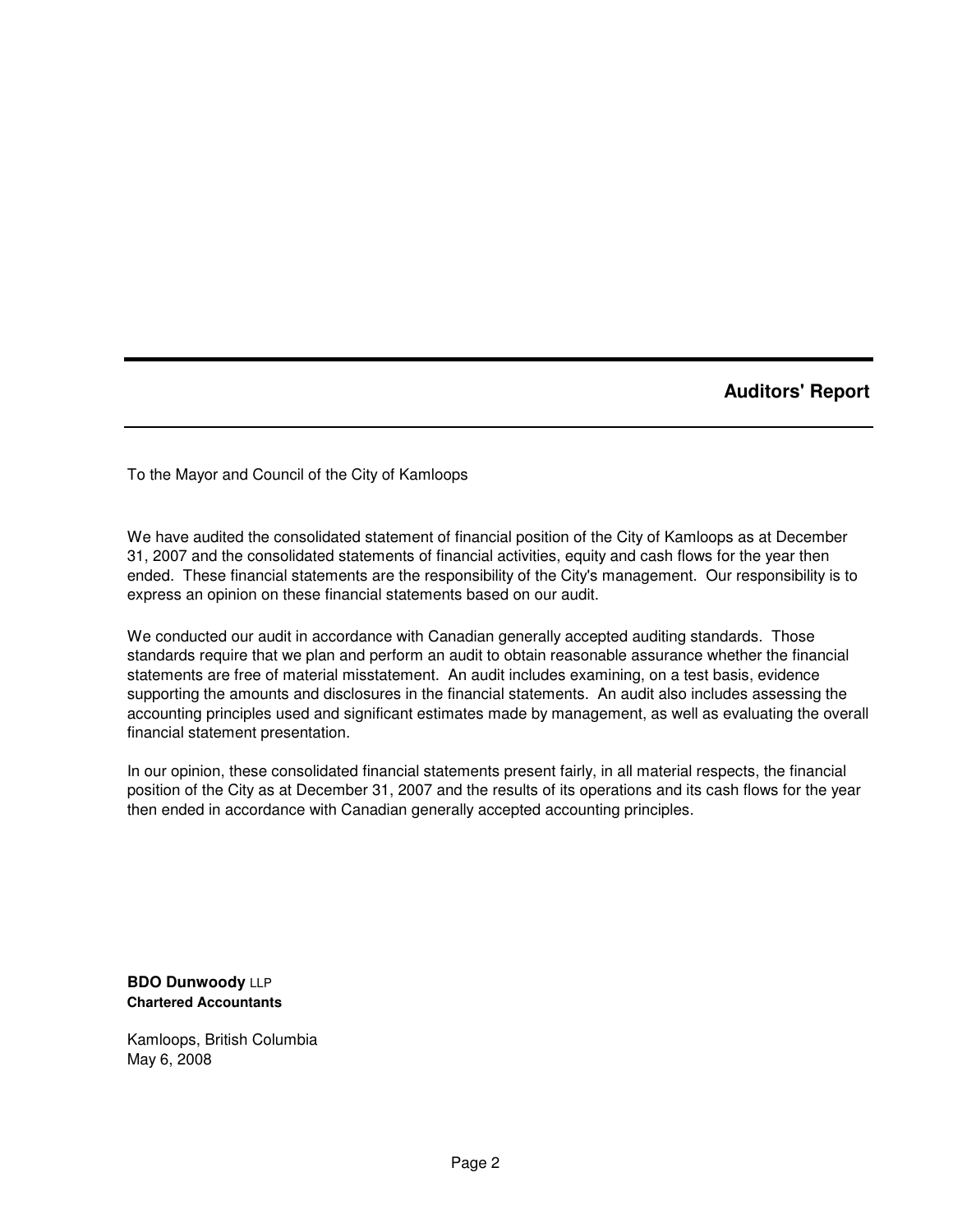**Tournament Capital of Canada** 

www.kamloops.ca

# **Management's Responsibility for Financial Reporting**

The accompanying financial statements of the City of Kamloops and all the information in this annual report are the responsibility of management and have been approved by the Mayor and Council of the City.

The financial statements have been prepared by management in accordance with Canadian generally accepted accounting principles. Financial statements are not precise since they include certain amounts based on estimates and judgements. When alternative accounting methods exist, management has chosen those it deems most appropriate in the circumstances, in order to ensure that the financial statements are presented fairly, in all material respects.

The City maintains systems of internal accounting and administrative controls of high quality, consistent with reasonable cost. Such systems are designed to provide reasonable assurance that the financial information is relevant, reliable and accurate and the City's assets are appropriately accounted for and adequately safeguarded.

The City Council is responsible for ensuring that management fulfills its responsibilities for financial reporting and is ultimately responsible for reviewing and approving the financial statements.

The Audit Committee reviews the City's financial statements and recommends their approval to City Council. The Audit Committee meets periodically with management, as well as the external auditors, to discuss internal controls over the financial reporting issues, to satisfy themselves that each party is properly discharging their responsibilities, and to review the annual report, the financial statements and the external auditors' report. The Mayor and Council takes this information into consideration when approving the financial statements for issuance to the ratepayers. The Mayor and Council also consider the engagement of the external auditors.

The financial statements have been audited by BDO Dunwoody LLP in accordance with Canadian generally accepted auditing standard on behalf of the ratepayers. BDO Dunwoody LLP has full access to the Council and management.

Mayor

Finance and Information Technology Director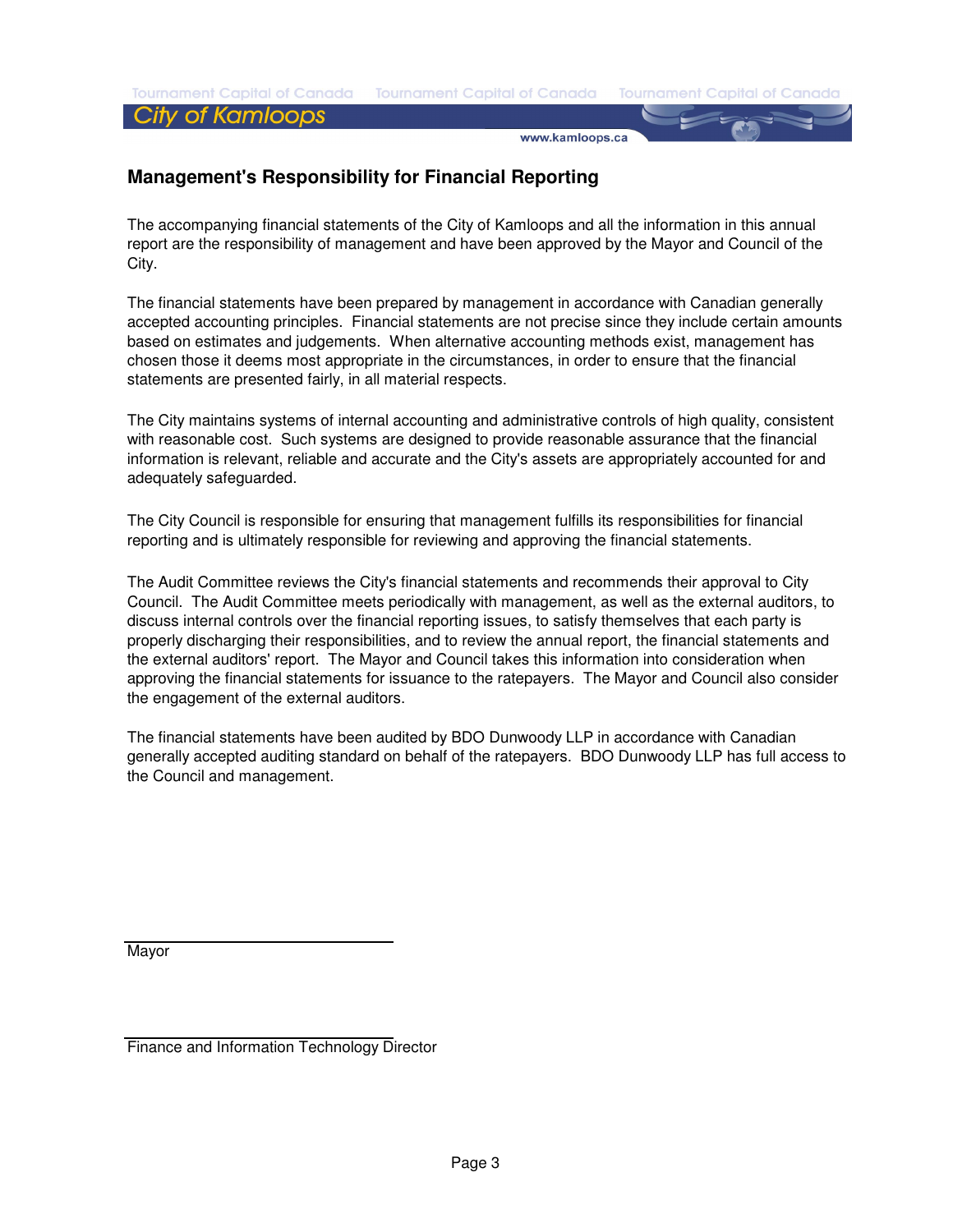www.kamloops.ca

# **CONSOLIDATED STATEMENT OF FINANCIAL POSITION AS AT DECEMBER 31, 2007, with comparatives for 2006**

|                                                                                                   | 2007 |                                                    | 2006                                                    |
|---------------------------------------------------------------------------------------------------|------|----------------------------------------------------|---------------------------------------------------------|
| <b>Financial assets</b>                                                                           |      |                                                    |                                                         |
| Cash and short-term investments (note 2)<br>Accounts receivable (note 3)<br>Long-term investments | \$   | 97,873,088<br>13,093,907<br>271,321<br>111,238,316 | \$<br>69,190,843<br>12,885,827<br>259,028<br>82,335,698 |
| <b>Liabilities</b>                                                                                |      |                                                    |                                                         |
|                                                                                                   |      |                                                    |                                                         |
| Accounts payable (note 4)                                                                         |      | 13,897,180                                         | 16,554,860                                              |
| Payroll benefits payable                                                                          |      | 3,074,398                                          | 2,956,722                                               |
| Post-employment benefits payable (note 5)                                                         |      | 5,905,476                                          | 5,643,476                                               |
| Landfill post-closure costs (note 6)                                                              |      | 1,809,806                                          | 1,366,430                                               |
| Deferred revenue (note 7)                                                                         |      | 26,766,672                                         | 23,155,190                                              |
| Long-term debt (note 8)                                                                           |      | 98,691,983                                         | 86,801,059                                              |
| Obligations under capital lease (note 9)                                                          |      | 23,812                                             | 390,194                                                 |
|                                                                                                   |      | 150,169,327                                        | 136,867,931                                             |
| <b>Net financial liabilities</b>                                                                  |      | (38, 931, 011)                                     | (54, 532, 233)                                          |
| <b>Non-financial assets</b>                                                                       |      |                                                    |                                                         |
| Inventory                                                                                         |      | 1,078,877                                          | 1,047,460                                               |
| Prepaid expenses                                                                                  |      | 973,435                                            | 598,148                                                 |
| Capital assets (note 10)                                                                          |      | 760,661,385                                        | 732,671,556                                             |
|                                                                                                   |      | 762,713,697                                        | 734,317,164                                             |
| <b>Net Position</b>                                                                               |      | 723,782,686                                        | 679,784,931                                             |
| <b>Reserves, Surplus and Equity</b>                                                               |      |                                                    |                                                         |
| Reserves for operating purposes (note 11)                                                         |      | 11,799,385                                         | 7,888,884                                               |
| Reserves for capital purposes (note 12)                                                           |      | 40,551,960                                         | 33,421,182                                              |
| Surplus from operations (note 13)                                                                 |      | 21,527,213                                         | 16,532,332                                              |
| Total financial equity                                                                            |      | 73,878,558                                         | 57,842,398                                              |
| Total capital equity                                                                              |      | 649,904,128                                        | 621,942,533                                             |
|                                                                                                   |      | 723,782,686                                        | 679,784,931                                             |
|                                                                                                   |      |                                                    | \$                                                      |

Commitments and contingencies - Note 18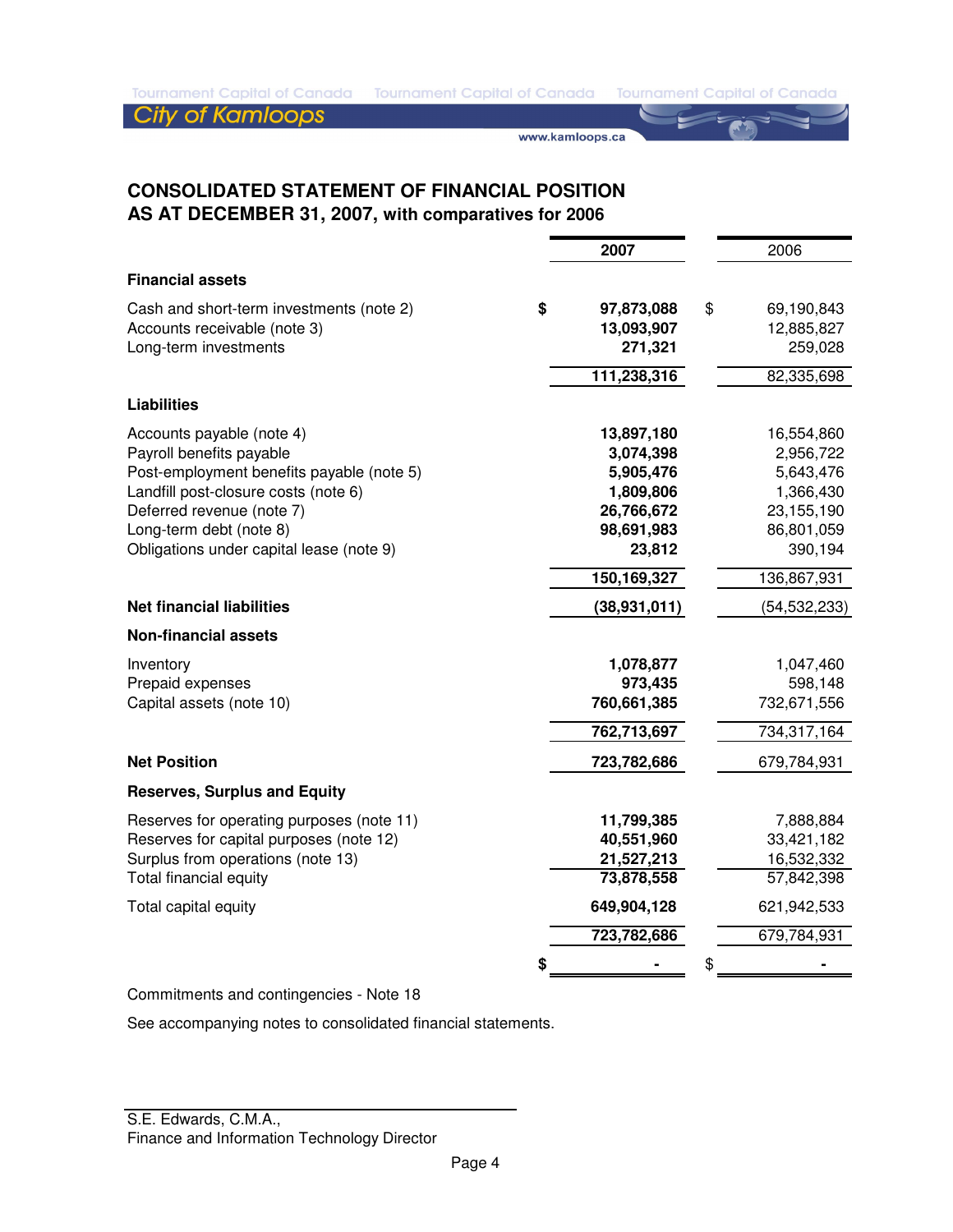www.kamloops.ca

# **CONSOLIDATED STATEMENT OF FINANCIAL ACTIVITIES YEAR ENDED DECEMBER 31, 2007, with comparatives for 2006**

|                                                 | 2007 Budget            | 2007                   | 2006                   |
|-------------------------------------------------|------------------------|------------------------|------------------------|
|                                                 | (unaudited)            |                        |                        |
| <b>Revenue</b>                                  |                        |                        |                        |
| \$<br>Taxation (note 14)                        | 76,111,426 \$          | 75,951,548 \$          | 71,182,773             |
| Development levies utilized                     | 6,789,987              | 1,211,655              | 3,005,503              |
| Fees, rates and sales of service (note 15)      | 43,392,520             | 45,266,215             | 42,773,141             |
| Grants (note 16)                                | 11,487,941             | 12,948,189             | 13,081,551             |
| Investment income                               | 3,763,355              | 7,855,057              | 4,578,035              |
| Private contributions                           | 2,676,066              | 1,756,842              | 1,053,207              |
| Sale of capital assets                          | 89,000                 | 2,091,295              | 2,304,694              |
|                                                 | 144,310,295            | 147,080,801            | 137,978,904            |
| <b>Expenditures (note 17)</b>                   |                        |                        |                        |
| Cemetery                                        | 579,030                | 562,304                | 544,584                |
| Community development                           | 4,166,440              | 3,993,279              | 4,091,052              |
| Corporate administration                        | 8,663,117              | 6,827,299              | 6,730,705              |
| <b>Environmental services</b>                   | 483,646                | 271,021                | 208,831                |
| Fire services                                   | 10,517,996             | 10,583,664             | 10,047,546             |
| Infrastructure maintenance                      | 8,554,685              | 8,210,733              | 7,872,505              |
| Legislative and enforcement                     | 3,542,483              | 3,249,326              | 2,782,392              |
| Parks, recreation and leisure services          | 19,600,481             | 18,286,346             | 17,144,225             |
| Police services                                 | 18,616,596             | 16,209,803             | 16,452,964             |
| <b>Public Transit</b><br>Solid waste            | 9,552,047<br>4,987,618 | 9,695,245<br>5,163,261 | 9,127,622<br>4,665,406 |
| Water utility                                   | 6,075,032              | 6,480,003              | 6,184,175              |
| Sewer utility                                   | 4,440,833              | 4,134,547              | 3,857,125              |
| Kamloops Airport Authority Society              |                        | 181,600                | 70,728                 |
| Venture Kamloops Business Development Society   |                        | 554,700                | 462,734                |
| Debt servicing costs                            | 6,705,101              | 5,906,867              | 5,876,745              |
| Capital expenditures                            | 66,225,160             | 30,762,878             | 48,767,959             |
|                                                 | 172,710,265            | 131,072,876            | 144,887,298            |
| Net operating activity                          | (28, 399, 970)         | 16,007,925             | (6,908,394)            |
| Capital assets acquired under capital lease     |                        |                        | 42,620                 |
| Reduction of long-term debt                     | (6,581,713)            | (6,827,036)            | (5,663,127)            |
| Repayment of obligations under capital lease    | (39, 959)              | (366, 382)             | (66, 992)              |
| Capital assets acquired pending debenture issue | 20,908,792             | 7,221,653              | 16,563,373             |
| Increase (decrease) in financial equity<br>\$   | $(14, 112, 850)$ \$    | 16,036,160 \$          | 3,967,480              |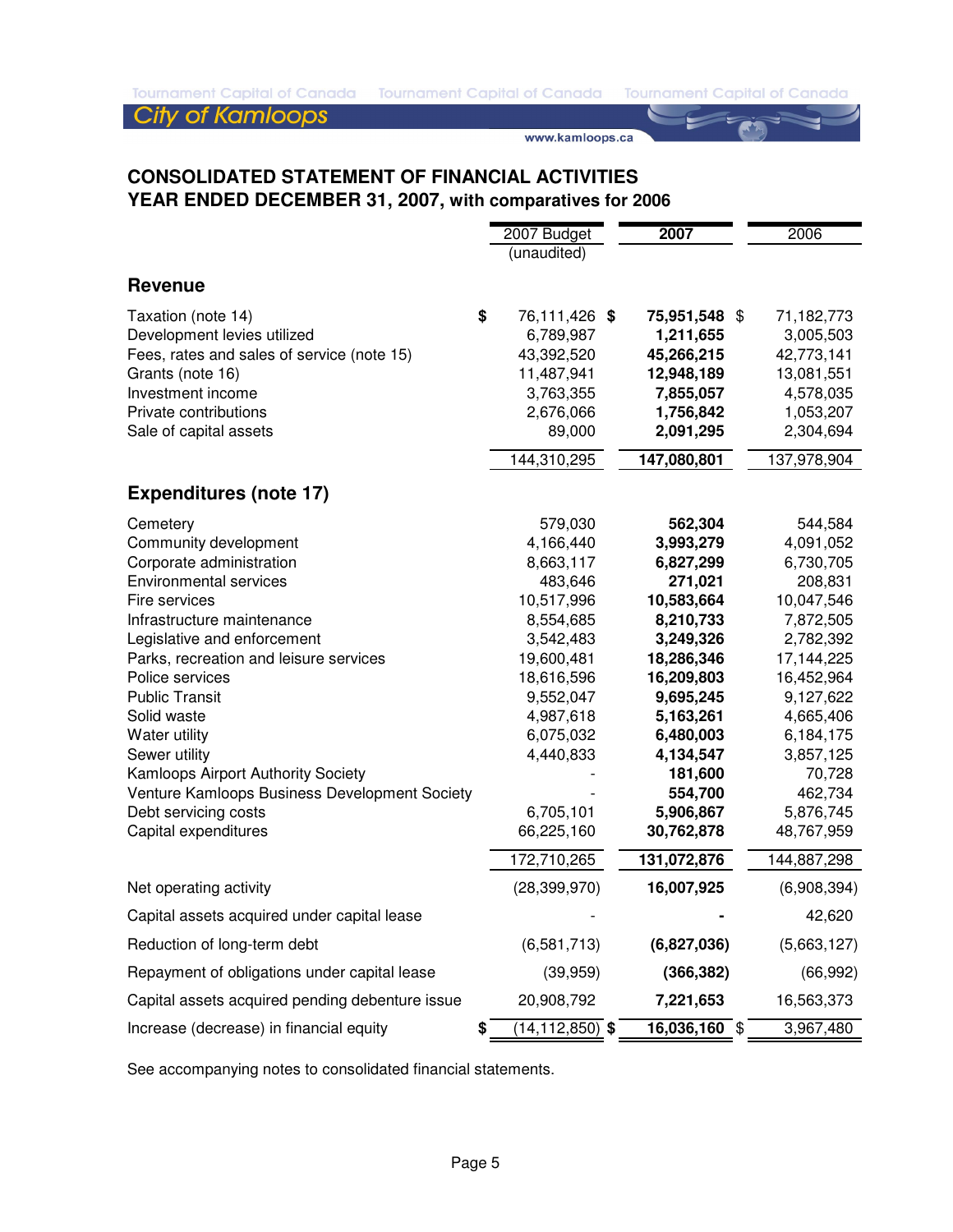www.kamloops.ca

# **CONSOLIDATED STATEMENT OF EQUITY YEAR ENDED DECEMBER 31, 2007 with comparatives for 2006**

|                                                                                                                                                                                                                                                                                            |   | 2007                                                                                          | 2006                                                                                                       |
|--------------------------------------------------------------------------------------------------------------------------------------------------------------------------------------------------------------------------------------------------------------------------------------------|---|-----------------------------------------------------------------------------------------------|------------------------------------------------------------------------------------------------------------|
| <b>Opening Balance</b>                                                                                                                                                                                                                                                                     | S | 679,784,931                                                                                   | \$<br>641,560,616                                                                                          |
| Financial Equity:                                                                                                                                                                                                                                                                          |   |                                                                                               |                                                                                                            |
| Change in reserves for operating purposes<br>Change in reserves for capital purposes<br>Operating surplus (deficit) for the year                                                                                                                                                           |   | 3,910,501<br>7,130,778<br>4,994,881                                                           | 1,026,305<br>325,561<br>2,615,614                                                                          |
| Net change in financial equity                                                                                                                                                                                                                                                             |   | 16,036,160                                                                                    | 3,967,480                                                                                                  |
| Capital Equity:                                                                                                                                                                                                                                                                            |   |                                                                                               |                                                                                                            |
| Capital expenditures<br>Cost of assets disposed<br>Principal payments on long-term debt<br>Actuarial adjustments on long-term debt<br>Repayment of obligation under capital lease<br>Debenture debt pending<br>Capital assets acquired under capital lease<br>Net change in capital equity |   | 30,762,878<br>(2,773,049)<br>5,146,549<br>1,680,488<br>366,382<br>(7, 221, 653)<br>27,961,595 | 48,767,959<br>(3,635,250)<br>4,340,652<br>1,322,475<br>66,992<br>(16, 563, 373)<br>(42, 620)<br>34,256,835 |
|                                                                                                                                                                                                                                                                                            |   |                                                                                               |                                                                                                            |
| Ending balance                                                                                                                                                                                                                                                                             | S | 723,782,686                                                                                   | \$<br>679,784,931                                                                                          |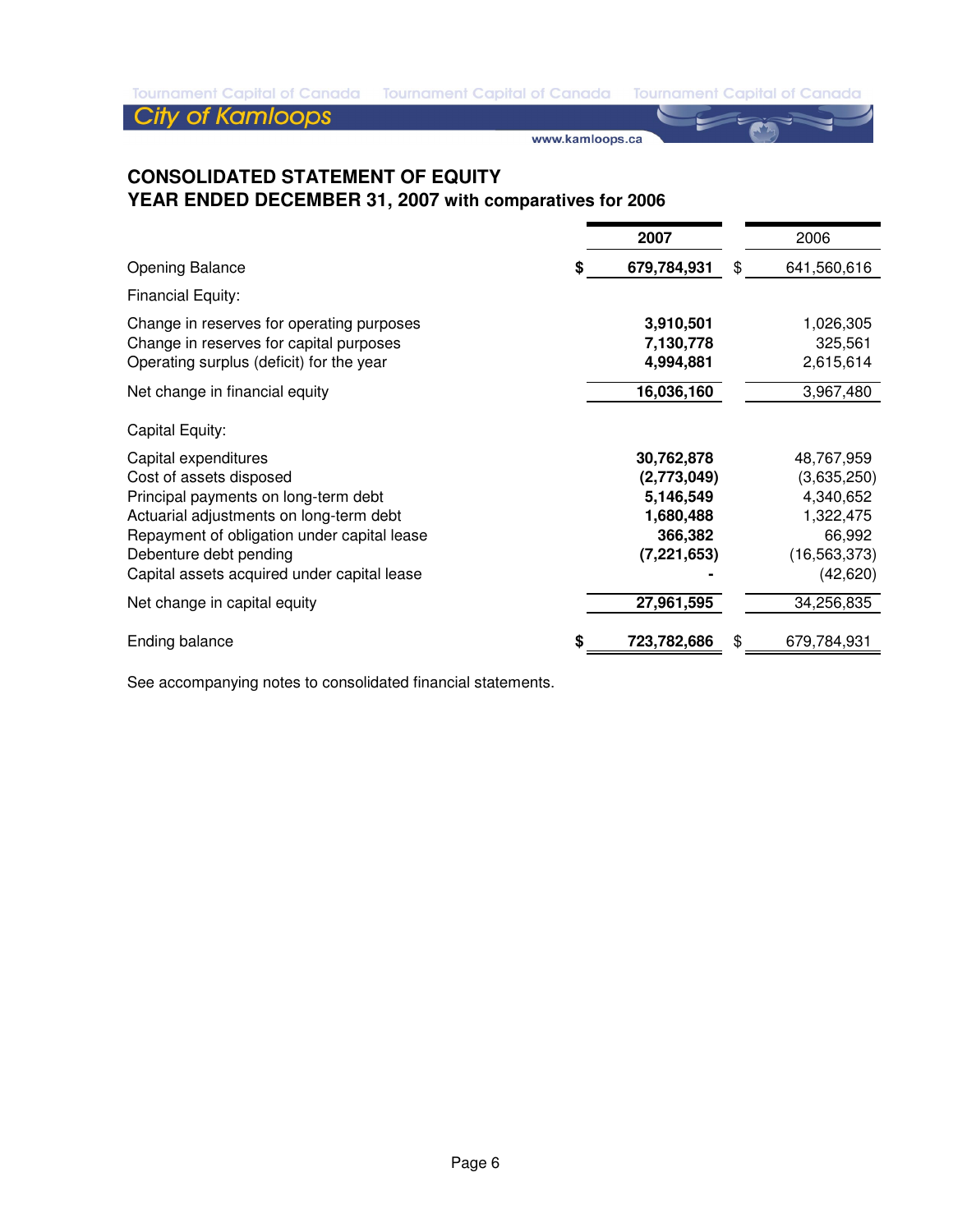**City of Kamloops** 

www.kamloops.ca

# **CONSOLIDATED STATEMENT OF CASH FLOWS YEAR ENDED DECEMBER 31, 2007, with comparatives for 2006**

|                                                                                                                                                                                                                                                                                                                                                                                                                                                                   |    | 2007                                                                                                                           | 2006                                                                                                                       |
|-------------------------------------------------------------------------------------------------------------------------------------------------------------------------------------------------------------------------------------------------------------------------------------------------------------------------------------------------------------------------------------------------------------------------------------------------------------------|----|--------------------------------------------------------------------------------------------------------------------------------|----------------------------------------------------------------------------------------------------------------------------|
| Cash provided by (used for):                                                                                                                                                                                                                                                                                                                                                                                                                                      |    |                                                                                                                                |                                                                                                                            |
| Operating<br>Net operating activity                                                                                                                                                                                                                                                                                                                                                                                                                               | \$ | 16,007,925                                                                                                                     | \$<br>(6,908,394)                                                                                                          |
| Changes in non-cash operating items:<br>Decrease (increase) in accounts receivable<br>Decrease (increase) in inventory<br>Decrease (increase) in prepaid expenses<br>Decrease (increase) in investments<br>Increase (decrease) in accounts payable<br>Increase (decrease) in payroll benefits payable<br>Increase (decrease) in post-employment benefits payable<br>Increase (decrease) in landfill post-closure costs<br>Increase (decrease) in deferred revenue |    | (208,080)<br>(31, 417)<br>(375, 287)<br>(12, 293)<br>(2,657,680)<br>117,676<br>262,000<br>443,376<br>3,611,482<br>17, 157, 702 | (1,014,297)<br>(68, 361)<br>447,219<br>(10, 264)<br>(3,326,604)<br>51,815<br>255,000<br>53,286<br>2,594,741<br>(7,925,859) |
| Financing:<br>Proceeds from issuance of long-term debt<br>Principal repayments on long-term debt<br>Increase of interim financing<br>Capital assets acquired under capital lease<br>Repayment of obligations under capital lease                                                                                                                                                                                                                                  |    | 18,717,961<br>(6,827,036)<br>(366, 382)<br>11,524,543                                                                          | 33,000,000<br>(5,663,127)<br>(3,018,335)<br>42,620<br>(66, 992)<br>24,294,166                                              |
| Increase (decrease) in cash for the year                                                                                                                                                                                                                                                                                                                                                                                                                          |    | 28,682,245                                                                                                                     | 16,368,307                                                                                                                 |
| Cash, beginning of the year                                                                                                                                                                                                                                                                                                                                                                                                                                       |    | 69,190,843                                                                                                                     | 52,822,536                                                                                                                 |
| Cash, end of the year                                                                                                                                                                                                                                                                                                                                                                                                                                             | S  | 97,873,088                                                                                                                     | \$<br>69,190,843                                                                                                           |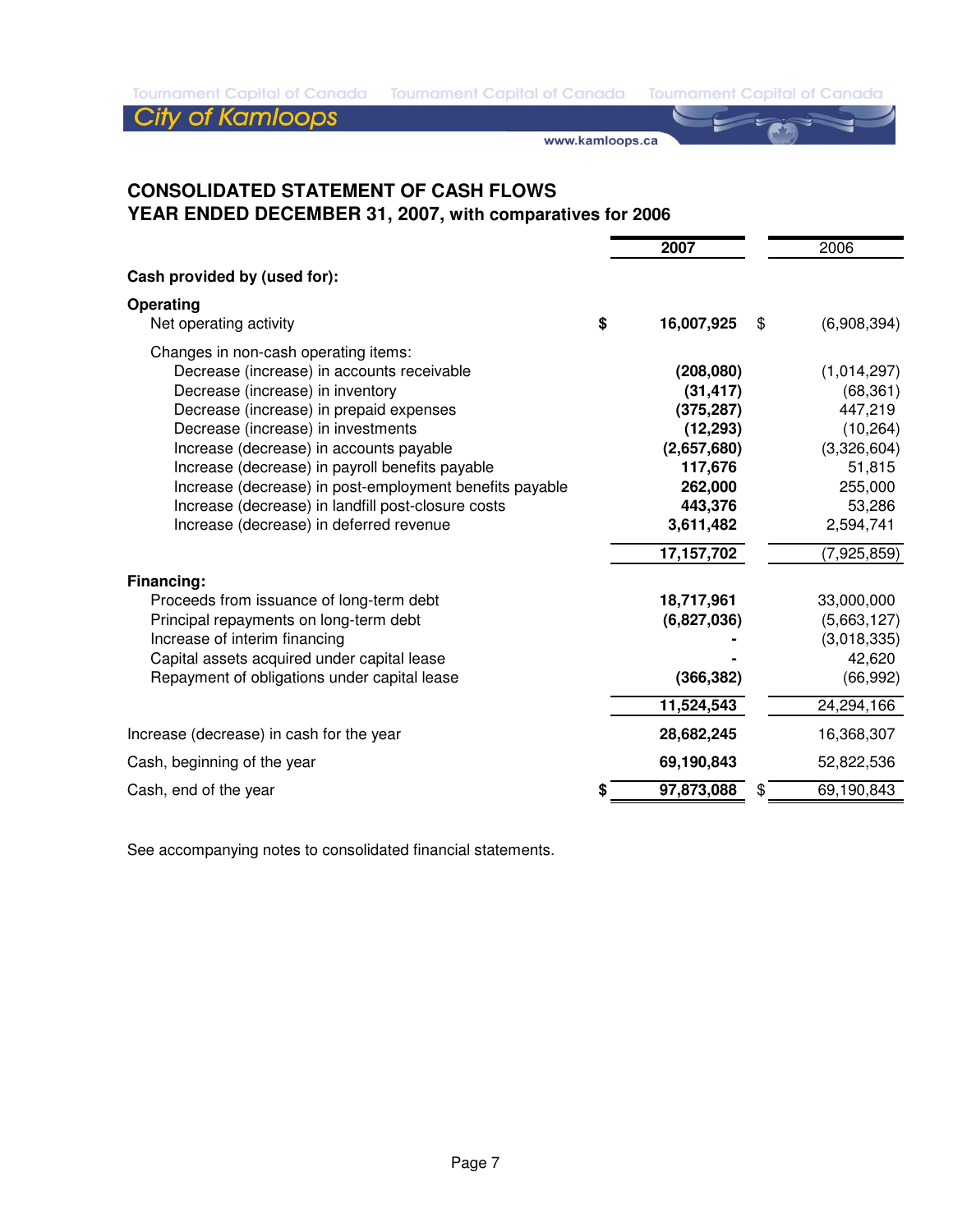**Tournament Capital of Canada** 

#### **City of Kamloops**

www.kamloops.ca

# **NOTES TO CONSOLIDATED FINANCIAL STATEMENTS YEAR ENDED DECEMBER 31, 2007**

The City of Kamloops was incorporated in 1893 under statute of the Province of British Columbia. Its principal activities include the provision of local government services to residents of the incorporated area. These include cemetery; community development; fire; infrastructure maintenance; legislative and enforcement; parks, recreation and leisure; police; public transit; solid waste; water utility; sewer utility and fiscal services. The City is also responsible for the Kamloops Airport Authority Society and the Venture Kamloops Business Development Society.

#### **1 . Significant accounting policies:**

(a) Basis of presentation:

The consolidated financial statements of the City have been prepared, in all material respects, in accordance with Canadian generally accepted accounting principles for local governments as recommended by the Public Sector Accounting Board (PSAB) of the Canadian Institute of Chartered Accountants (CICA).

(b) Fund accounting:

The resources and operations of the City are comprised of the funds listed below. Supporting schedules to the consolidated financial statements are included to show the financial activities and balance of each fund for supplementary information.

#### General Fund:

Accounts for operating and capital revenues and expenditures for all the activities of the City except those included in the water and sewer funds and holds all property required for these purposes and related long term debt.

#### Water Fund:

Accounts for operating and capital revenues and expenditures for the water utility and holds all property required for this purposes and related long term debt.

#### Sewer Fund:

Accounts for operating and capital revenues and expenditures for the sewer utility and holds all property required for this purposes and related long term debt.

(c) Basis of consolidation:

The consolidated financial statements include the accounts of the General, Water, and Sewer funds as well as the Kamloops Airport Authority Society and the Venture Kamloops Business Development Society. Separate audited financial statements have been prepared for the Societies. Inter-fund balances and transactions have been eliminated.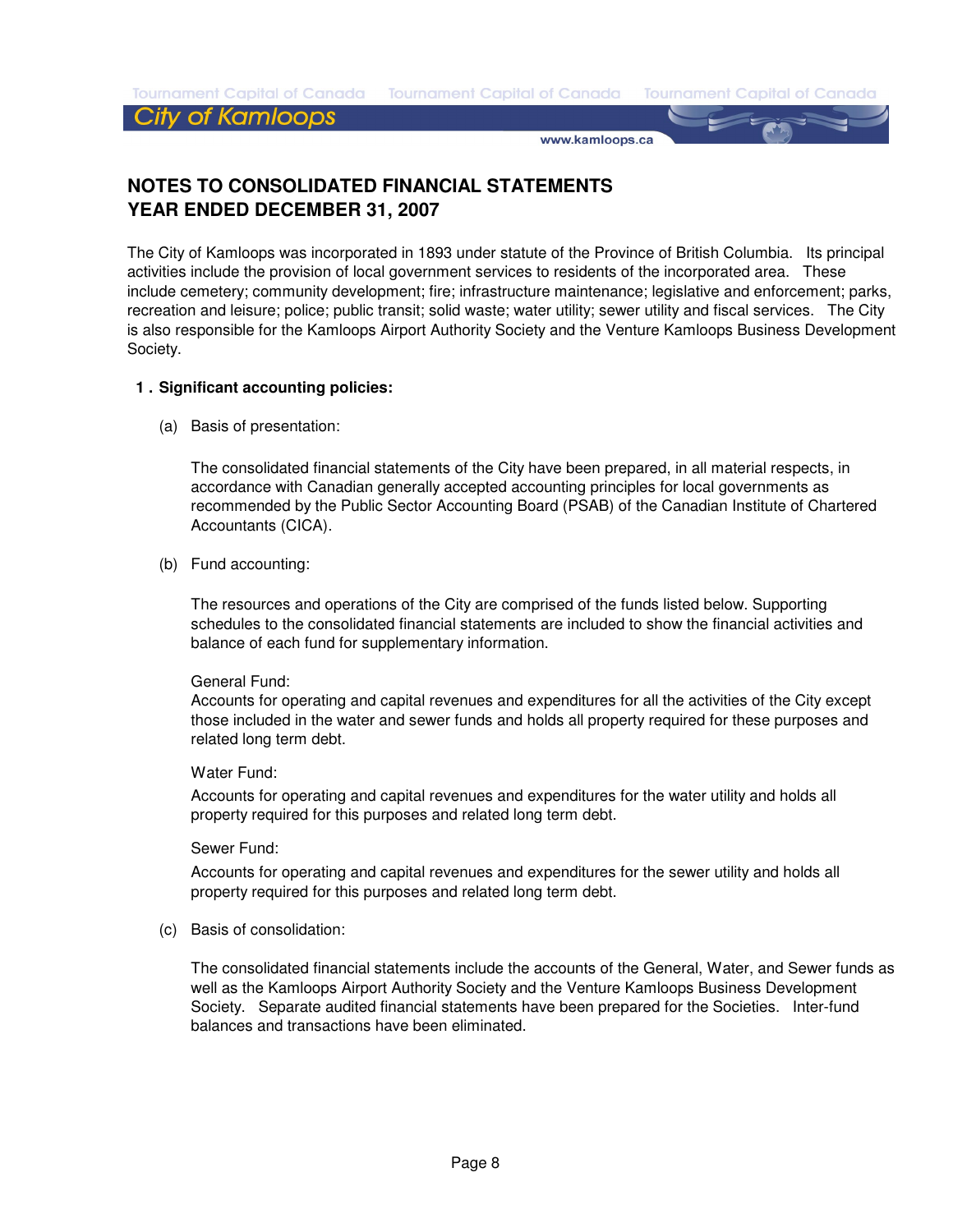**Tournament Capital of Canada** 

**City of Kamloops** 

www.kamloops.ca

# **NOTES TO CONSOLIDATED FINANCIAL STATEMENTS YEAR ENDED DECEMBER 31, 2007**

- **1 . Significant accounting policies (continued):**
	- (d) Revenue recognition:

Revenues are recorded in the period in which the transactions or events that gave rise to the revenues occur. Amounts that have been received in advance of services being rendered are recorded as deferred revenue until the City discharges the obligations that led to the collection of funds.

(e) Inventory:

Inventory is valued at the lower of cost and net realizable value with cost determined by the average cost method.

(f) Investments:

Short-term investments and investments are recorded at cost, which approximates net realizable value.

(g) Capital assets:

Buildings, machinery and equipment, and engineered structures that have been acquired or constructed are recorded at cost. Amortization is not provided. Expenditures for repairs and upgrading that do not significantly add to the value or life of an asset are expensed as incurred.

Infrastructure provided by developers and assumed by the City is not reflected in the capital assets of the City of Kamloops.

(h) Long-term debt:

Long-term debt is recorded net of any related sinking fund balances. Debt service charges, including principal and interest, are charged against current revenue in the period in which they occur.

(i) Reserves:

Reserves for operating and capital purposes represent amounts reserved either internally or by statute for specific future purposes.

(j) Use of estimates:

The preparation of financial statements in accordance with Canadian generally accepted accounting principles requires management to make estimates and assumptions that have an effect on the reported amounts of assets and liabilities and the disclosure of contingent assets and liabilities at the date of the financial statements and the reported amounts of revenue and expenditures during the year. Actual results could be different from those estimates.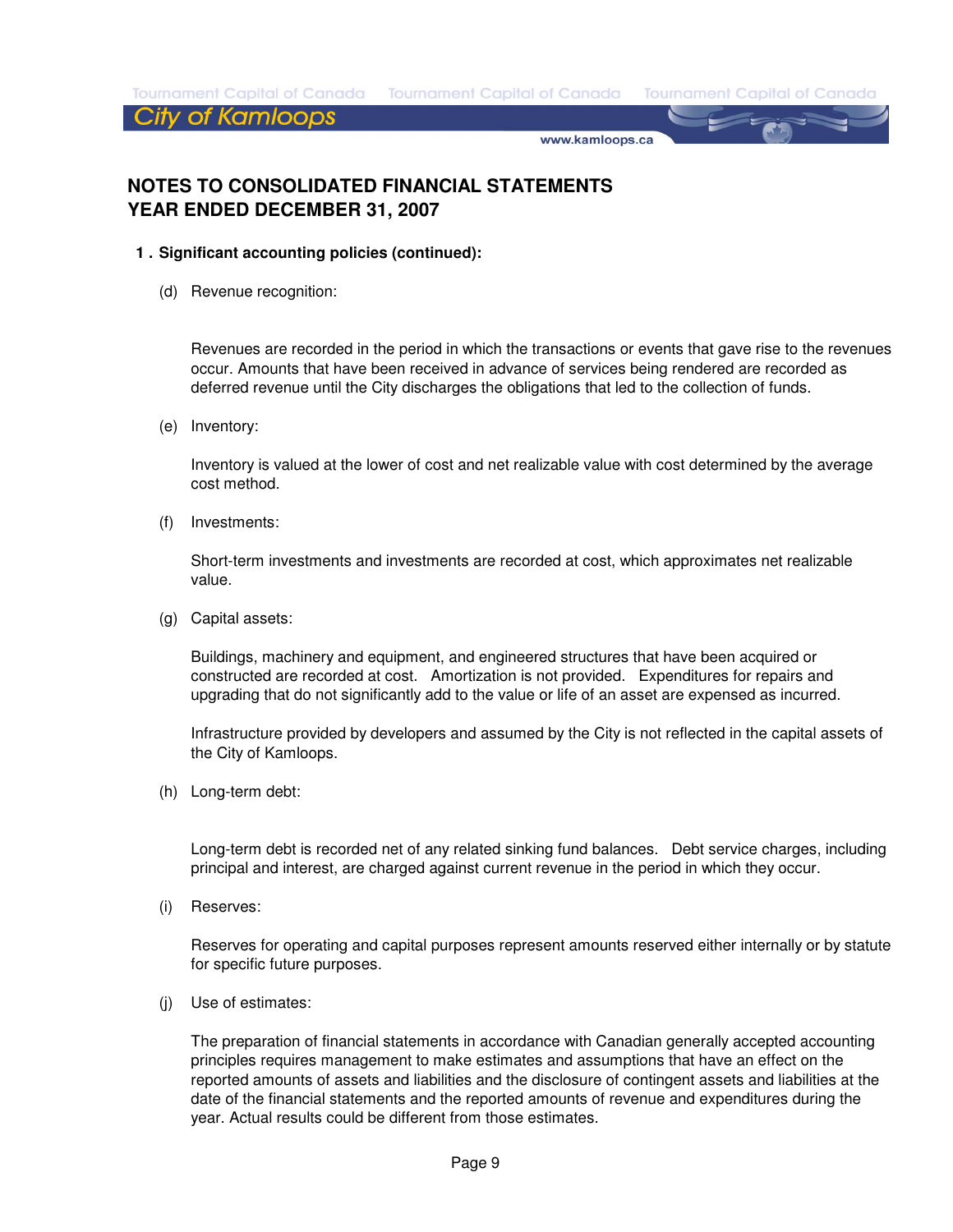**Tournament Capital of Canada** 

**City of Kamloops** 

www.kamloops.ca

# **NOTES TO CONSOLIDATED FINANCIAL STATEMENTS YEAR ENDED DECEMBER 31, 2007**

#### **1 . Significant accounting policies (continued):**

(j) Financial instruments:

> Unless otherwise noted, it is management's opinion that the City is not exposed to significant interest, currency or credit risks arising from its financial instruments. The fair values of its financial instruments reported in the financial statements approximate their carrying values, unless otherwise noted.

(k) Landfill post-closure costs:

The City is required to fund the closure of its landfill sites and to provide for the post-closure care of the facilities. Closure and post-closure activities include the final cover, landscaping, surface and groundwater monitoring, leachate control and visual inspection. The requirement is being provided for over the estimated life of the landfill sites based on the respective usage of each facility.

(l) Pension plan:

The City of Kamloops and its employees contribute to the Municipal Pension Plan, a jointly trusteed pension plan. The pension plan is a multi-employer contributory pension plan. Basic pension benefits provided are defined.

#### **2 . Cash and short-term investments:**

|                                               | 2007          | 2006       |
|-----------------------------------------------|---------------|------------|
| Restricted cash and short-term investments:   |               |            |
| \$<br><b>Statutory reserves</b>               | 20,964,657 \$ | 13,574,021 |
| Development cost charges                      | 15,240,455    | 12,244,054 |
| Cemetery Perpetual Care Trust Fund            | 1,209,533     | 1,132,718  |
| Kamloops Airport Authority Society            | 1,013,165     | 551,298    |
| Venture Kamloops Business Development Society | 102,828       | 49,319     |
|                                               | 38,530,638    | 27,551,410 |
| Unrestricted cash and short-term investments  | 59,342,450    | 41,639,433 |
| S                                             | 97.873.088    | 69.190.843 |

As at December 31, 2007, the City held \$93,107,276 in short term investments. The maturity dates of these investments range from January 2, 2008 to June 1, 2029. The interest rates earned on these investments range from 3.75% to 6.75%.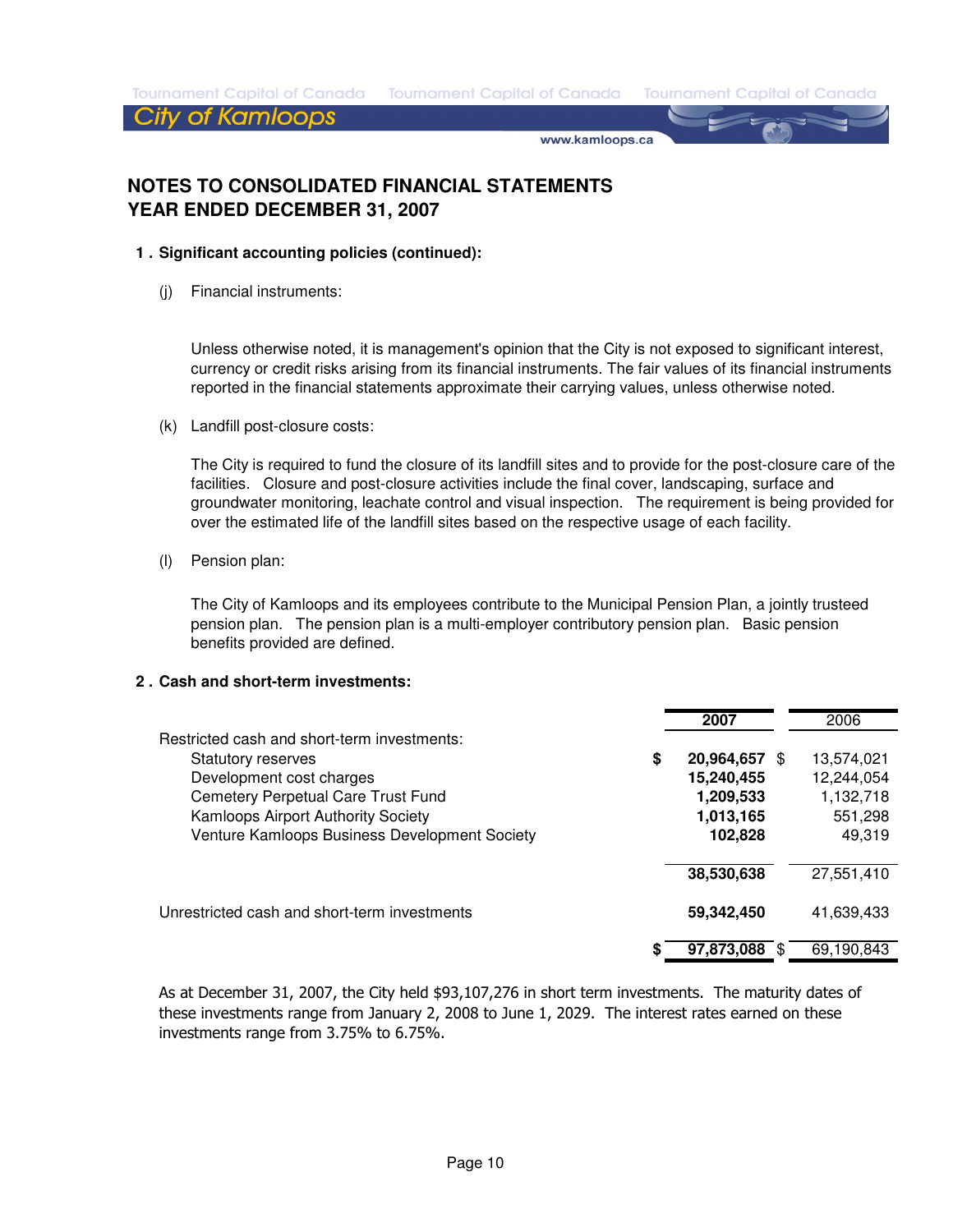**City of Kamloops** 

www.kamloops.ca

# **NOTES TO CONSOLIDATED FINANCIAL STATEMENTS YEAR ENDED DECEMBER 31, 2007**

#### **3 . Accounts Receivable:**

|                                                                                                                                        |    | 2007                                                                        | 2006                                                                 |
|----------------------------------------------------------------------------------------------------------------------------------------|----|-----------------------------------------------------------------------------|----------------------------------------------------------------------|
| <b>General fund:</b><br>Taxes<br><b>Utilities</b><br>Trade<br>Accrued interest<br>Province of British Columbia<br>Government of Canada | \$ | 2,350,496 \$<br>1,060,124<br>3,921,962<br>1,242,685<br>2,932,924<br>383,896 | 2,090,497<br>1,170,138<br>5,832,798<br>873,089<br>957,909<br>816,952 |
|                                                                                                                                        |    | 11,892,087                                                                  | 11,741,383                                                           |
| <b>Water Fund:</b><br>Trade                                                                                                            |    | 709,062                                                                     | 987,732                                                              |
|                                                                                                                                        |    | 709,062                                                                     | 987,732                                                              |
| <b>Sewer Fund:</b><br>Province of British Columbia                                                                                     |    | 325,974                                                                     | 10,000                                                               |
|                                                                                                                                        |    | 325,974                                                                     | 10,000                                                               |
| <b>Cemetery Trust:</b><br>Accrued interest                                                                                             |    | 9,523                                                                       | 7,582                                                                |
| <b>Kamloops Airport Authority Society:</b><br>Trade                                                                                    |    | 128,868                                                                     | 78,311                                                               |
| <b>Venture Kamloops Business Development Society:</b><br>Trade                                                                         |    | 28,393                                                                      | 60,819                                                               |
|                                                                                                                                        | S  | 13,093,907 \$                                                               | 12,885,827                                                           |
| 4. Accounts payable:                                                                                                                   |    |                                                                             |                                                                      |
|                                                                                                                                        |    | 2007                                                                        | 2006                                                                 |
| <b>General fund:</b><br>Trade<br>Payroll and benefits<br>Province of British Columbia<br>Government of Canada                          | \$ | 8,419,342 \$<br>381,864<br>1,442,146<br>3,554,908<br>13,798,260             | 11,469,329<br>343,278<br>1,294,584<br>3,379,749<br>16,486,940        |
| <b>Kamloops Airport Authority Society:</b>                                                                                             |    |                                                                             |                                                                      |
| Trade                                                                                                                                  |    | 72,758                                                                      | 47,279                                                               |
| <b>Venture Kamloops Business Development Society:</b><br>Trade                                                                         |    | 26,162                                                                      | 20,641                                                               |
|                                                                                                                                        | S  | 13,897,180 \$                                                               | 16,554,860                                                           |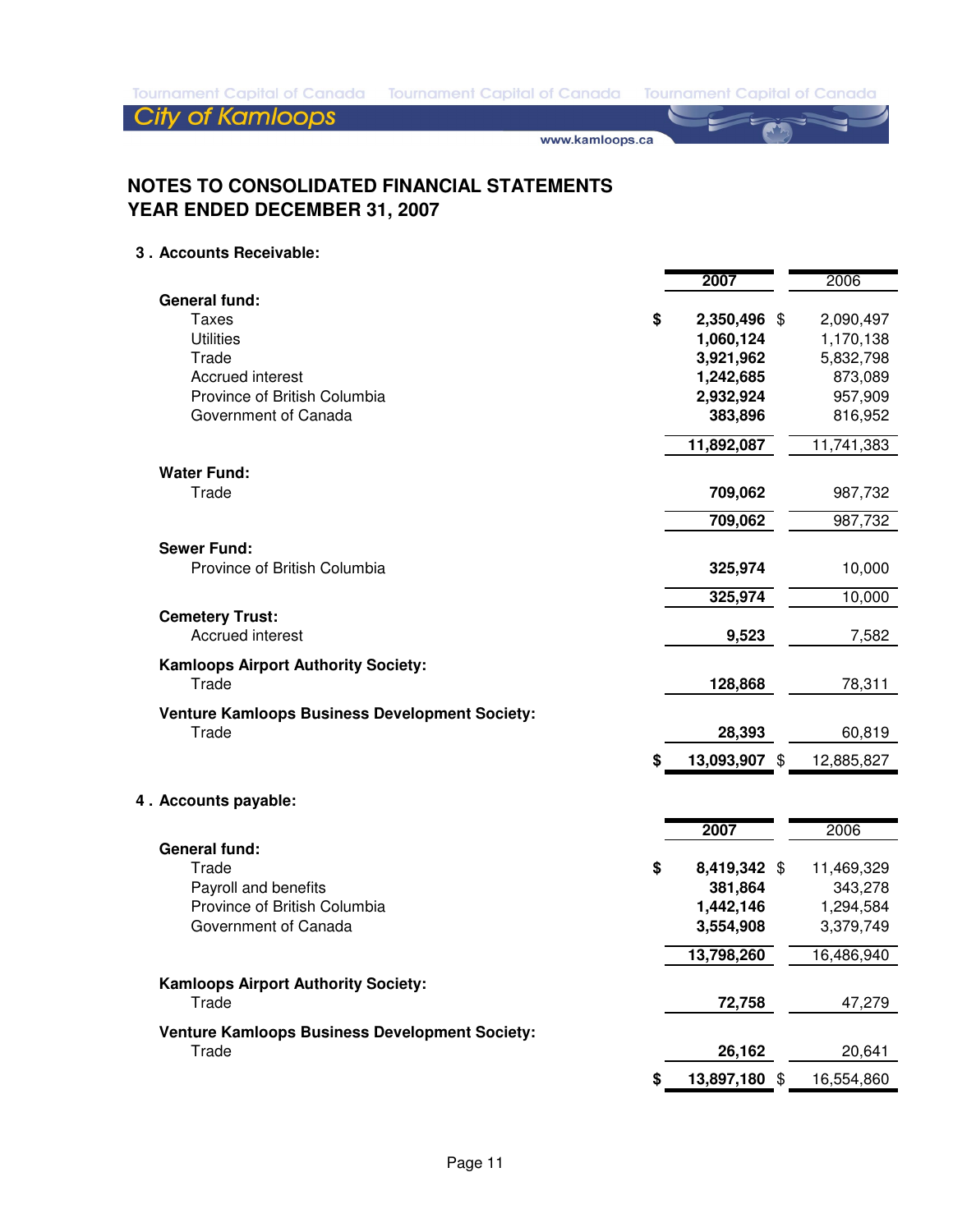**Tournament Capital of Canada** 

### **City of Kamloops**

www.kamloops.ca

# **NOTES TO CONSOLIDATED FINANCIAL STATEMENTS YEAR ENDED DECEMBER 31, 2007**

#### **5 . Post-employment benefits payable:**

The City of Kamloops sponsors a defined benefit plan for retirement benefits other than pensions for certain employees. The plan provides for a payout of accumulated sick leave for CUPE local 900 employees; an early retirement incentive payment and deferred vacation payout for IAFF local 913 employees; and an early retirement incentive payment for Management employees.

Total benefit payments paid during the year were \$335,000 (2006 - \$353,000). The plan is unfunded and requires no contribution from employees. The retirement benefit liability at December, 31, 2007 includes the following components:

|                                                                                                                                           |     | 2007                                                      |   | 2006                                                      |
|-------------------------------------------------------------------------------------------------------------------------------------------|-----|-----------------------------------------------------------|---|-----------------------------------------------------------|
| Accrued benefit obligation - opening balance<br>Current service cost<br>Interest cost<br>Benefits paid<br>Actuarial gain/(loss) - current | \$. | 5,440,000<br>335,000<br>249,000<br>(335,000)<br>(131,000) | S | 5,487,000<br>335,000<br>236,000<br>(353,000)<br>(265,000) |
| Accrued benefit obligation - ending balance                                                                                               |     | 5,558,000                                                 |   | 5,440,000                                                 |
| Unamortized prior year net accrual gain/(loss)<br>Funding excess<br>Post-employment benefit payable                                       |     | 71.000<br>276,476<br>5,905,476                            |   | (73,000)<br>276,476<br>5,643,476                          |

Actuarial valuations for accounting purposes are performed using the projected benefit method prorated on services. The most recent actuarial report was prepared on February 19, 2008. The accrued benefit obligation shown for 2007 is based on amounts included in the 2007 valuation. There is a net unamortized actuarial loss to be amortized on a straight-line basis over the expected average remaining service life of the related employee group (11 years).

The actuarial valuation was based on a number of assumptions about future events, such as inflation rates, interest rates, wage and salary increases, and employee turnover and mortality. The assumptions used reflect the City's best estimates. The expected inflation rate is 3.25%. The discount rate used to determine the accrued benefit obligation is 4.5%.

The retirement benefit expenditure is included in the statement of revenues and expenditures as a component of program expenditures. The retirement benefit interest expenditure is included in the public debt interest expenditure. The prior period cost of plan amendment is included in the current expenditures for the year indicated.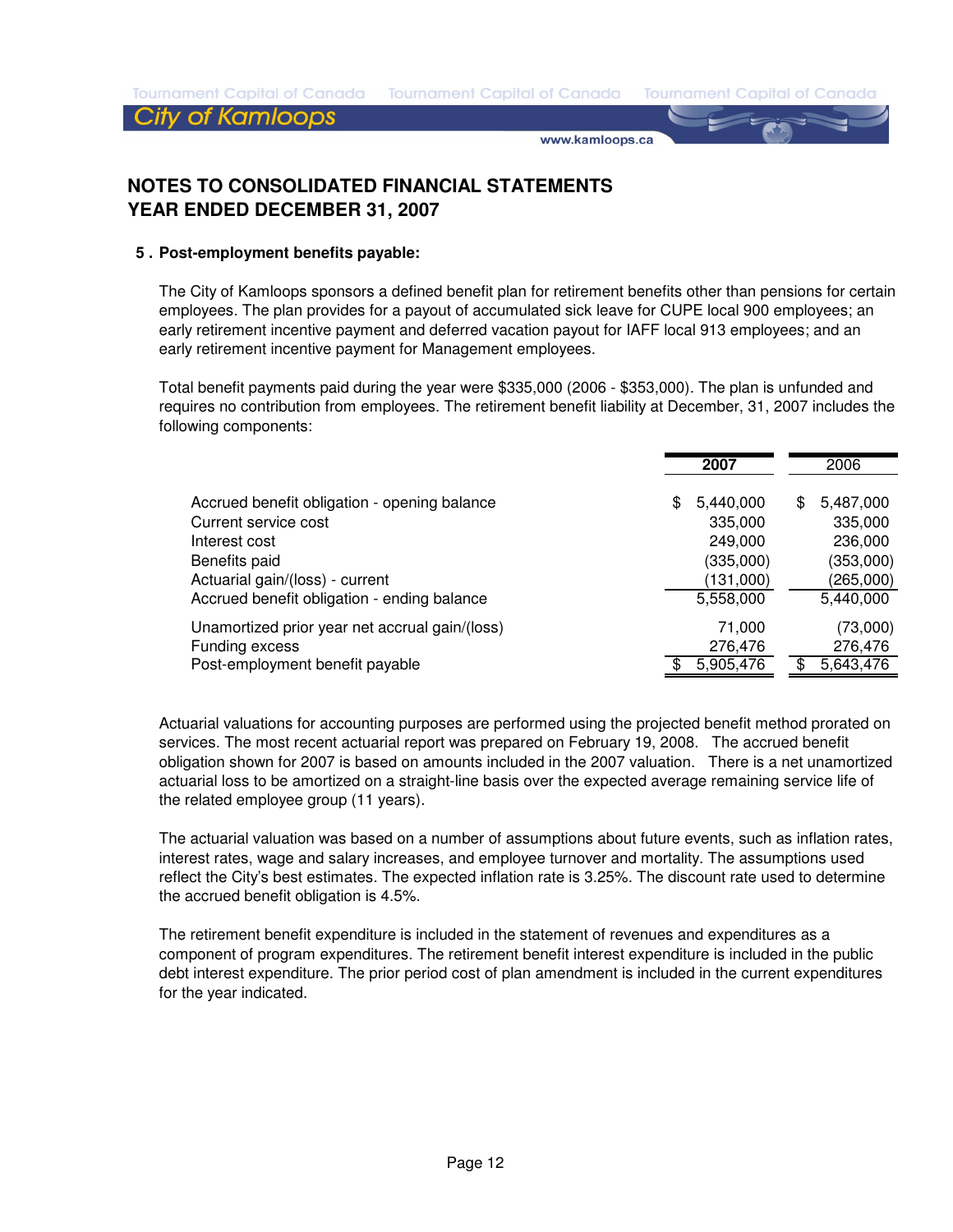**Tournament Capital of Canada** 

#### City of Kamloops

www.kamloops.ca

# **NOTES TO CONSOLIDATED FINANCIAL STATEMENTS YEAR ENDED DECEMBER 31, 2007**

#### **6 . Landfill post-closure costs:**

The City of Kamloops operates two solid waste landfill sites in the Kamloops area and assumes certain obligations for the landfill sites including closure and post closure liabilities. The reported liabilities are based on estimates and assumptions with respect to events extending over the remaining life of each of the landfills. This liability and annual expenditure is calculated based on the ratio of current usage to total capacity of the site and the estimated future cash flows associated with closure and post-closure activities stated in current (2007) dollars. The aggregate liability for closure and post-closure costs for the two landfills is  $$1,809,806$  (2006 = \$1,366,530).

The main landfill at the Mission Flats site is expected to serve until 2053 with 25 years needed for postclosure care based on an independent assessment conducted in 2007. The remaining capacity of the landfill site is estimated at 5.34 million cubic meters, which is 93% of the site's total capacity. Approximately 60% of landfill closure will be completed while the landfill is still in operation with costs associated with the closure being charged to expenditures when they are incurred.

Since a final design for the Barnhartvale site has not been completed the independent assessment was not able to provide a lifespan analysis. The City anticipates that the Barnhartvale site will serve until 2017 with 25 years needed for post-closure care. The remaining capacity of the landfill site is estimated at 184,426 cubic meters, which is approximately 38% of the site's total capacity.

The estimated total expenditures for closure and post-closure care of the two landfills is \$17,140,000 with \$15,330,194 remaining to be recognized as a liability.

The City has not provided a reserve to fund future landfill capital expenditures as at December 31, 2007. The funding required is provided through current operations.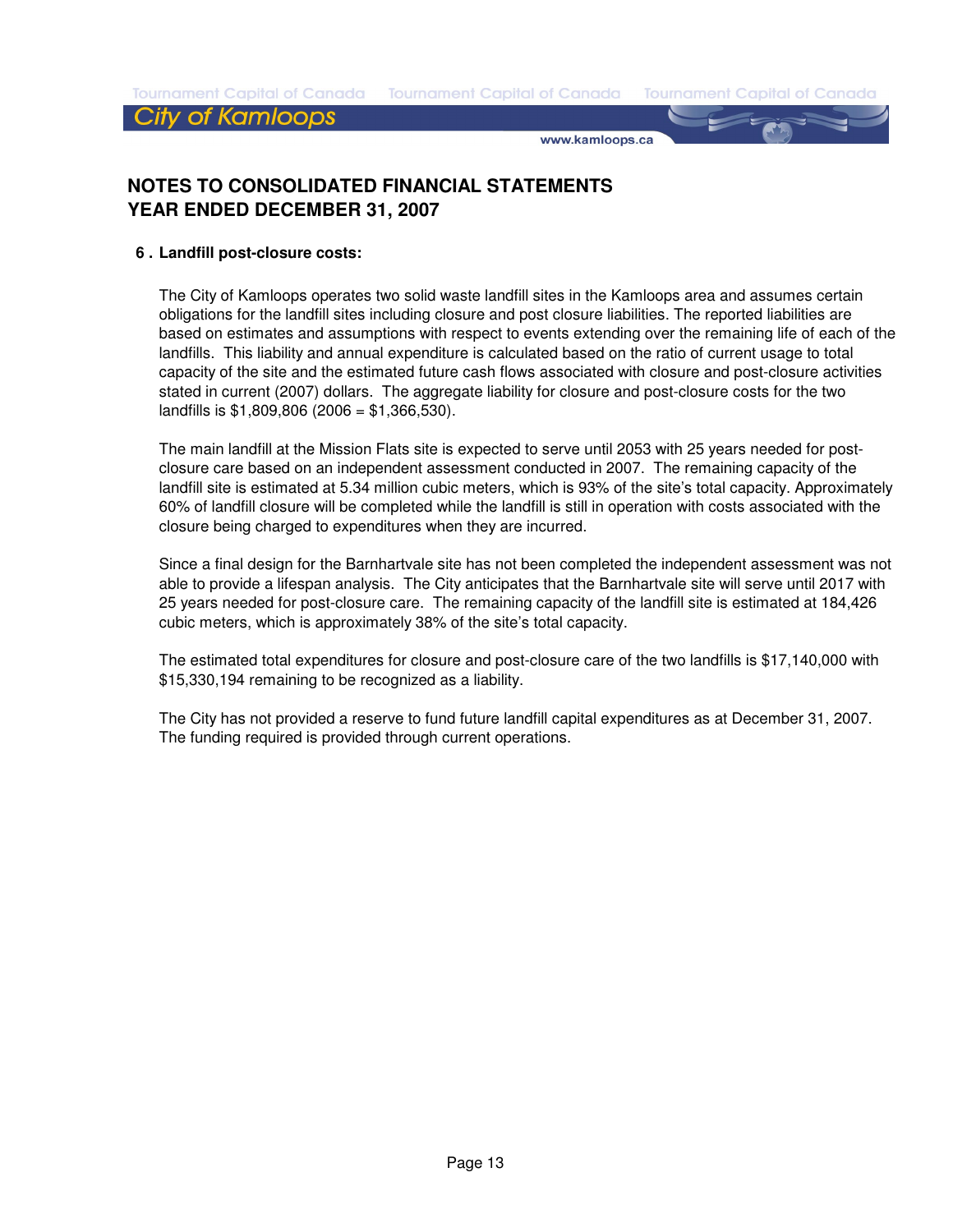www.kamloops.ca

# **NOTES TO CONSOLIDATED FINANCIAL STATEMENTS YEAR ENDED DECEMBER 31, 2007**

#### **7 . Deferred revenue:**

| <b>General fund:</b>               | Balance at<br>December 31,<br>2006 | Collected           | Interest      | Recognized                           | <b>Balance at</b><br>December 31,<br>2007 |
|------------------------------------|------------------------------------|---------------------|---------------|--------------------------------------|-------------------------------------------|
| Taxes<br>Leases<br><b>Business</b> | \$<br>9,096,930<br>107,745         | \$<br>16,823,788 \$ | 279,036       | \$<br>$(16,389,536)$ \$<br>(12, 215) | 9,810,218<br>95,530                       |
| licenses<br>Other                  | 886,803<br>819,658                 | 955,422<br>665,047  |               | (886, 803)<br>(819, 658)             | 955,422<br>665,047                        |
|                                    | 10,911,136                         | 18,444,257          | 279,036       | (18, 108, 212)                       | 11,526,217                                |
| Development<br>cost charges        | 12,244,054                         | 3,810,603           | 491,344       | (1,305,546)                          | 15,240,455                                |
|                                    | \$<br>23,155,190                   | \$<br>22,254,860    | \$<br>770,380 | \$<br>(19,413,758) \$                | 26,766,672                                |

#### **8 . Long-term debt:**

( a ) Long-term debt outstanding:

|                                                      | General fund                 | Water fund                   | Sewer fund                 | Total                       |
|------------------------------------------------------|------------------------------|------------------------------|----------------------------|-----------------------------|
| Balance at December 31, 2006<br>Principal repayments | 34,847,644 \$<br>(1,619,688) | 44,071,908 \$<br>(2,837,353) | 7,881,507 \$<br>(689, 508) | 86,801,059<br>(5, 146, 549) |
| Actuarial adjustments<br>Debt acquired               | (527, 304)<br>16,367,961     | (533, 472)<br>2,350,000      | (619, 712)                 | (1,680,488)<br>18,717,961   |
| Balance at December 31, 2007                         | 49,068,613 \$                | 43,051,083 \$                | 6,572,287                  | 98,691,983                  |

( b ) Future sinking fund requirements on outstanding borrowings over the next five years and thereafter are as follows:

|            | General fund       | Water fund   | Sewer fund |     | Total      |
|------------|--------------------|--------------|------------|-----|------------|
| 2008       | \$<br>1,933,101 \$ | 2,836,193 \$ | 619,995    | -\$ | 5,389,289  |
| 2009       | 1,874,087          | 2,792,810    | 540,286    |     | 5,207,183  |
| 2010       | 1,824,199          | 2,734,651    | 512.481    |     | 5,071,331  |
| 2011       | 1,765,947          | 2,658,186    | 418,160    |     | 4.842.293  |
| 2012       | 1,742,776          | 2,602,931    | 353,281    |     | 4,698,988  |
| Thereafter | 22,245,210         | 19,707,505   | 1,549,334  |     | 43,502,049 |

The weighted average interest rate on long-term debt in 2007 was 4.69%. (2006 - 5.19%).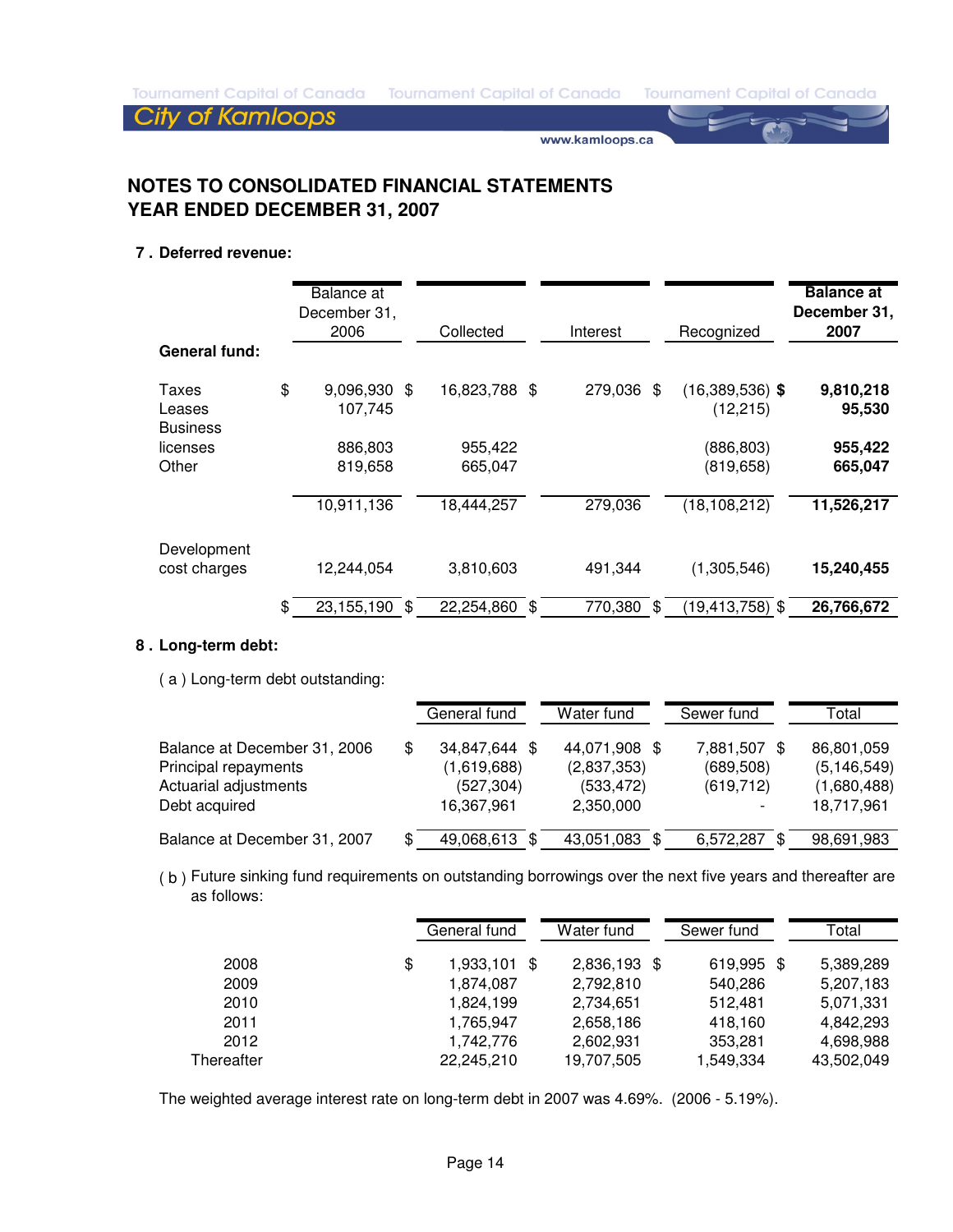**Tournament Capital of Canada** 

**City of Kamloops** 

www.kamloops.ca

# **NOTES TO CONSOLIDATED FINANCIAL STATEMENTS YEAR ENDED DECEMBER 31, 2007**

#### **8 . Long-term debt (cont.):**

( c ) Un-issued debt:

The City internally finances certain capital projects pending the issue of long-term debt and/or short-term debt. For budget and financial reporting purposes, borrowed funds received in the current year are applied to advances pending from prior year's. A summary of the current year's transactions and cumulative advances pending debenture issue are as follows:

|              | Balance at<br>December 31,<br>2006 | Capital assets<br>purchased<br>pending debt | Debt acquired            | Adjustments     | <b>Balance at</b><br>December 31,<br>2007 |
|--------------|------------------------------------|---------------------------------------------|--------------------------|-----------------|-------------------------------------------|
| General fund | \$<br>18,298,972 \$                | 7,017,042 \$                                | $(16,367,961)$ \$        | $(484, 924)$ \$ | 8,463,129                                 |
| Water fund   | 2,197,238                          | 174,841                                     | (2,350,000)              |                 | 22,079                                    |
| Sewer Fund   | 239,797                            | 29,770                                      | $\overline{\phantom{a}}$ |                 | 269,567                                   |
|              | \$<br>20,736,007                   | \$<br>7,221,653 \$                          | $(18,717,961)$ \$        | (484,924) \$    | 8,754,775                                 |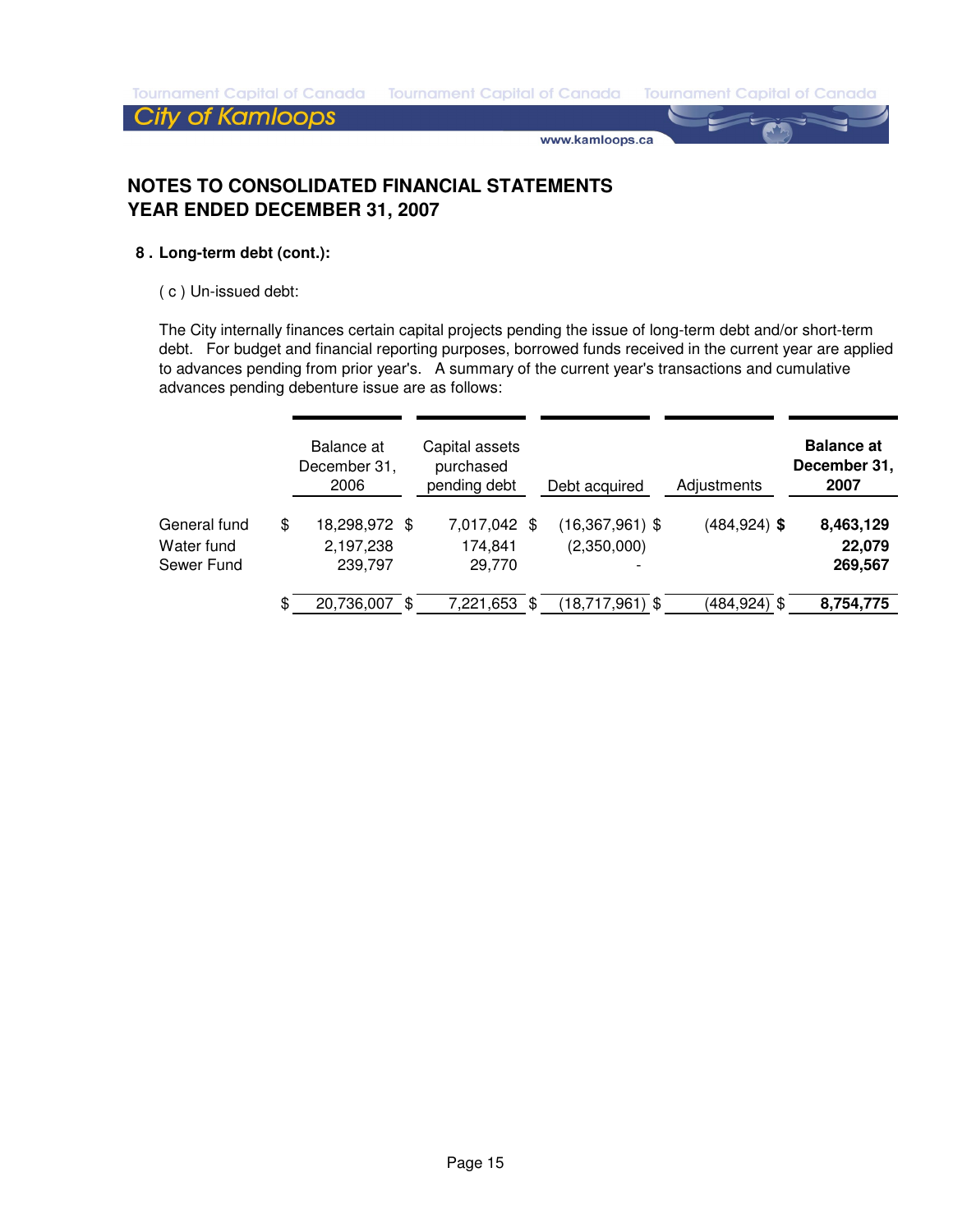**Tournament Capital of Canada** 

**City of Kamloops** 

www.kamloops.ca

# **NOTES TO CONSOLIDATED FINANCIAL STATEMENTS YEAR ENDED DECEMBER 31, 2007**

#### **9 . Obligations under capital lease:**

#### **General Fund:**

The City had entered into a capital lease agreement with the Municipal Finance Authority to finance the acquisition of a certain capital asset. The final payment was made in 2007 and there is no further obligation.

|                                                         | 2007           | 2006      |
|---------------------------------------------------------|----------------|-----------|
| 2007                                                    | \$<br>$\sim$   | 365,702   |
| Net minimum lease payments                              | ٠              | 365,702   |
| Less amount representing interest at approximately 3.5% |                | (11, 205) |
| Present value of capital lease payments                 | $\blacksquare$ | 354,497   |
| Less current portion                                    | ٠              | 354,497   |
|                                                         | \$.<br>۰       |           |

Interest of \$11,304 (2006 - \$18,096) relating to the capital lease obligation has been included in interest expense.

#### **Kamloops Airport Authority Society:**

The Society has financed certain equipment by entering into capital leasing arrangements. Capital lease repayments are due as follows:

|                                                         | 2007                           | 2006                       |
|---------------------------------------------------------|--------------------------------|----------------------------|
| 2007<br>2008<br>2009                                    | \$<br>- \$<br>12,036<br>11,890 | 12,036<br>12,036<br>11,890 |
| Net minimum lease payments                              | 23,926                         | 35,962                     |
| Less amount representing interest at approximately 0.5% | (114)                          | (265)                      |
| Present value of capital lease payments                 | 23,812                         | 35,697                     |
| Less current portion                                    | 11,945                         | 11,885                     |
|                                                         | \$<br>11,867<br>\$             | 23,812                     |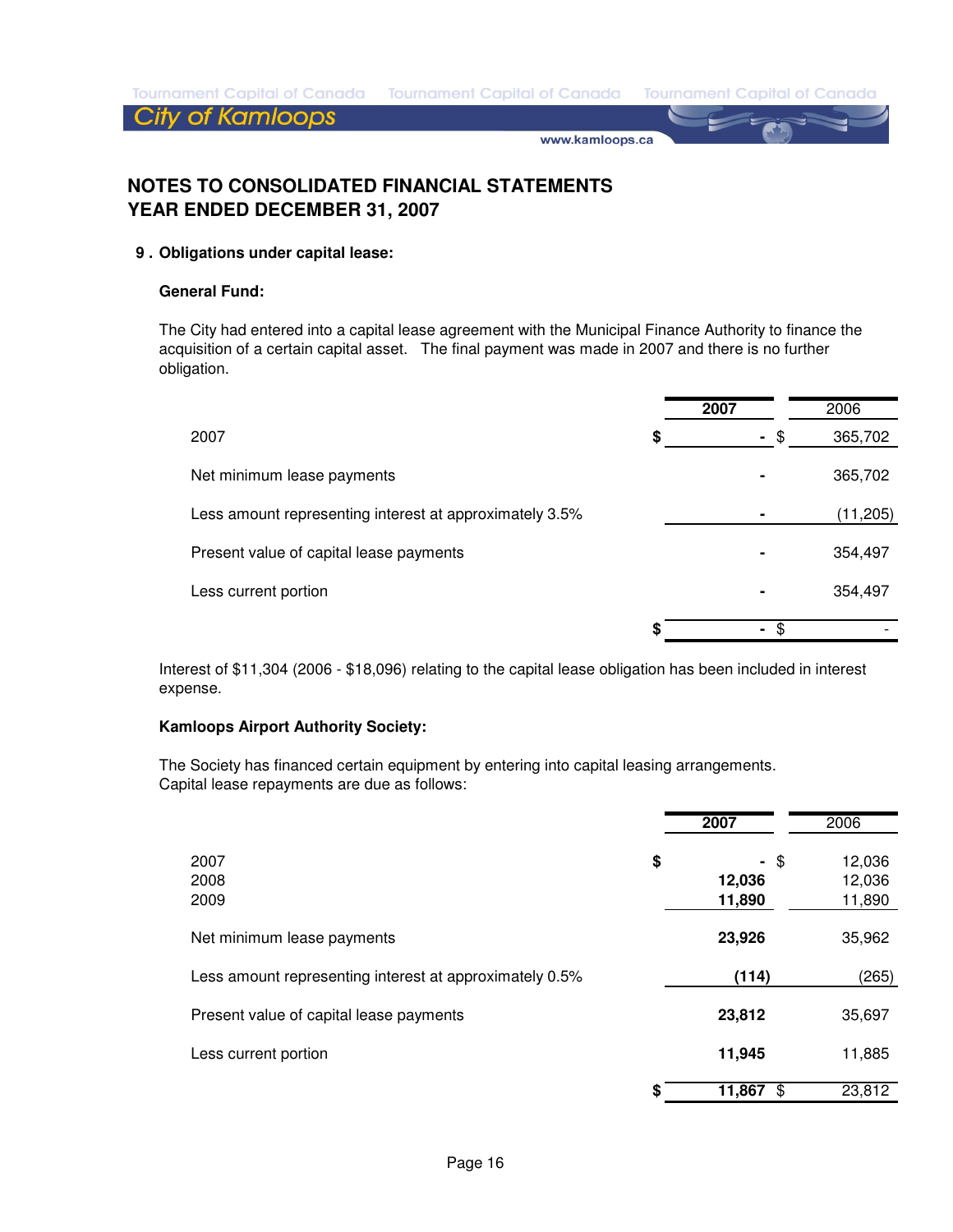www.kamloops.ca

# **NOTES TO CONSOLIDATED FINANCIAL STATEMENTS YEAR ENDED DECEMBER 31, 2007**

### **10 . Capital Assets:**

|                                                       | 2007                 | 2006        |
|-------------------------------------------------------|----------------------|-------------|
| <b>General fund:</b>                                  |                      |             |
| Engineered structures                                 | \$<br>222,563,343 \$ | 212,794,672 |
| <b>Buildings</b>                                      | 134,868,864          | 126,629,563 |
| Machinery and equipment                               | 71,062,275           | 67,934,684  |
| Land                                                  | 17,594,265           | 19,343,206  |
|                                                       | 446,088,747          | 426,702,125 |
| <b>Water Fund:</b>                                    |                      |             |
| <b>Engineered structures</b>                          | 162,804,193          | 158,875,636 |
| <b>Buildings</b>                                      | 1,116,787            | 662,101     |
| Machinery and equipment                               | 4,479,693            | 3,836,101   |
| Land                                                  | 152,785              | 152,785     |
|                                                       | 168,553,458          | 163,526,623 |
| <b>Sewer Fund:</b>                                    |                      |             |
| Engineered structures                                 | 90,638,081           | 87,876,630  |
| <b>Buildings</b>                                      | 753,241              | 298,555     |
| Machinery and equipment                               | 3,869,464            | 3,693,809   |
| Land                                                  | 250,790              | 250,790     |
|                                                       | 95,511,576           | 92,119,784  |
| <b>Kamloops Airport Authority Society:</b>            |                      |             |
| Capital assets                                        | 50,471,822           | 50,288,759  |
| <b>Venture Kamloops Business Development Society:</b> |                      |             |
| Capital assets                                        | 35,782               | 34,265      |
|                                                       | \$<br>760,661,385 \$ | 732,671,556 |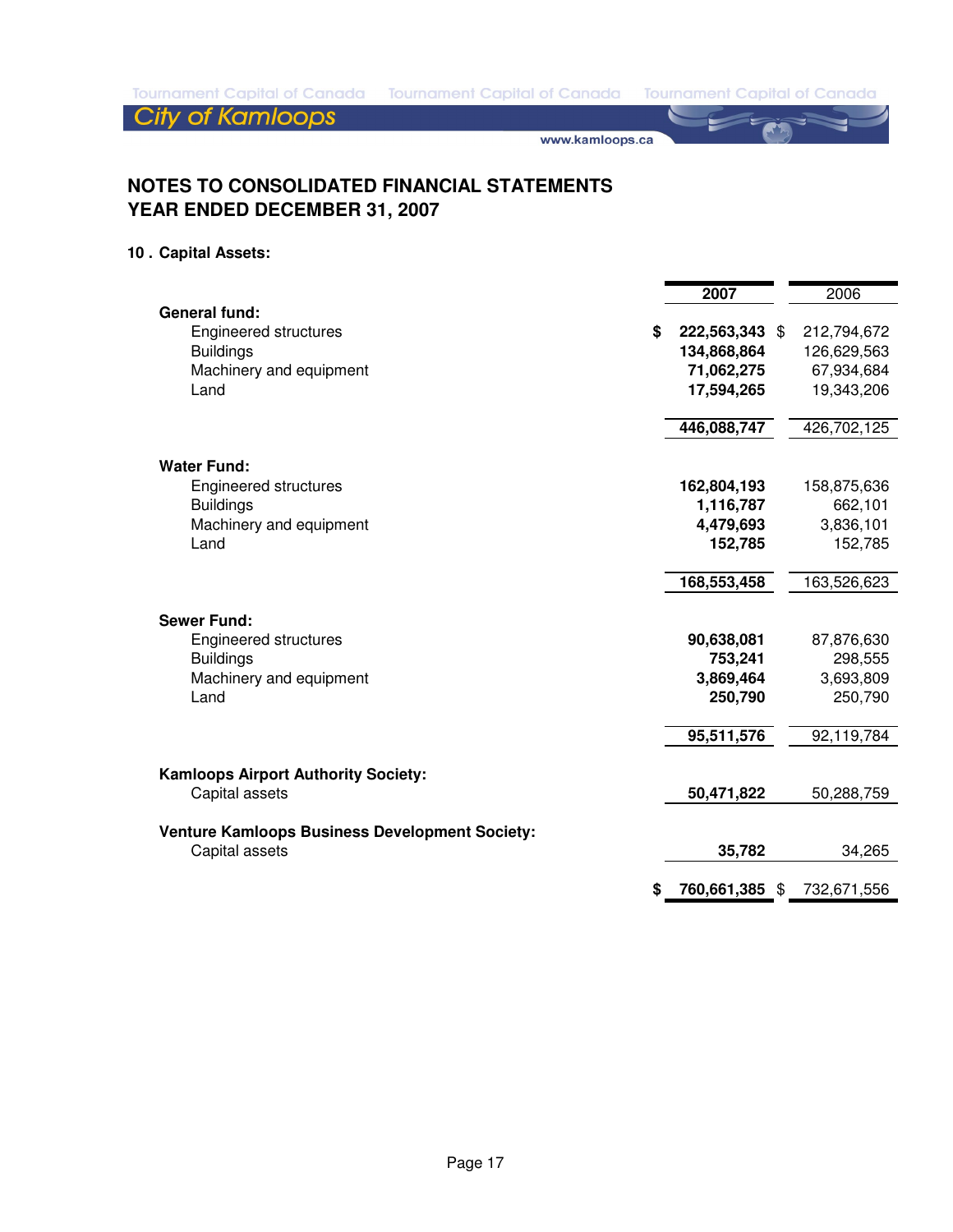www.kamloops.ca

# **NOTES TO CONSOLIDATED FINANCIAL STATEMENTS YEAR ENDED DECEMBER 31, 2007**

### **11 . Reserves for operating purposes:**

|                                 | Balance at   |                | Interest      | Transfers to    | <b>Balance</b> at |
|---------------------------------|--------------|----------------|---------------|-----------------|-------------------|
|                                 | December 31, |                | income and    | operations and  | December 31,      |
|                                 | 2006         |                | contributions | capital         | 2007              |
| <b>General fund:</b>            |              |                |               |                 |                   |
| \$<br>Affordable Housing        | 200,000 \$   |                | 50,000 \$     | $(97,300)$ \$   | 152,700           |
| <b>Art Gallery</b>              | 464,069      |                | 17,358        | (17, 358)       | 464,069           |
| Arts Legacy                     | 226,779      |                |               |                 | 226,779           |
| <b>Bi-centennial Legacy</b>     | 259,027      |                | 12,294        |                 | 271,321           |
| Canada Games Legacy             | 569,702      |                |               | (1,691)         | 568,011           |
| <b>Community Arts</b>           | 7,999        |                |               |                 | 7,999             |
| <b>Deferred Operating</b>       | 828,451      |                | 1,789,292     | (646, 742)      | 1,971,001         |
| <b>Environmental Grant</b>      | 16,719       |                |               |                 | 16,719            |
| <b>General Building</b>         | 44,109       |                | 12,214        |                 | 56,323            |
| Heritage Foundation             | 70,000       |                | 20,000        |                 | 90,000            |
| Insurance                       | 1,100,000    |                | 122,098       |                 | 1,222,098         |
| Oak Hills Dyke                  | 12,932       |                |               |                 | 12,932            |
| <b>Police Contract</b>          | 1,468,512    |                | 1,840,586     |                 | 3,309,098         |
| Return to Work                  | 184,721      |                | 75,499        |                 | 260,220           |
| Solid Waste                     | 76,834       |                | 60,768        |                 | 137,602           |
| Sports Legacy                   | 184,680      |                | 1,727         |                 | 186,407           |
| <b>Stream Stewardship</b>       | 5,000        |                |               | (5,000)         |                   |
| <b>Working Capital</b>          | 1,024,719    |                | 578,000       |                 | 1,602,719         |
| Youth Legacy                    | 4,331        |                |               |                 | 4,331             |
|                                 |              |                |               |                 |                   |
|                                 | 6,748,584    |                | 4,579,836     | (768, 091)      | 10,560,329        |
|                                 |              |                |               |                 |                   |
| <b>Water fund:</b>              |              |                |               |                 |                   |
| <b>Deferred Operating</b><br>\$ |              | \$             | 10,000 \$     | \$              | 10,000            |
|                                 |              |                |               |                 |                   |
|                                 |              |                | 10,000        |                 | 10,000            |
| Sewer fund:                     |              |                |               |                 |                   |
| \$<br><b>Deferred Operating</b> |              | $\mathfrak{F}$ | 10,000 \$     | \$              | 10,000            |
|                                 |              |                |               |                 |                   |
|                                 |              |                | 10,000        |                 | 10,000            |
|                                 |              |                |               |                 |                   |
| Cemetery:                       |              |                |               |                 |                   |
| Cemetery Care Trust Fund        | 1,140,300    |                | 144,833       | (66, 077)       | 1,219,056         |
|                                 |              |                |               |                 |                   |
|                                 |              |                |               |                 |                   |
| \$                              | 7,888,884 \$ |                | 4,744,669 \$  | $(834, 168)$ \$ | 11,799,385        |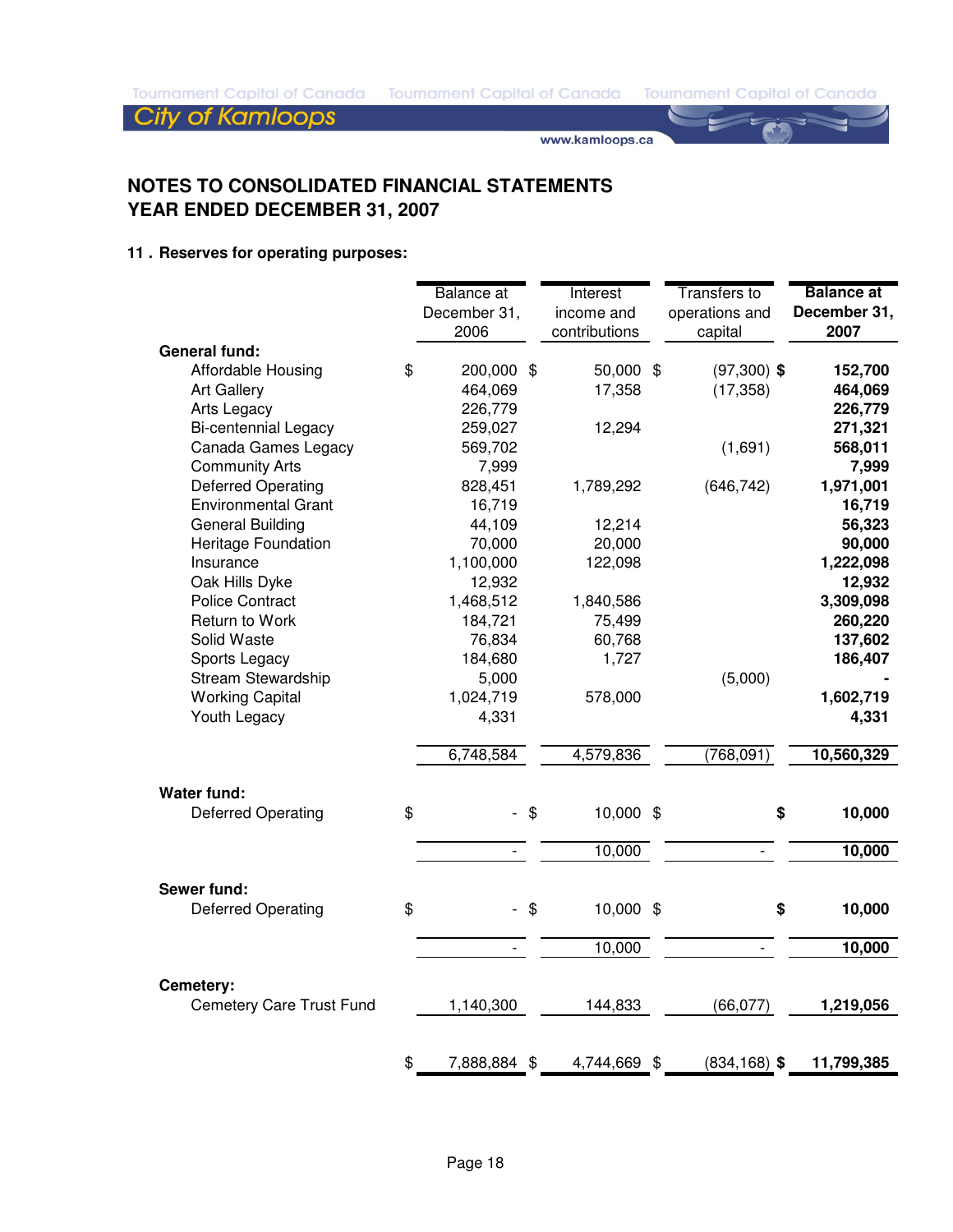**Tournament Capital of Canada** 

#### **City of Kamloops**

www.kamloops.ca

# **NOTES TO CONSOLIDATED FINANCIAL STATEMENTS YEAR ENDED DECEMBER 31, 2007**

#### **12 . Reserves for capital purposes:**

|                            |    | Balance at<br>December 31,<br>2006 | Interest<br>income and<br>contributions | Transfers to<br>operations and<br>capital | <b>Balance at</b><br>December 31,<br>2007 |
|----------------------------|----|------------------------------------|-----------------------------------------|-------------------------------------------|-------------------------------------------|
| Statutory reserves:        |    |                                    |                                         |                                           |                                           |
| Tax sale property fund     | \$ | 5,387,433                          | \$<br>3,057,452 \$                      | $(81,309)$ \$                             | 8,363,576                                 |
| Local improvement fund     |    | 738,679                            | 33,522                                  | (617, 721)                                | 154,480                                   |
| Debt retirement fund       |    | 18,703                             | 700                                     |                                           | 19,403                                    |
| Parking facility reserve   |    | 340,708                            | 177,280                                 | (117, 926)                                | 400,062                                   |
| Land sale reserve fund     |    | 97,468                             | 1,847,656                               | (2, 443)                                  | 1,942,681                                 |
| Equipment replacement fund |    | 6,991,030                          | 4,291,070                               | (1, 197, 645)                             | 10,084,455                                |
|                            |    | 13,574,021                         | 9,407,680                               | (2,017,044)                               | 20,964,657                                |
| Non-statutory reserves:    |    |                                    |                                         |                                           |                                           |
| General fund               | \$ | 10,862,244                         | \$<br>7,329,106 \$                      | $(7,422,239)$ \$                          | 10,769,111                                |
| Water fund                 |    | 6,136,302                          | 2,045,693                               | (2,088,897)                               | 6,093,098                                 |
| Sewer fund                 |    | 2,338,399                          | 516,038                                 | (1, 129, 354)                             | 1,725,083                                 |
|                            |    | 19,336,945                         | 9,890,837                               | (10, 640, 490)                            | 18,587,292                                |
| Airport capital fund       |    | 510,216                            | 838,225                                 | (348, 430)                                | 1,000,011                                 |
|                            |    |                                    |                                         |                                           |                                           |
|                            | Ж, | 33,421,182 \$                      | 20,136,742                              | \$<br>$(13,005,964)$ \$                   | 40,551,960                                |

#### **Federal Gas Tax (Community Works Fund):**

Included in the general fund non-statutory reserves above is the Community Works Fund (Gas tax) balance at December 31, 2007. Gas Tax funding is provided by the Government of Canada. The use of the funding is established by a funding agreement between the Municipality and the Union of British Columbia Municipalities. Gas Tax funding may be used towards designated public transit, community energy, water, wastewater, solid waste and capacity building projects, as specified in the funding agreements. A schedule of the receipts and disbursements of these funds is as follows:

|                                   |   | 2007       | 2006        |
|-----------------------------------|---|------------|-------------|
| Opening balance of unused funds   | S | 914.412 \$ | 963,761     |
| Amounts received during the year  |   | 1,289,761  | 963,018     |
| Interest earned during the year * |   | 78.386     |             |
| Amounts spent during the year     |   | (117, 476) | (1,012,367) |
| Closing balance of unused funds   |   | 2,165,083  | 914,412     |

\* Interest revenue was not posted to the account during 2006. In 2007 \$35,053 was added to the reserve as well as interest earned throughout 2007.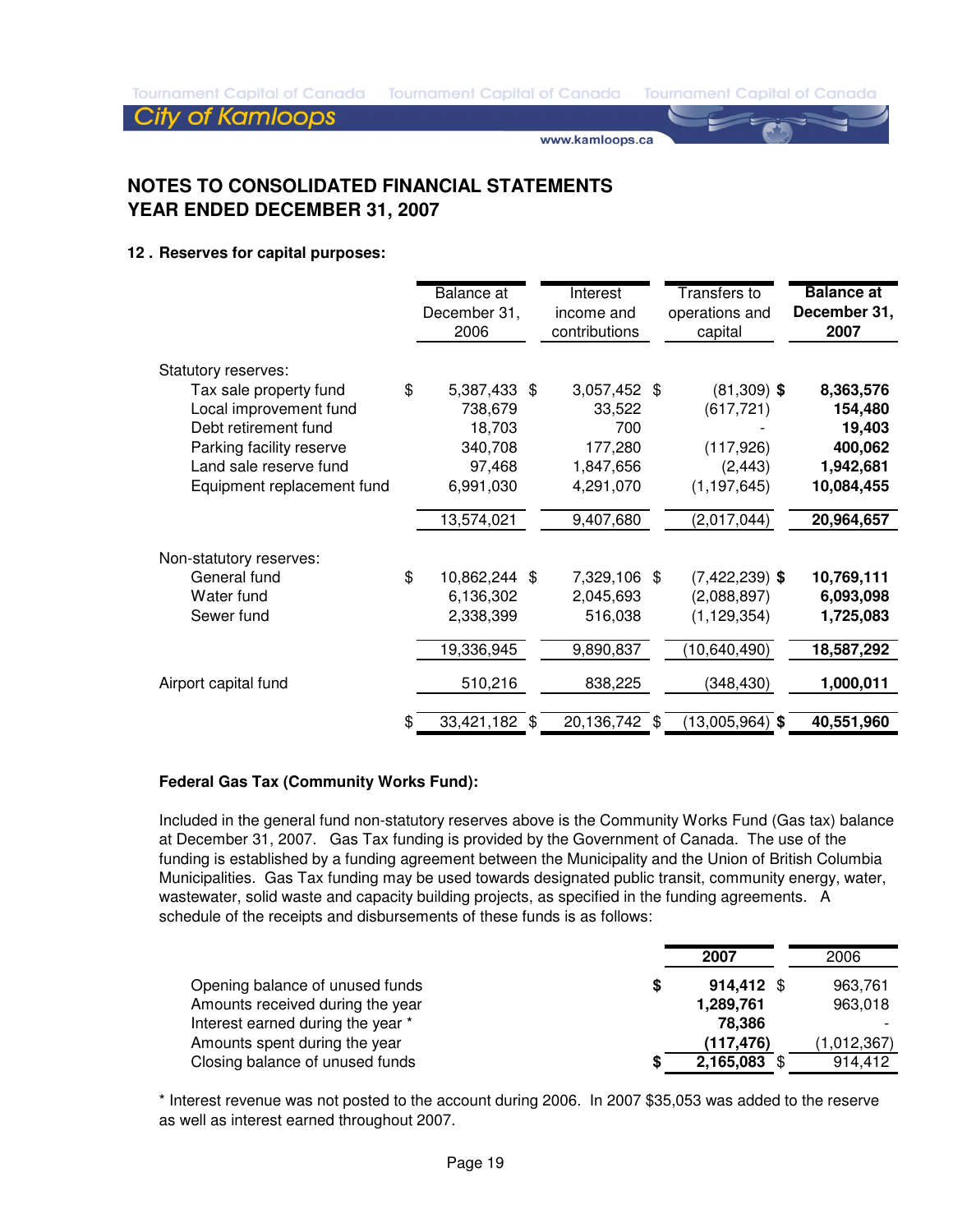www.kamloops.ca

# **NOTES TO CONSOLIDATED FINANCIAL STATEMENTS YEAR ENDED DECEMBER 31, 2007**

### **13 . Surplus from operations:**

|                                                | 2007                    | 2006       |
|------------------------------------------------|-------------------------|------------|
| General fund:                                  |                         |            |
|                                                |                         |            |
| Balance, beginning of year                     | \$<br>4,613,761 \$      | 4,698,554  |
| Operating Deficit for the year                 | 3,558,121               | (84, 793)  |
|                                                | 8,171,882               | 4,613,761  |
| Water fund:                                    |                         |            |
| Balance, beginning of year                     | 6,863,250               | 5,848,315  |
| Operating Surplus for the year                 | (547, 995)              | 1,014,935  |
|                                                | 6,315,255               | 6,863,250  |
| Sewer fund:                                    |                         |            |
| Balance, beginning of year                     | 4,888,160               | 3,239,068  |
| Operating Surplus for the year                 | 1,970,083               | 1,649,092  |
|                                                | 6,858,243               | 4,888,160  |
| Kamloops Airport Authority Society:            |                         |            |
| Balance, beginning of year                     | 72,114                  | 63,770     |
| Operating Surplus for the year                 | (2,850)                 | 8,344      |
|                                                | 69,264                  | 72,114     |
| Venture Kamloops Business Development Society: |                         |            |
| Balance, beginning of year                     | 95,047                  | 67,011     |
| Operating Surplus for the year                 | 17,522                  | 28,036     |
|                                                | 112,569                 | 95,047     |
|                                                |                         |            |
|                                                | \$<br>21,527,213<br>-SG | 16,532,332 |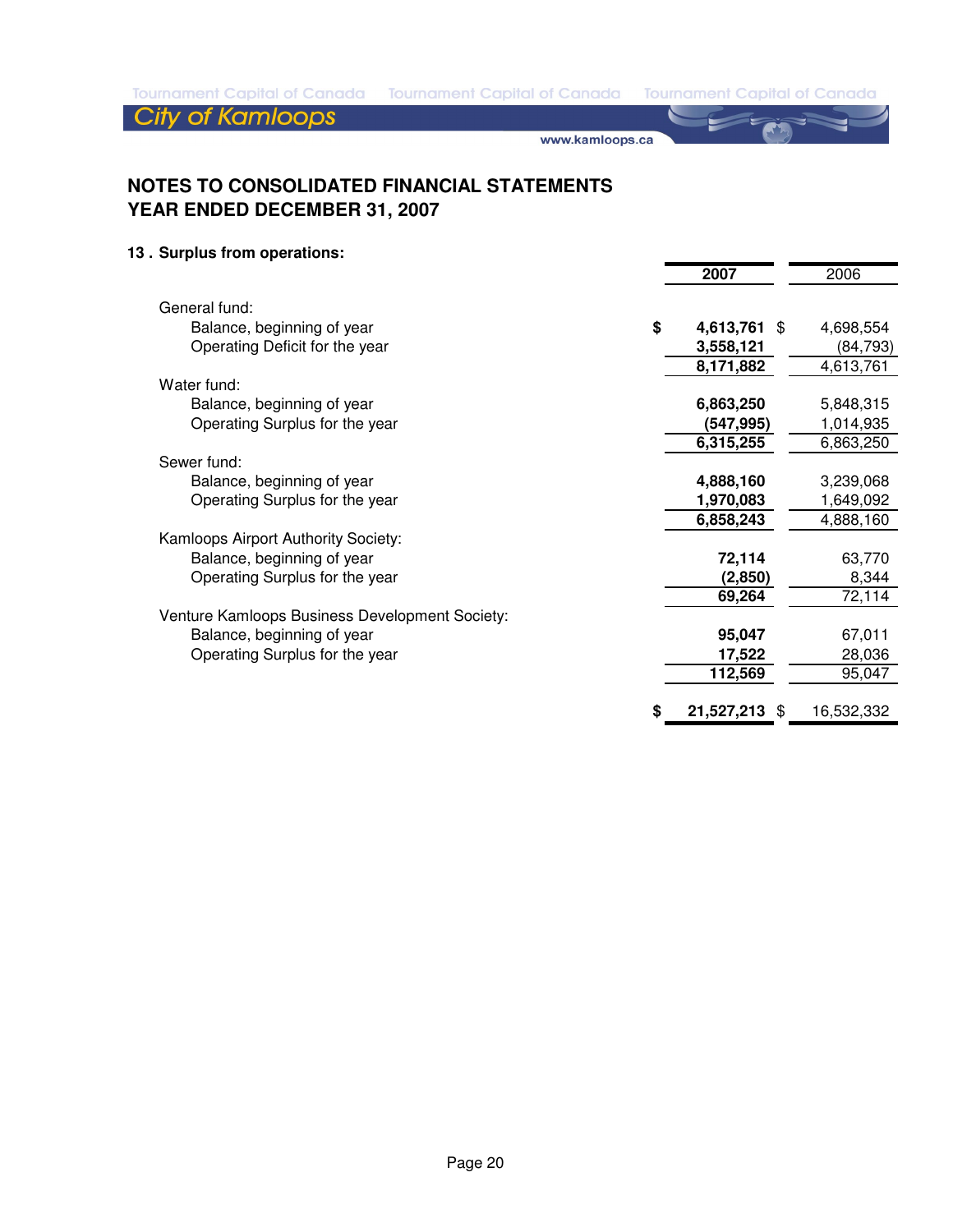www.kamloops.ca

# **NOTES TO CONSOLIDATED FINANCIAL STATEMENTS YEAR ENDED DECEMBER 31, 2007**

#### **14 . Taxation:**

| (unaudited)         | 2007                            | 2006       |
|---------------------|---------------------------------|------------|
|                     |                                 |            |
| \$<br>71,609,000 \$ | 71,530,456 \$                   | 66,710,677 |
| 1,037,896           | 1,012,443                       | 1,068,101  |
| 1,203,480           | 1,203,743                       | 1,164,644  |
| 2,261,050           | 2,204,906                       | 2,239,351  |
| -S                  |                                 | 71,182,773 |
|                     | 2007 Budget<br>76,111,426<br>\$ | 75,951,548 |

On behalf of other taxing jurisdictions the collected and remitted the following taxes:

|                                                                                                                                                                                |   | 2007                                               | 2006                                            |
|--------------------------------------------------------------------------------------------------------------------------------------------------------------------------------|---|----------------------------------------------------|-------------------------------------------------|
| Province of British Columbia - school taxes<br>Thompson-Nicola Regional Hospital District<br>Thompson-Nicola Regional District<br><b>British Columbia Assessment Authority</b> | S | 33,000,738 \$<br>2,685,900<br>4,776,882<br>831,118 | 32,208,625<br>2,603,790<br>4,555,273<br>813,428 |
|                                                                                                                                                                                |   | 41,294,638 \$                                      | 40,181,116                                      |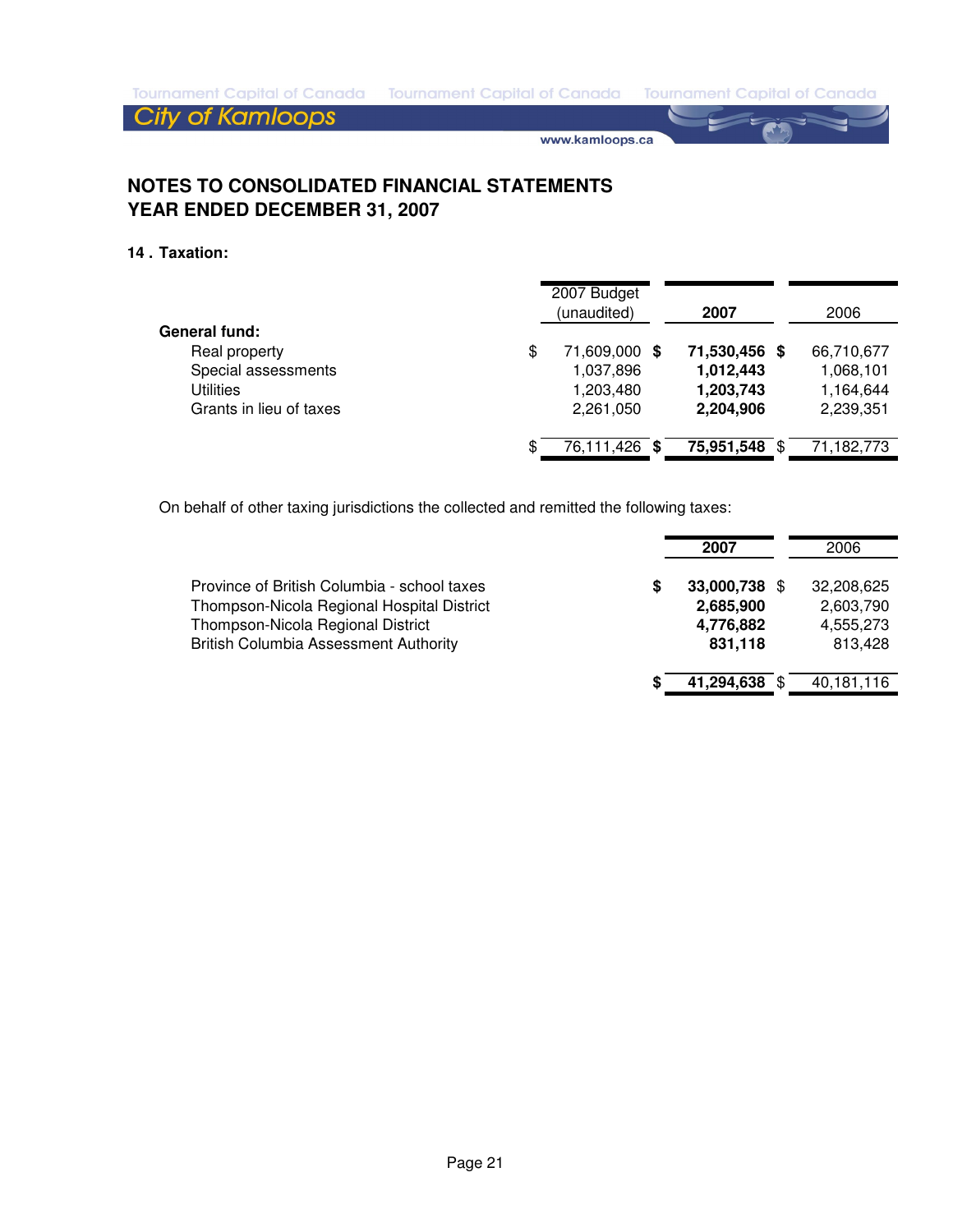**City of Kamloops** 

www.kamloops.ca

# **NOTES TO CONSOLIDATED FINANCIAL STATEMENTS YEAR ENDED DECEMBER 31, 2007**

#### **15 . Fees, Rates and Sales of Service by Function and Object:**

|                                                     | 2007 Budget |            |           |
|-----------------------------------------------------|-------------|------------|-----------|
|                                                     | (unaudited) | 2007       | 2006      |
|                                                     |             |            |           |
| Cemetery:                                           |             |            |           |
| \$<br>Sale of service                               | 407,500 \$  | 427,503 \$ | 469,537   |
|                                                     | 407,500     | 427,503    | 469,537   |
| <b>Community development:</b>                       |             |            |           |
| Sale of service                                     | 384,400     | 429,195    | 459,231   |
| Licences and permits                                | 1,960,000   | 2,225,975  | 2,342,001 |
| Rentals                                             | 152,815     | 182,655    | 199,851   |
| Miscellaneous                                       | 12,000      | 11,472     | 10,754    |
|                                                     | 2,509,215   | 2,849,297  | 3,011,837 |
|                                                     |             |            |           |
| <b>Corporate administration:</b><br>Sale of service | 163,250     | 182,007 \$ | 173,804   |
| Concessions and franchises                          | 1,259,400   | 1,329,520  | 1,289,730 |
| Fines and fees                                      | 10,000      | 13,925     | 14,275    |
| Penalties and interest                              | 493,000     | 536,184    | 547,687   |
| Miscellaneous                                       | 52,900      | 150,944    | 42,724    |
|                                                     | 1,978,550   | 2,212,580  | 2,068,220 |
|                                                     |             |            |           |
| <b>Fire services:</b>                               |             |            |           |
| Sale of service                                     | 479,270     | 484,049    | 489,077   |
|                                                     | 479,270     | 484,049    | 489,077   |
| Infrastructure maintenance:                         |             |            |           |
| Sale of service                                     | 5,000       | 7,798      | 11,187    |
| Miscellaneous                                       | 1,400       | 33,137     | 2,187     |
|                                                     | 6,400       | 40,935     | 13,374    |
| Legislative and enforcement:                        |             |            |           |
| Sale of service                                     | 882,977     | 1,011,109  | 880,248   |
| Licences and permits                                | 115,000     | 116,058    | 109,793   |
| Fines and fees                                      | 212,310     | 231,384    | 203,262   |
| Miscellaneous                                       | 3,500       | 4,063      | 6,084     |
|                                                     | 1,213,787   | 1,362,614  | 1,199,387 |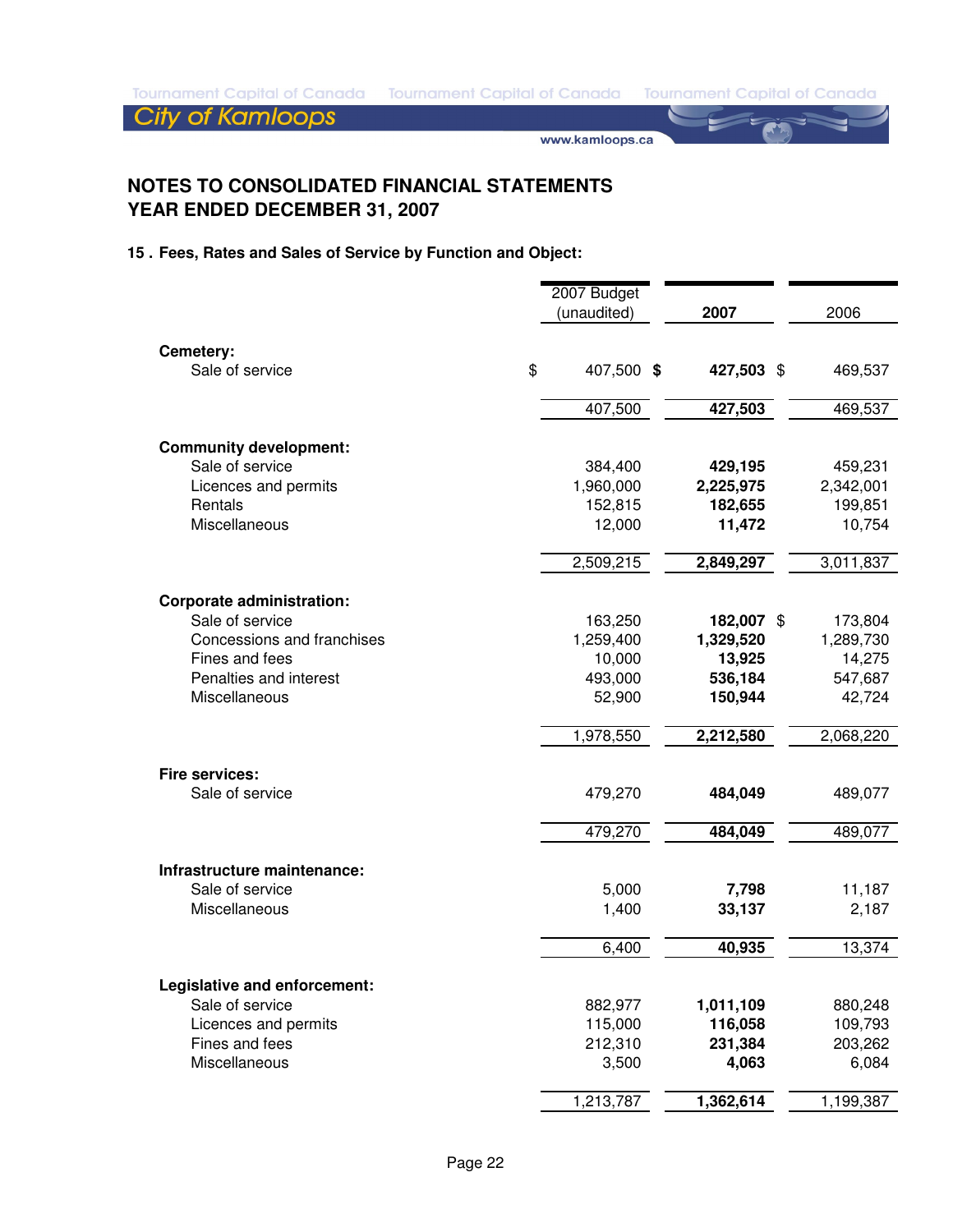**City of Kamloops** 

www.kamloops.ca

# **NOTES TO CONSOLIDATED FINANCIAL STATEMENTS YEAR ENDED DECEMBER 31, 2007**

#### **15 . Fees, Rates and Sales of Service by Function and Object (continued):**

|                                                                  | 2007 Budget   |                |                       |
|------------------------------------------------------------------|---------------|----------------|-----------------------|
|                                                                  | (unaudited)   | 2007           | 2006                  |
| Parks, recreation and leisure services:<br>\$<br>Sale of service | 5,212,228 \$  | 5,046,570 \$   | 4,121,459             |
| Rentals<br>Miscellaneous                                         |               | 4,717<br>3,436 | 1,468                 |
|                                                                  | 5,212,228     | 5,054,723      | $\sqrt{4}$ , 122, 927 |
| <b>Police services:</b>                                          |               |                |                       |
| Sale of service                                                  | 116,700       | 133,769        | 129,709               |
| Rentals                                                          | 196,000       | 84,282         | 353,823               |
|                                                                  | 312,700       | 218,051        | 483,532               |
|                                                                  |               |                |                       |
| <b>Public transit:</b><br>Sale of service                        | 3,510,000     | 3,754,481      | 3,532,487             |
|                                                                  | 3,510,000     | 3,754,481      | 3,532,487             |
|                                                                  |               |                |                       |
| Solid waste:<br>Sale of service                                  | 4,028,250     | 3,758,745      | 3,501,530             |
|                                                                  | 4,028,250     | 3,758,745      | 3,501,530             |
|                                                                  |               |                |                       |
| <b>Water utility:</b><br>Sale of service                         | 15,964,620    | 16,134,792     | 15,573,363            |
| Miscellaneous                                                    |               | 32,231         |                       |
|                                                                  |               |                |                       |
|                                                                  | 15,964,620    | 16,167,023     | 15,573,363            |
| Sewer utility:                                                   |               |                |                       |
| Sale of service                                                  | 7,700,000     | 7,931,454      | 7,886,126             |
| Miscellaneous                                                    | 70,000        | 73,541         |                       |
|                                                                  | 7,770,000     | 8,004,995      | 7,886,126             |
|                                                                  |               |                |                       |
| <b>Kamloops Airport Authority Society:</b><br>Sale of service    |               | 829,170        | 389,791               |
|                                                                  |               | 829,170        | 389,791               |
|                                                                  |               |                |                       |
| <b>Venture Kamloops Business Development Society:</b>            |               |                |                       |
| Sale of service                                                  |               | 102,049        | 31,953                |
|                                                                  |               | 102,049        | 31,953                |
| \$                                                               | 43,392,520 \$ | 45,266,215 \$  | 42,773,141            |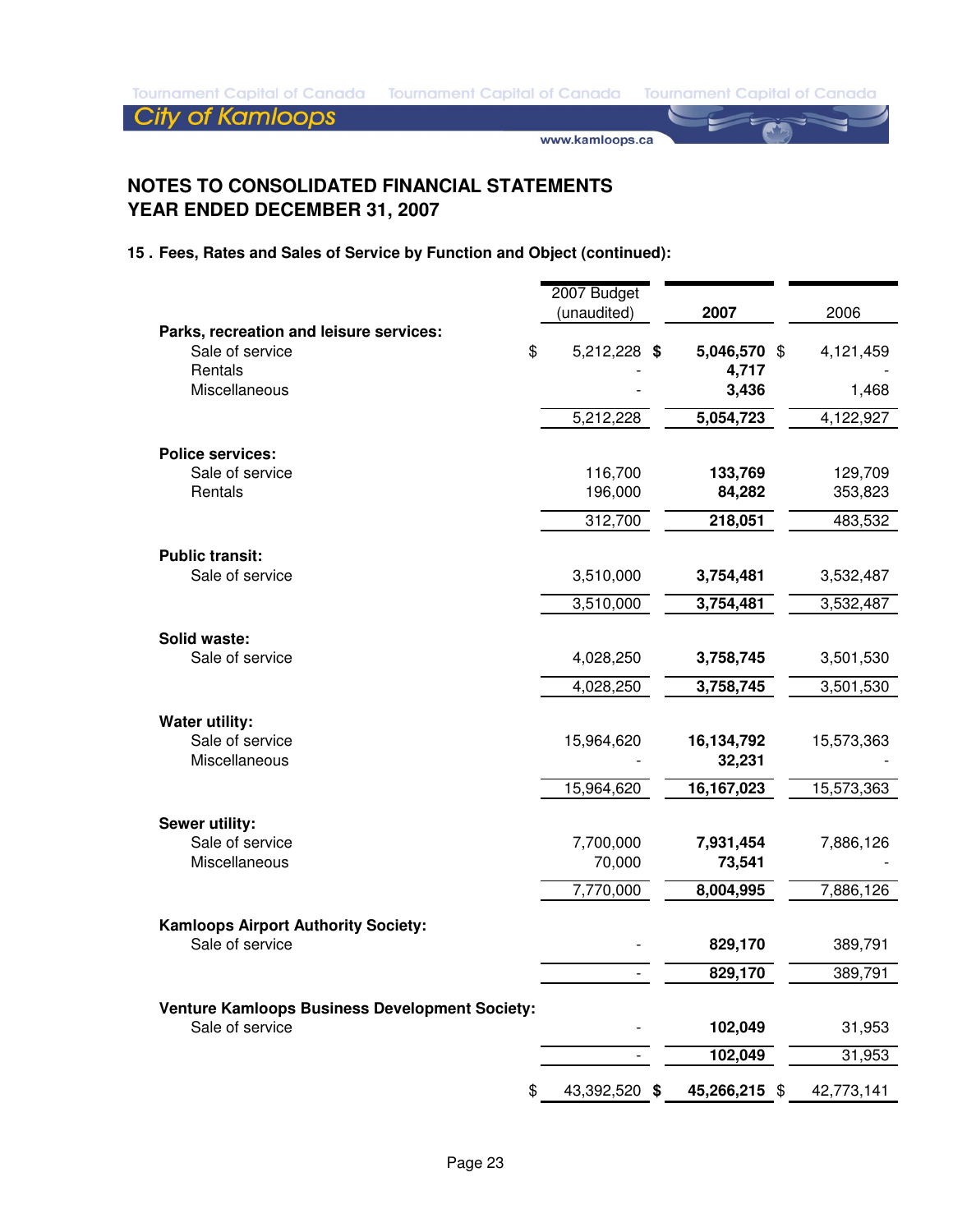# **City of Kamloops**

www.kamloops.ca

# **NOTES TO CONSOLIDATED FINANCIAL STATEMENTS YEAR ENDED DECEMBER 31, 2007**

#### **16 . Grants:**

|                               | 2007 Budget        |   |               |                 |
|-------------------------------|--------------------|---|---------------|-----------------|
|                               | (unaudited)        |   | 2007          | 2006            |
| <b>General fund:</b>          |                    |   |               |                 |
| <b>Federal Government:</b>    |                    |   |               |                 |
| Policing                      | \$<br>1,484,400 \$ |   | 1,259,851     | \$<br>1,304,011 |
| <b>Community Works Fund</b>   | 1,290,699          |   | 1,289,761     | 963,018         |
| Capital infrastructure        |                    |   |               | 764,384         |
| <b>Provincial Government:</b> |                    |   |               |                 |
| Transit                       | 3,887,272          |   | 3,922,686     | 3,801,760       |
| Gaming revenue                | 2,130,000          |   | 2,648,182     | 2,266,961       |
| Victims assistance            | 60,000             |   | 62,920        | 60,000          |
| <b>Traffic Fines</b>          | 1,145,290          |   | 1,241,323     | 1,145,290       |
| Capital infrastructure        | 277,656            |   | 1,597,149     | 2,009,344       |
| Other                         | 581,650            |   | 285,343       | 161,757         |
|                               | 10,856,967         |   | 12,307,215    | 12,476,525      |
| <b>Water fund:</b>            |                    |   |               |                 |
| <b>Provincial Government:</b> |                    |   |               |                 |
| Revenue Sharing               |                    |   |               |                 |
| Capital infrastructure        |                    |   | 10,000        | 10,667          |
|                               |                    |   | 10,000        | 10,667          |
| Sewer fund:                   |                    |   |               |                 |
| <b>Provincial Government:</b> |                    |   |               |                 |
| Capital infrastructure        | 630,974            |   | 630,974       | 594,359         |
|                               | 630,974            |   | 630,974       | 594,359         |
|                               | \$<br>11,487,941   | S | 12,948,189 \$ | 13,081,551      |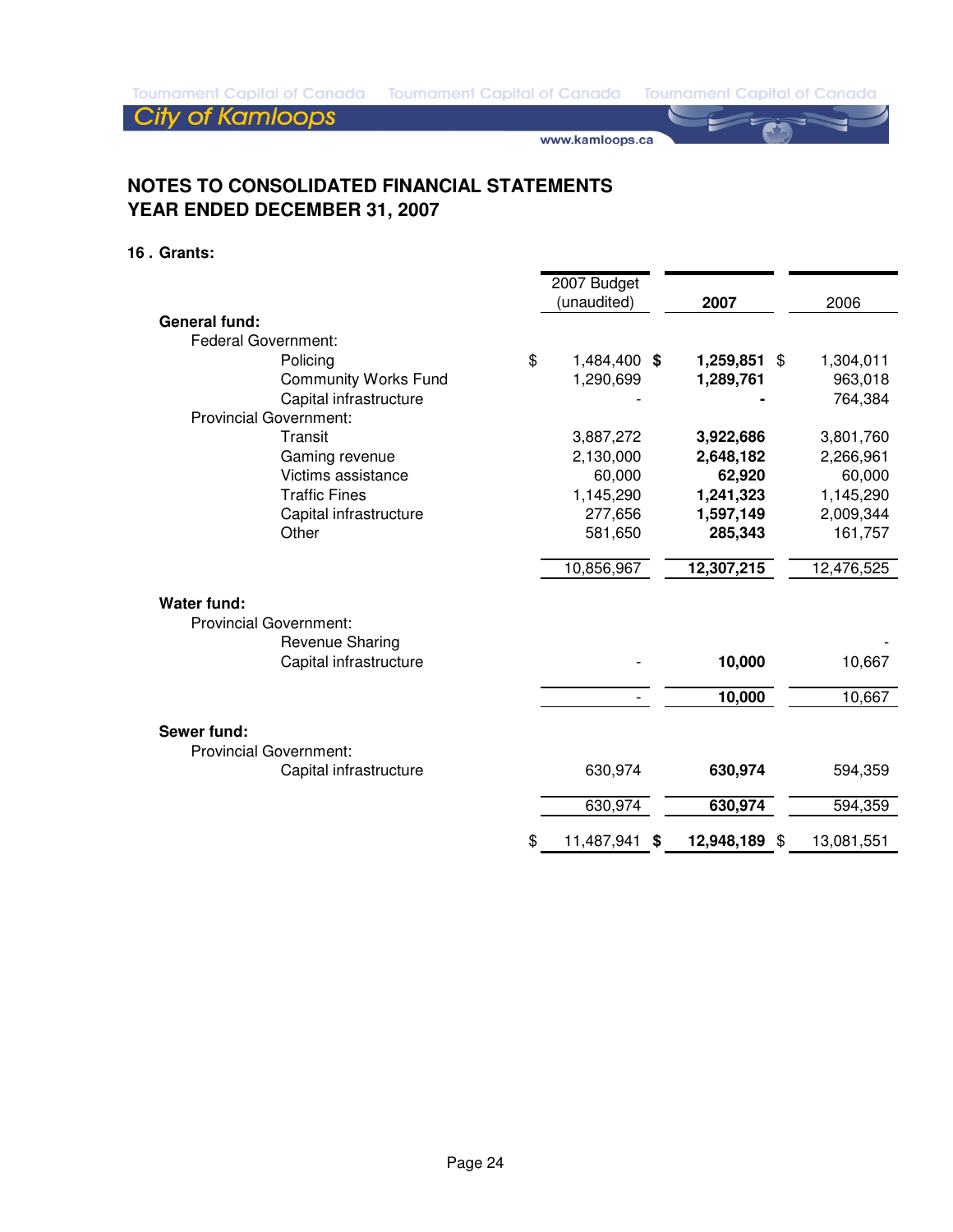www.kamloops.ca

# **NOTES TO CONSOLIDATED FINANCIAL STATEMENTS YEAR ENDED DECEMBER 31, 2007**

#### **17 . Expenditures by function and object:**

|                                                               | 2007 Budget            |                    |                        |
|---------------------------------------------------------------|------------------------|--------------------|------------------------|
|                                                               | (unaudited)            | 2007               | 2006                   |
| Cemetery:                                                     |                        |                    |                        |
| Salaries, wages and benefits                                  | \$<br>352,682 \$       | 354,478 \$         | 350,496                |
| Personnel expenses                                            | 2,000                  | 2,647              | 2,034                  |
| <b>Contractual services</b>                                   | 14,050                 | 15,459             | 15,438                 |
| Supplies and other expenses                                   | 77,407                 | 72,802             | 71,924                 |
| Transfers from other functions                                | 132,891                | 116,918            | 104,692                |
| Total operating expenditures                                  | 579,030                | 562,304            | 544,584                |
| Capital expenditures                                          | 25,514                 | 22,705             | 32,804                 |
|                                                               | 604,544                | 585,009            | 577,388                |
| <b>Community development:</b>                                 |                        |                    |                        |
| Salaries, wages and benefits                                  | 4,325,464              | 4,268,411          | 3,719,198              |
| Personnel expenses                                            | 93,195                 | 85,452             | 74,350                 |
| <b>Contractual services</b>                                   | 214,853                | 149,483            | 151,577                |
| Supplies and other expenses                                   | 233,569                | 198,061            | 484,160                |
| Transfers from other functions                                | 359,009                | 321,226            | 310,905                |
| Transfers to other functions                                  | (427, 650)             | (427, 650)         | (310, 150)             |
| Cost allocated to capital                                     | (632,000)              | (601, 704)         | (338,988)              |
| Total operating expenditures                                  | 4,166,440              | 3,993,279          | 4,091,052              |
| Capital expenditures                                          | 381,802                | 312,260            | 2,687,007              |
|                                                               | 4,548,242              | 4,305,539          | 6,778,059              |
|                                                               |                        |                    |                        |
| <b>Corporate administration:</b>                              |                        |                    |                        |
| Salaries, wages and benefits                                  | 5,776,395              | 5,834,691          | 5,419,485              |
| Personnel expenses                                            | 370,955                | 314,304            | 258,066                |
| <b>Contractual services</b>                                   | 2,641,673              | 2,218,934          | 2,346,824              |
| Supplies and other expenses<br>Transfers from other functions | 2,532,989              | 865,055<br>524,846 | 1,102,347              |
| Transfers to other functions                                  | 568,518<br>(3,227,413) | (2,930,531)        | 471,933<br>(2,867,950) |
| Total operating expenditures                                  | 8,663,117              | 6,827,299          | 6,730,705              |
| Capital expenditures                                          | 1,894,026              | 738,920            | 1,668,503              |
|                                                               | 10,557,143             | 7,566,219          | 8,399,208              |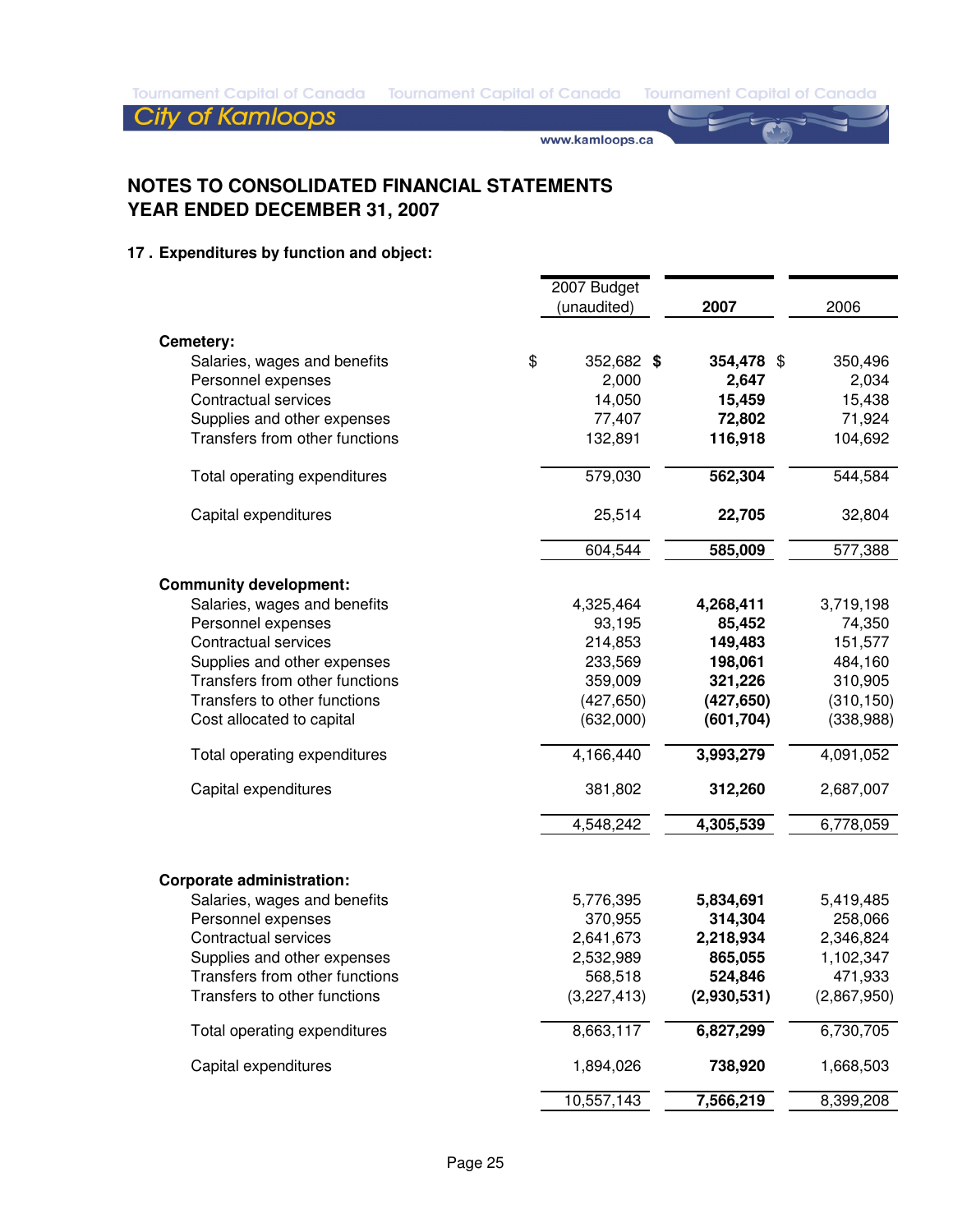**City of Kamloops** 

www.kamloops.ca

# **NOTES TO CONSOLIDATED FINANCIAL STATEMENTS YEAR ENDED DECEMBER 31, 2007**

|                                | 2007 Budget<br>(unaudited) | 2007                 | 2006          |
|--------------------------------|----------------------------|----------------------|---------------|
| <b>Environmental services:</b> |                            |                      |               |
| Salaries, wages and benefits   | \$<br>202,002 \$           | 202,111              | \$<br>133,823 |
| Personnel expenses             | 3,000                      | 4,974                | 3,298         |
| <b>Contractual services</b>    | 55,000                     | 53,052               | 29,563        |
| Supplies and other expenses    | 300,000                    | 88,665               | 70,683        |
| Transfers from other functions | 18,962                     | 17,537               | 10,666        |
| Transfers to other functions   | (95, 318)                  | (95, 318)            | (39, 202)     |
| Total operating expenditures   | 483,646                    | 271,021              | 208,831       |
| Capital expenditures           |                            |                      |               |
|                                | 483,646                    | $\overline{271,021}$ | 208,831       |
| Fire services:                 |                            |                      |               |
| Salaries, wages and benefits   | 9,548,724                  | 9,580,968            | 9,090,398     |
| Personnel expenses             | 74,835                     | 77,225               | 73,108        |
| <b>Contractual services</b>    | 195,876                    | 205,519              | 169,217       |
| Supplies and other expenses    | 493,166                    | 522,433              | 510,177       |
| Transfers from other functions | 205,395                    | 212,634              | 290,669       |
| Transfers to other functions   |                            | (15, 115)            | (86, 023)     |
| Total operating expenditures   | 10,517,996                 | 10,583,664           | 10,047,546    |
| Capital expenditures           | 2,693,383                  | 1,452,252            | 1,036,389     |
|                                | 13,211,379                 | 12,035,916           | 11,083,935    |
| Infrastructure maintenance:    |                            |                      |               |
| Salaries, wages and benefits   | 7,294,709                  | 7,081,235            | 6,299,715     |
| Personnel expenses             | 90,805                     | 80,455               | 94,479        |
| <b>Contractual services</b>    | 1,631,832                  | 1,540,089            | 1,343,086     |
| Supplies and other expenses    | 4,335,552                  | 4,403,192            | 4,100,695     |
| Transfers from other functions | 3,050,393                  | 3,465,147            | 2,333,967     |
| Transfers to other functions   | (6,822,431)                | (7,936,599)          | (6, 764, 113) |
| Cost allocated to capital      | (1,026,175)                | (422, 786)           | 464,676       |
| Total operating expenditures   | 8,554,685                  | 8,210,733            | 7,872,505     |
| Capital expenditures           | 22,287,806                 | 10,022,062           | 13,664,978    |
|                                | 30,842,491                 | 18,232,795           | 21,537,483    |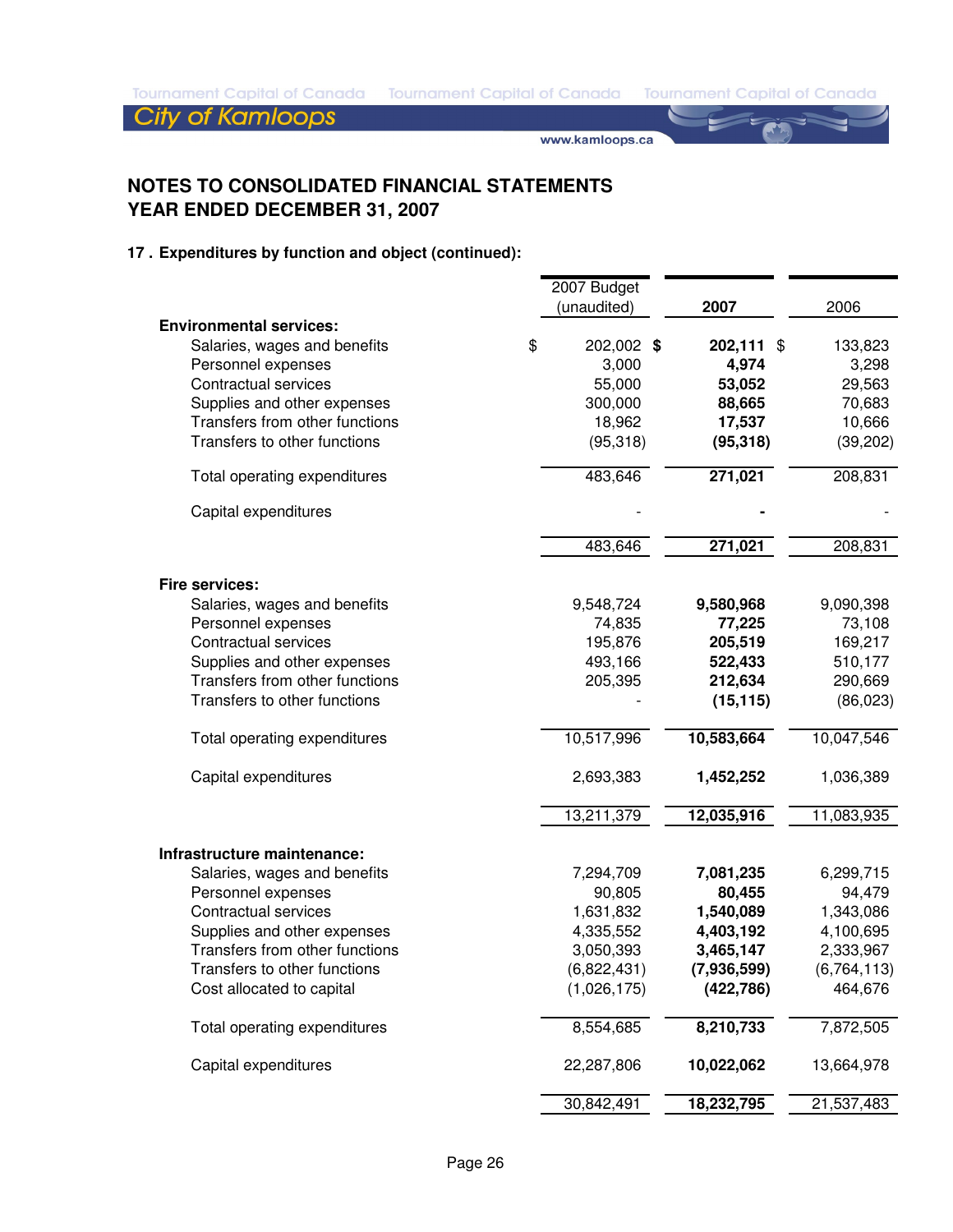**City of Kamloops** 

www.kamloops.ca

# **NOTES TO CONSOLIDATED FINANCIAL STATEMENTS YEAR ENDED DECEMBER 31, 2007**

|                                         | 2007 Budget<br>(unaudited) | 2007         | 2006       |
|-----------------------------------------|----------------------------|--------------|------------|
| Legislative and enforcement:            |                            |              |            |
| Salaries, wages and benefits            | \$<br>2,189,049 \$         | 2,082,212 \$ | 1,812,939  |
| Personnel expenses                      | 124,731                    | 63,097       | 83,355     |
| Contractual services                    | 139,774                    | 138,158      | 120,877    |
| Supplies and other expenses             | 787,880                    | 683,330      | 510,250    |
| Transfers from other functions          | 331,049                    | 312,529      | 284,971    |
| Transfers to other functions            | (30,000)                   | (30,000)     | (30,000)   |
| Total operating expenditures            | 3,542,483                  | 3,249,326    | 2,782,392  |
| Capital expenditures                    | 1,363,239                  | 499,824      | 555,833    |
|                                         | 4,905,722                  | 3,749,150    | 3,338,225  |
| Parks, recreation and leisure services: |                            |              |            |
| Salaries, wages and benefits            | 9,015,400                  | 8,650,345    | 7,829,224  |
| Personnel expenses                      | 169,615                    | 135,722      | 129,889    |
| <b>Contractual services</b>             | 2,648,626                  | 2,818,840    | 2,557,121  |
| Supplies and other expenses             | 5,524,712                  | 4,553,009    | 4,871,486  |
| Transfers from other functions          | 2,562,062                  | 2,401,154    | 2,095,386  |
| Transfers to other functions            | (272, 724)                 | (272, 724)   | (233, 349) |
| Cost allocated to capital               | (47, 210)                  |              | (105, 532) |
| Total operating expenditures            | 19,600,481                 | 18,286,346   | 17,144,225 |
| Capital expenditures                    | 11,586,151                 | 8,230,152    | 19,663,623 |
|                                         | 31,186,632                 | 26,516,498   | 36,807,848 |
| <b>Police services:</b>                 |                            |              |            |
| Salaries, wages and benefits            | 3,101,455                  | 2,922,348    | 2,781,743  |
| Personnel expenses                      | 52,650                     | 49,893       | 54,856     |
| Contractual services                    | 15,276,277                 | 13,063,755   | 13,445,343 |
| Supplies and other expenses             | 73,469                     | 59,144       | 57,336     |
| Transfers from other functions          | 112,745                    | 114,663      | 113,686    |
| Total operating expenditures            | 18,616,596                 | 16,209,803   | 16,452,964 |
| Capital expenditures                    | 197,736                    | 160,100      | 27,306     |
|                                         | 18,814,332                 | 16,369,903   | 16,480,270 |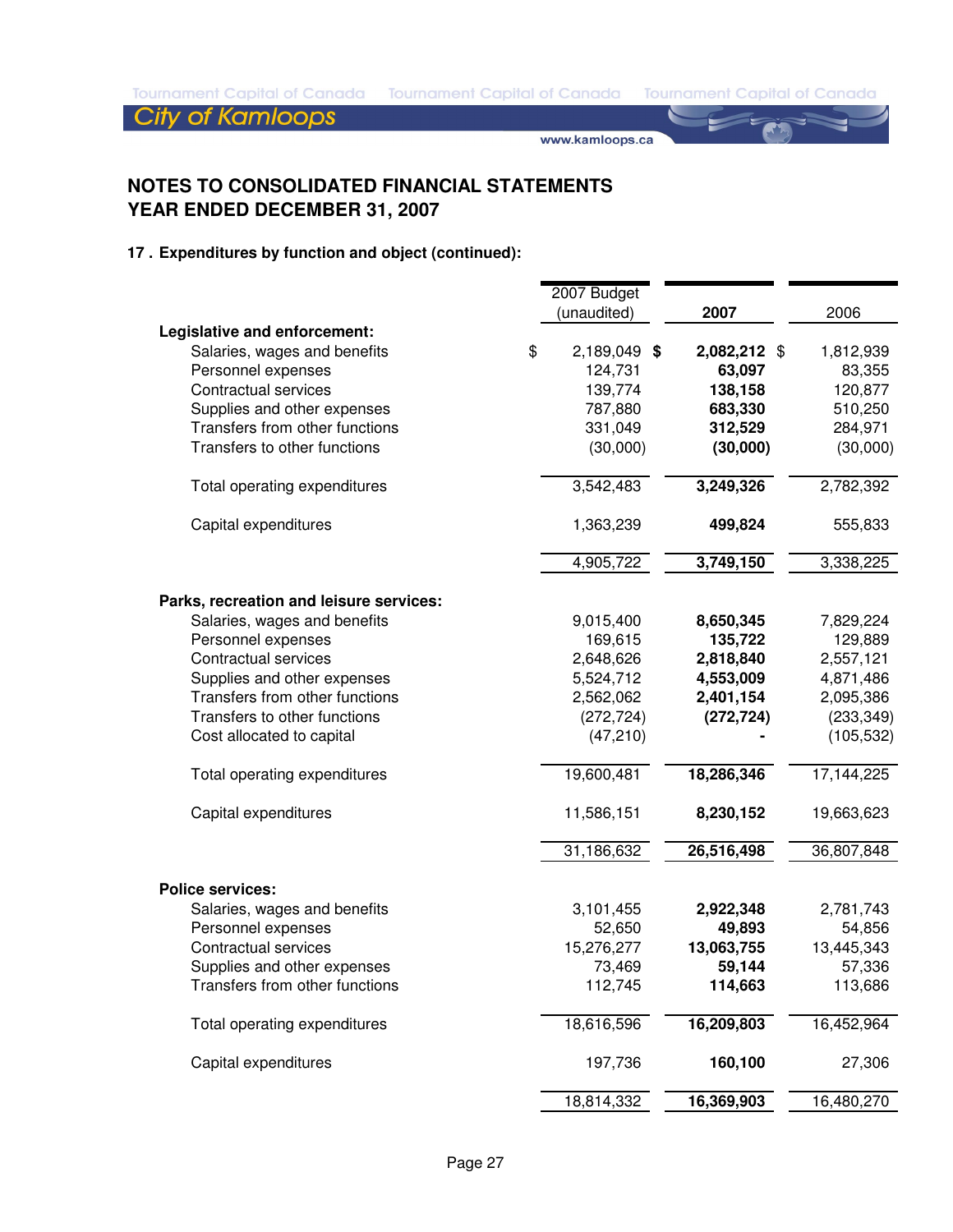**City of Kamloops** 

www.kamloops.ca

# **NOTES TO CONSOLIDATED FINANCIAL STATEMENTS YEAR ENDED DECEMBER 31, 2007**

|                                | 2007 Budget<br>(unaudited) | 2007        | 2006        |
|--------------------------------|----------------------------|-------------|-------------|
| <b>Public transit:</b>         |                            |             |             |
| Salaries, wages and benefits   | \$<br>68,810 \$            | 12,406 \$   | 31,525      |
| Personnel expenses             | 500                        | 142         |             |
| <b>Contractual services</b>    | 9,472,021                  | 9,671,094   | 9,082,993   |
| Supplies and other expenses    |                            | 12          |             |
| Transfers from other functions | 10,716                     | 11,591      | 13,104      |
| Total operating expenditures   | 9,552,047                  | 9,695,245   | 9,127,622   |
| Capital expenditures           | 75,000                     | 27,901      | 1,467,923   |
|                                | 9,627,047                  | 9,723,146   | 10,595,545  |
| <b>Solid waste:</b>            |                            |             |             |
| Salaries, wages and benefits   | 1,331,374                  | 1,321,335   | 1,357,394   |
| Personnel expenses             | 9,145                      | 9,664       | 10,549      |
| <b>Contractual services</b>    | 2,007,118                  | 1,997,395   | 1,937,531   |
| Supplies and other expenses    | 246,453                    | 576,546     | 219,891     |
| Transfers from other functions | 2,448,795                  | 2,313,588   | 2,209,575   |
| Transfers to other functions   | (1,055,267)                | (1,055,267) | (1,069,534) |
| Total operating expenditures   | 4,987,618                  | 5,163,261   | 4,665,406   |
| Capital expenditures           | 3,864,364                  | 1,621,514   | 1,587,212   |
|                                | 8,851,982                  | 6,784,775   | 6,252,618   |
| <b>Water utility:</b>          |                            |             |             |
| Salaries, wages and benefits   | 2,445,515                  | 2,362,108   | 2,190,957   |
| Personnel expenses             | 25,750                     | 22,935      | 20,910      |
| <b>Contractual services</b>    | 452,150                    | 517,787     | 695,235     |
| Supplies and other expenses    | 2,098,840                  | 2,306,976   | 2,282,697   |
| Transfers from other functions | 1,423,622                  | 1,556,736   | 1,280,915   |
| Transfers to other functions   | (286, 539)                 | (286, 539)  | (286, 539)  |
| Cost allocated to capital      | (84, 306)                  |             |             |
| Total operating expenditures   | 6,075,032                  | 6,480,003   | 6,184,175   |
| Capital expenditures           | 15,966,931                 | 4,562,826   | 3,672,245   |
|                                | 22,041,963                 | 11,042,829  | 9,856,420   |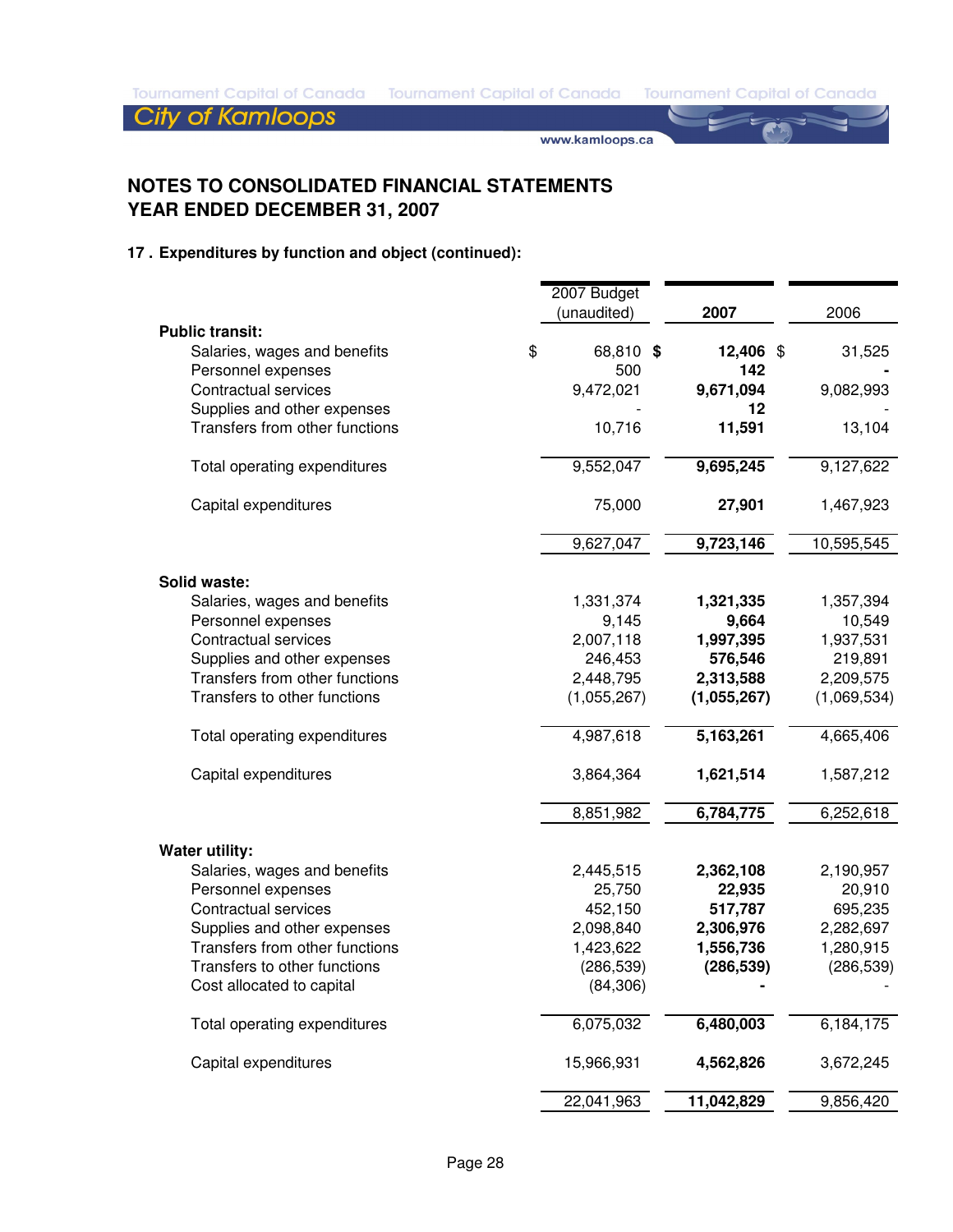**City of Kamloops** 

www.kamloops.ca

# **NOTES TO CONSOLIDATED FINANCIAL STATEMENTS YEAR ENDED DECEMBER 31, 2007**

|                                                       | 2007 Budget          |                |             |
|-------------------------------------------------------|----------------------|----------------|-------------|
|                                                       | (unaudited)          | 2007           | 2006        |
| Sewer utility:                                        |                      |                |             |
| Salaries, wages and benefits                          | \$<br>1,500,581 \$   | 1,135,729 \$   | 1,047,429   |
| Personnel expenses                                    | 19,910               | 19,619         | 20,432      |
| <b>Contractual services</b>                           | 745,696              | 727,362        | 672,877     |
| Supplies and other expenses                           | 1,247,765            | 1,179,908      | 1,230,911   |
| Transfers from other functions                        | 1,032,825            | 1,111,569      | 925,116     |
| Transfers to other functions                          | (39, 640)            | (39, 640)      | (39, 640)   |
| Cost allocated to capital                             | (66, 304)            |                |             |
| Total operating expenditures                          | 4,440,833            | 4,134,547      | 3,857,125   |
| Capital expenditures                                  | 5,889,208            | 2,927,782      | 2,424,741   |
|                                                       | 10,330,041           | 7,062,329      | 6,281,866   |
|                                                       |                      |                |             |
| <b>Kamloops Airport Authority Society:</b>            |                      |                |             |
| Contractual services                                  |                      | 172,545        | 67,623      |
| Supplies and other expenses                           |                      | 9,055          | 3,105       |
| Total operating expenditures                          |                      | 181,600        | 70,728      |
| Capital expenditures                                  |                      | 183,063        | 269,937     |
|                                                       |                      | 364,663        | 340,665     |
|                                                       |                      |                |             |
| <b>Venture Kamloops Business Development Society:</b> |                      |                |             |
| Supplies and other expenses                           |                      | 554,699        | 462,734     |
| Total operating expenditures                          |                      | 554,699        | 462,734     |
| Capital expenditures                                  |                      | 1,518          | 9,458       |
|                                                       |                      | 556,217        | 472,192     |
| <b>Debt servicing costs</b>                           | 6,705,101            | 5,906,867      | 5,876,745   |
|                                                       | \$<br>172,710,265 \$ | 131,072,876 \$ | 144,887,298 |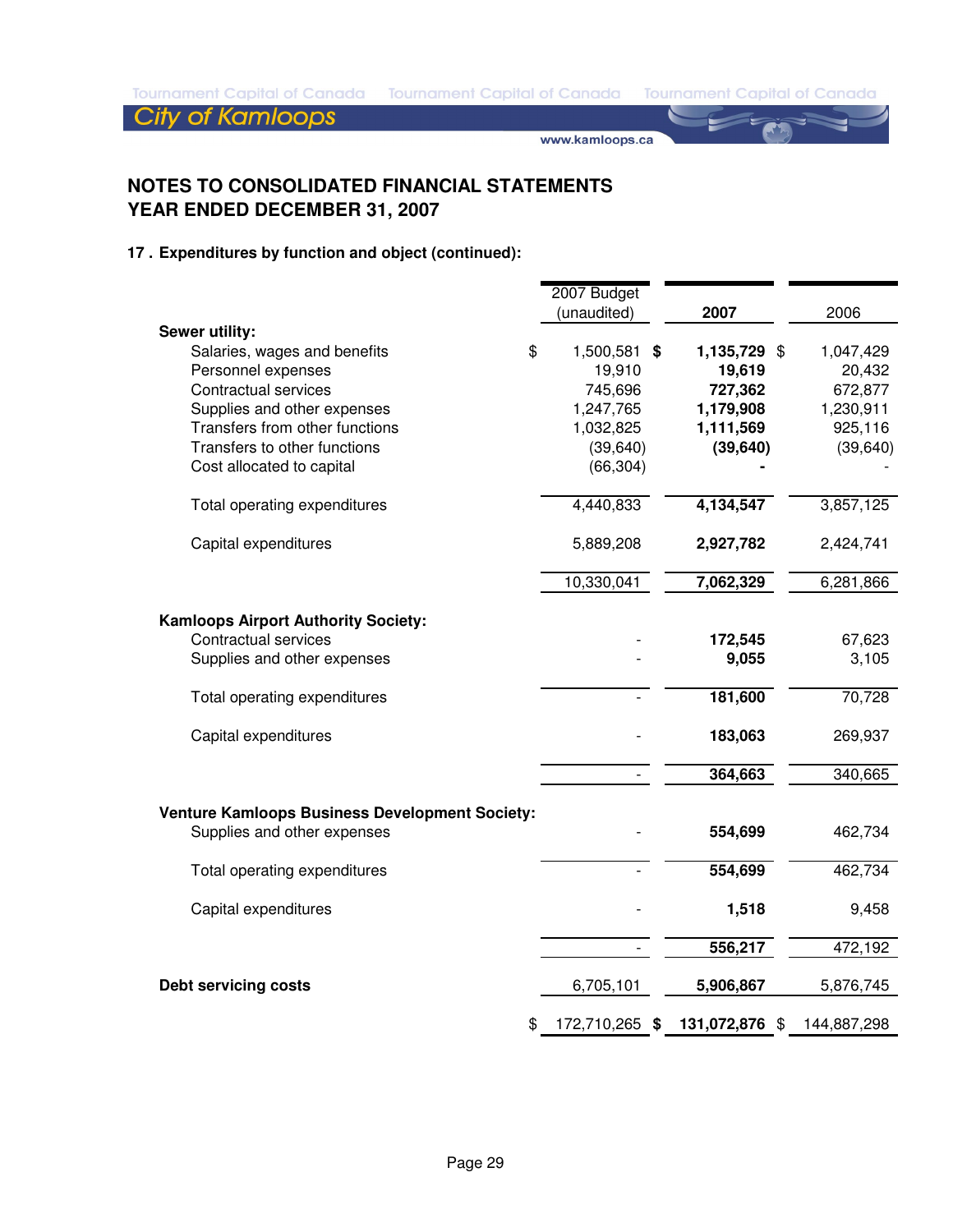**Tournament Capital of Canada** 

**Tournament Capital of Canada** 

City of Kamloops

www.kamloops.ca

# **NOTES TO CONSOLIDATED FINANCIAL STATEMENTS YEAR ENDED DECEMBER 31, 2007**

#### **18 . Commitments and contingencies:**

- (a) The City of Kamloops has entered into various agreements and contracts for services and construction for periods ranging from one to five years.
- (b) The City of Kamloops, as a member of the Thompson Nicola Regional District, is liable for its proportion of any operating deficits or long-term debt related to functions in which it participates.
- (c) The City of Kamloops is a participant in the Municipal Insurance Association of British Columbia. Should the Association pay out claims in excess of premiums received, it is possible the City, along with other participants, would be required to contribute towards the deficit.
- (d) The City of Kamloops and its employees contribute to the Municipal Pension Plan ("the plan"), a jointly trusteed pension plan. The Board of Trustees, representing plan members and employers, is responsible for overseeing the management of the pension plan, including investment of the assets and administration of benefits. The pension plan is a multi-employer contributory pension plan. Basic pension benefits provided are defined. The plan has about 144,000 active members and approximately 51,000 retired members. Active members include approximately 35,000 contributors from local governments.

Every three years an actuarial valuation is performed to assess the financial position of the plan and the adequacy of plan funding. The most recent valuation as at December 31, 2006 indicated a surplus of \$438 million for basic pension benefits. The next valuation will be as at December 31, 2009 with results available in 2010. The actuary does not attribute portions of the surplus to individual employers. The City of Kamloops paid \$3,332,125 for employer contributions to the plan in fiscal 2007.

(e) From time to time the City of Kamloops is brought forth as defendant in various lawsuits. The City reviews its exposure to any potential litigation for which it would not be covered by insurance and assesses whether a successful claim against the City would materially affect the consolidated financial statements of the City. The City reserves a portion of its operating surplus for future payment of insurance deductibles and payment of claims for which it would not be covered by insurance, The City is currently not aware of any claims brought against it that if not defended successfully would result in a material change to the consolidated financial statements of the City.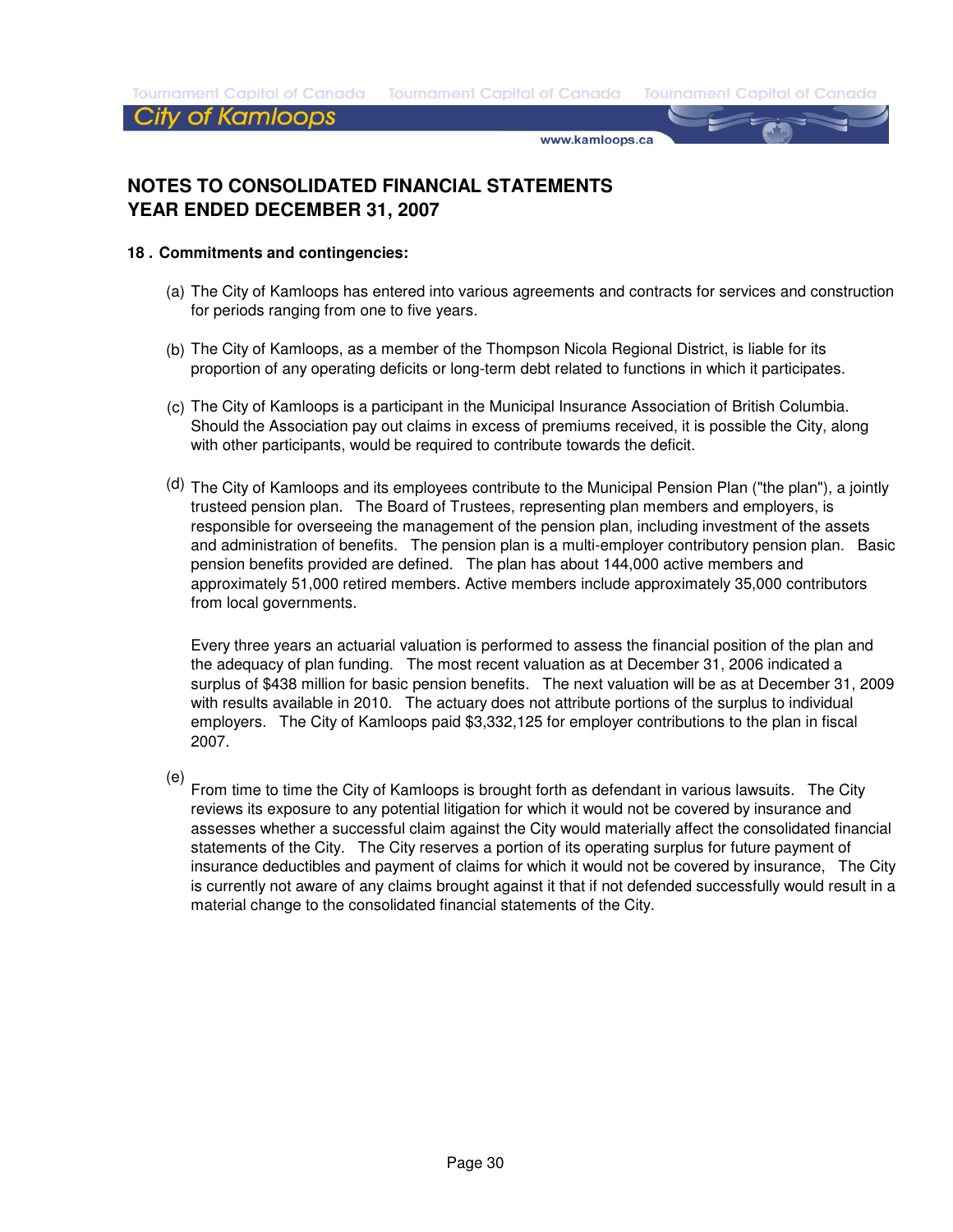**Tournament Capital of Canada** 

#### City of Kamloops

www.kamloops.ca

# **NOTES TO CONSOLIDATED FINANCIAL STATEMENTS YEAR ENDED DECEMBER 31, 2007**

#### **18 . Commitments and contingencies (cont.):**

(f) The City issues certain of its debt instruments through the Municipal Finance Authority. As a condition of these borrowings and as required by legislation, a debt reserve fund is to be established in the amount of one-half the average installment of principal and interest as set out in the agreement(s) entered into. The reserve is funded in part by cash, being the withholding of 1% of the total issue proceeds, and the remainder being funded by a demand note whereby the City may be required to loan certain amounts to the Municipal Finance Authority. These demand notes are contingent in nature and are not reflected in the accounts of the City.

Details of the cash deposits and contingent demand notes on hand at year end are as follows:

|                                                          | Cash Deposits                       |     | Contingent<br><b>Demand Notes</b> |      | 2007 Total                        |      | 2006 Total                          |
|----------------------------------------------------------|-------------------------------------|-----|-----------------------------------|------|-----------------------------------|------|-------------------------------------|
| General fund<br>Water utility fund<br>Sewer utility fund | \$<br>665,684<br>708,841<br>237,143 | -SS | 1,818,204<br>2,203,359<br>619,188 | - \$ | 2,483,888<br>2,912,200<br>856,331 | - \$ | 2,217,555<br>2,853,614<br>1,093,501 |
|                                                          | \$<br>1,611,668 \$                  |     | 4,640,751                         | - \$ | 6,252,419                         | - \$ | 6,164,670                           |

(g) The Kamloops Airport Authority Society has entered into a lease agreement with Kamloops Airport Ltd. for a forty-five year term ending August 27, 2042. The lease provides for the option to extend the term for a further 20 years.

The Society has entered into a management services contract for the runway expansion project with YVR Airport Services Ltd. Ending August 31, 2009. The Society is to pay YVR a total of \$575,000 for managing the expansion of the airport runway. The amount is to be paid in 24 monthly installments of \$23,958 which commenced in October of 2007. The total budget for the expansion project is approximately \$20 million.

#### **19 . Budget figures:**

Budget figures are unaudited and represent the Financial Plan By-law adopted by Council at the time of adoption of the Annual Taxation By-law. Subsequent amendments to the Financial Plan By-law have been made by Council to reflect changes as required by law.

#### **20 . Trust funds:**

The City operates the cemeteries and maintains a cemetery perpetual care fund in accordance with the Cemetery and Funeral Services Act.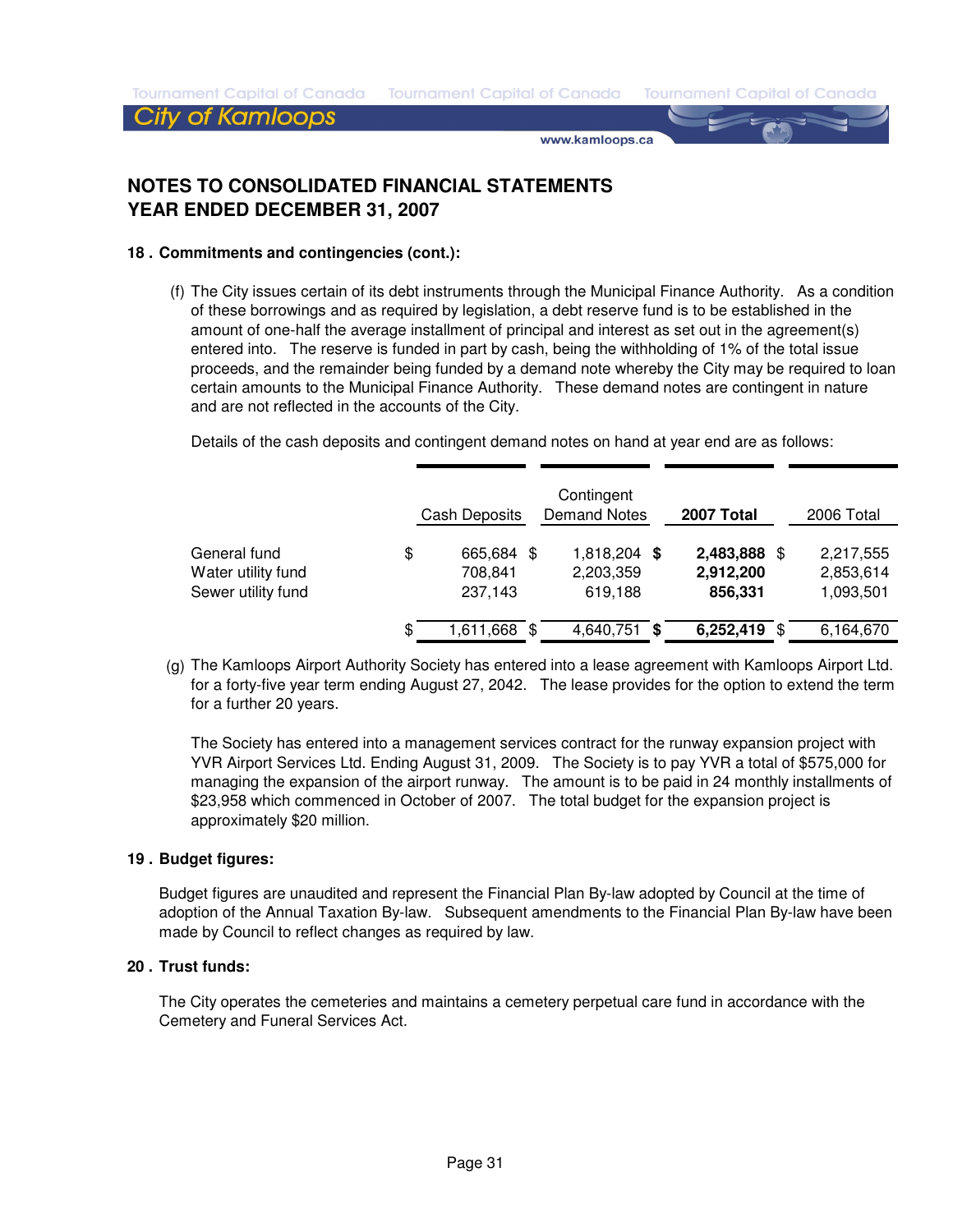www.kamloops.ca

# **NOTES TO CONSOLIDATED FINANCIAL STATEMENTS YEAR ENDED DECEMBER 31, 2007**

#### **21 . Tangible Capital Assets:**

For the year ended December 31, 2009 the City will be required to comply with Section 3150, Tangible Capital Assets of the Public Sector Accounting Board Handbook. Section 3150 requires the capitalization and amortization of tangible capital assets in the financial statements. As a transitional provision, Public Sector Guideline - 7, Tangible Capital Assets of Local Governments, requires disclosure of information for each major class of tangible capital asset for which all relevant information can be provided for the complete stock of tangible capital assets of that category. This work is underway, but as no one class of assets has been completed, values cannot be disclosed at this time.

#### **22 . Local Government Reporting Model :**

The CICA has issued Section PS 1200 which is currently applicable to federal, provincial and territorial governments. Effective for year ends beginning on or after January 1, 2009, with comparative presentation for 2008, the revised Section will apply to all levels of government. As a result, local governments will be required to prepare a statement of financial position which presents both net debt/net financial assets and accumulated surplus/deficit calculated on a full accrual basis of accounting. When reporting the accumulated surplus/deficit, it will be presented as a single line item. Funds and reserves are not permitted to be presented on the face of the financial statements. If the government chooses, they may be disclosed in the notes or schedules to the financial statements. Since these new standards specifically cover the presentation and disclosures to be provided, they will not affect the City's results of operations or financial position.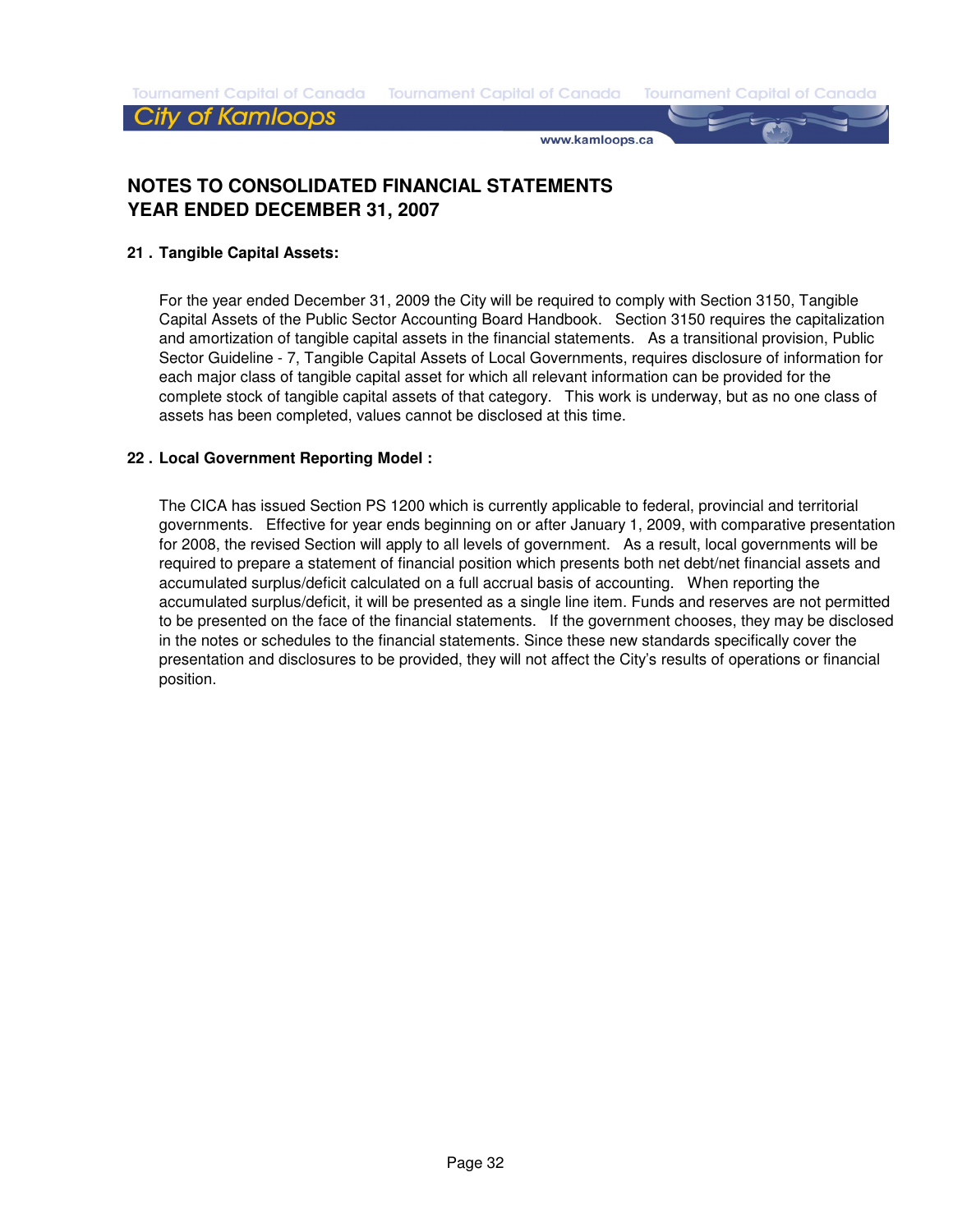www.kamloops.ca

# **GENERAL FUND STATEMENT OF FINANCIAL POSITION AS AT DECEMBER 31, 2007, with comparatives for 2006**

|                                           | 2007             | 2006             |
|-------------------------------------------|------------------|------------------|
| <b>Financial assets</b>                   |                  |                  |
| Cash and short-term investments           | \$<br>42,362,730 | \$<br>27,533,067 |
| Accounts receivable (note 3)              | 11,892,087       | 11,741,383       |
| Long-term investments                     | 271,321          | 259,028          |
|                                           | 54,526,138       | 39,533,478       |
| <b>Liabilities</b>                        |                  |                  |
| Accounts payable (note 4)                 | 13,798,260       | 16,486,940       |
| Payroll benefits payable                  | 2,806,644        | 2,695,690        |
| Post-employment benefits payable (note 5) | 5,905,476        | 5,643,476        |
| Landfill post-closure costs (note 6)      | 1,809,806        | 1,366,430        |
| Deferred revenue (note 7)                 | 11,526,217       | 10,911,136       |
| Long-term debt (note 8)                   | 49,068,613       | 34,847,644       |
| Obligations under capital lease (note 9)  |                  | 354,497          |
|                                           | 84,915,016       | 72,305,813       |
| <b>Net financial assets</b>               | (30, 388, 878)   | (32, 772, 335)   |
| <b>Non-financial assets</b>               |                  |                  |
| Inventory                                 | 742,989          | 738,592          |
| Prepaid expenses                          | 965,925          | 592,598          |
| Capital assets (note 10)                  | 446,088,747      | 426,702,125      |
|                                           | 447,797,661      | 428,033,315      |
| <b>Net position</b>                       | 417,408,783      | 395,260,980      |
| <b>Reserves, Surplus and Equity</b>       |                  |                  |
| Reserves for operating purposes (note 11) | 10,560,329       | 6,748,584        |
| Reserves for capital purposes (note 12)   | 10,769,111       | 10,862,244       |
| Surplus from operations (note 13)         | 8,171,882        | 4,613,761        |
| Total financial equity                    | 29,501,322       | 22,224,589       |
| Total capital equity                      | 387,907,461      | 373,036,391      |
|                                           | 417,408,783      | 395,260,980      |
|                                           | \$               | \$               |

Commitments and contingencies - Note 18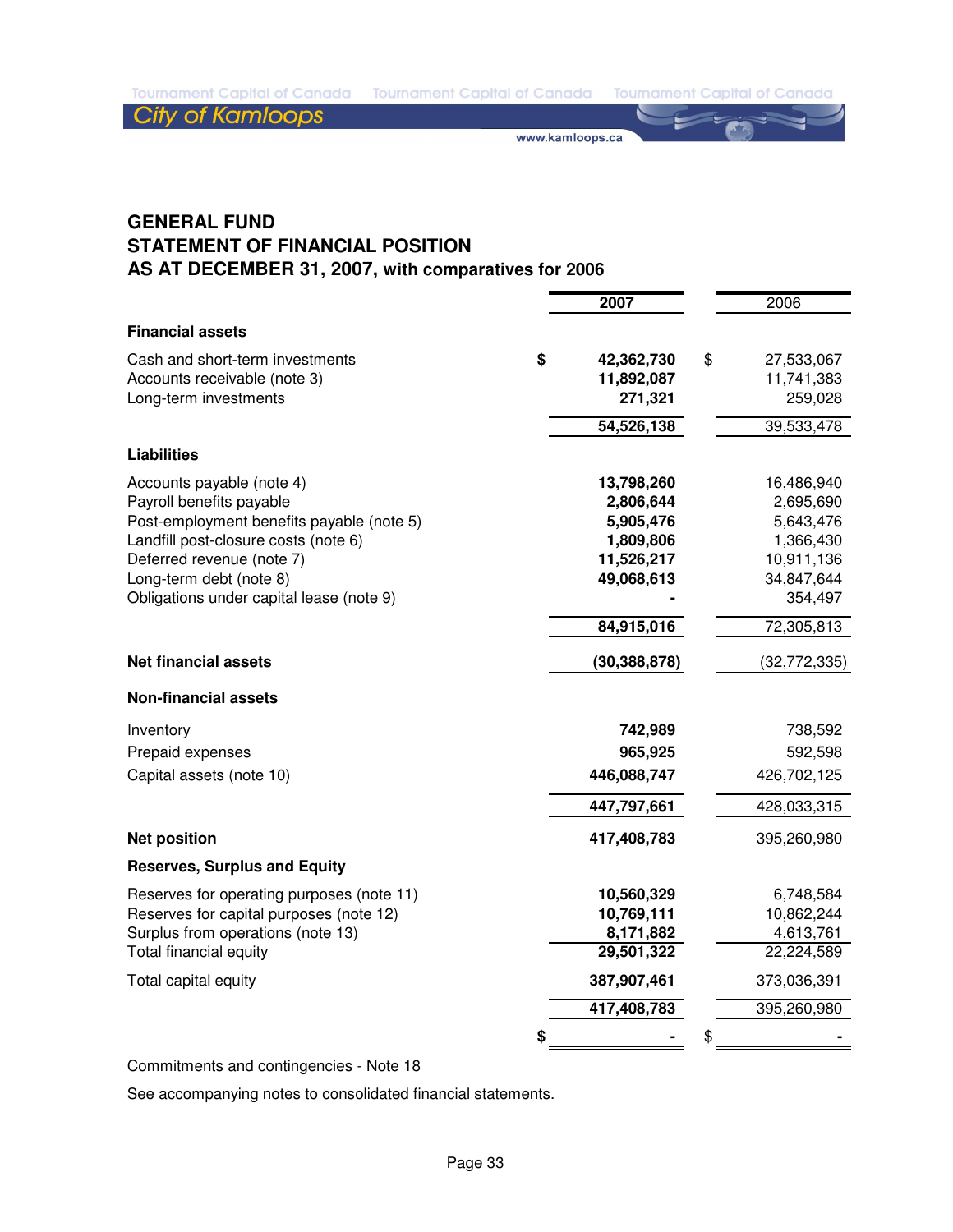**City of Kamloops** 

www.kamloops.ca

# **GENERAL FUND STATEMENT OF FINANCIAL ACTIVITIES YEAR ENDED DECEMBER 31, 2007, with comparatives for 2006**

|                                                 | 2007 Budget            | 2007           | 2006         |
|-------------------------------------------------|------------------------|----------------|--------------|
|                                                 | (unaudited)            |                |              |
| <b>Revenue</b>                                  |                        |                |              |
| Taxation (note 14)                              | \$<br>76,111,426 \$    | 75,951,548 \$  | 71,182,773   |
| Development levies utilized                     | 4,258,831              | 449,105        | 1,545,776    |
| Fees, rates and sales of service (note 15)      | 19,657,900             | 20,162,978     | 18,891,908   |
| Grants (note 16)                                | 10,856,967             | 12,307,215     | 12,476,525   |
| Investment income                               | 2,540,870              | 3,539,818      | 3,530,431    |
| Private contributions                           | 2,526,066              | 1,459,952      | 1,053,207    |
| Sale of capital assets                          | 89,000                 | 2,091,295      | 2,304,694    |
| Transfers from other funds                      | 7,989,761              | 2,393,418      | 6,234,689    |
|                                                 | 124,030,821            | 118,355,329    | 117,220,003  |
| <b>Expenditures (note 17)</b>                   |                        |                |              |
| Cemetery                                        | 579,030                | 562,304        | 544,584      |
| Community development                           | 4,166,440              | 3,993,279      | 4,091,052    |
| Corporate administration                        | 8,663,117              | 6,827,299      | 6,730,705    |
| <b>Environmental services</b>                   | 483,646                | 271,021        | 208,831      |
| Fire services                                   | 10,517,996             | 10,583,664     | 10,047,546   |
| Infrastructure maintenance                      | 8,554,685              | 8,210,733      | 7,872,505    |
| Legislative and enforcement                     | 3,542,483              | 3,249,326      | 2,782,392    |
| Parks, recreation and leisure services          | 19,600,481             | 18,286,346     | 17,144,225   |
| Police services                                 | 18,616,596             | 16,209,803     | 16,452,964   |
| <b>Public Transit</b>                           | 9,552,047              | 9,695,245      | 9,127,622    |
| Solid waste                                     | 4,987,618              | 5,163,261      | 4,665,406    |
| Debt servicing costs                            | 3,322,214              | 2,700,195      | 2,665,350    |
| Capital expenditures                            | 44,369,021             | 23,087,690     | 42,391,578   |
| Transfers to other funds                        | 3,798,258              | 6,753,983      | 6,452,328    |
|                                                 | 140,753,632            | 115,594,149    | 131,177,088  |
| Net operating activity                          | (16, 722, 811)         | 2,761,180      | (13,957,085) |
| Reduction of long-term debt                     | (2,098,942)            | (2, 146, 992)  | (1,734,359)  |
| Repayment of obligations under capital lease    | (39, 959)              | (354, 497)     | (60,070)     |
| Capital assets acquired pending debenture issue | 11,519,457             | 7,017,042      | 15,421,752   |
| Increase (decrease) in financial equity         | \$<br>$(7,342,255)$ \$ | $7,276,733$ \$ | (329, 762)   |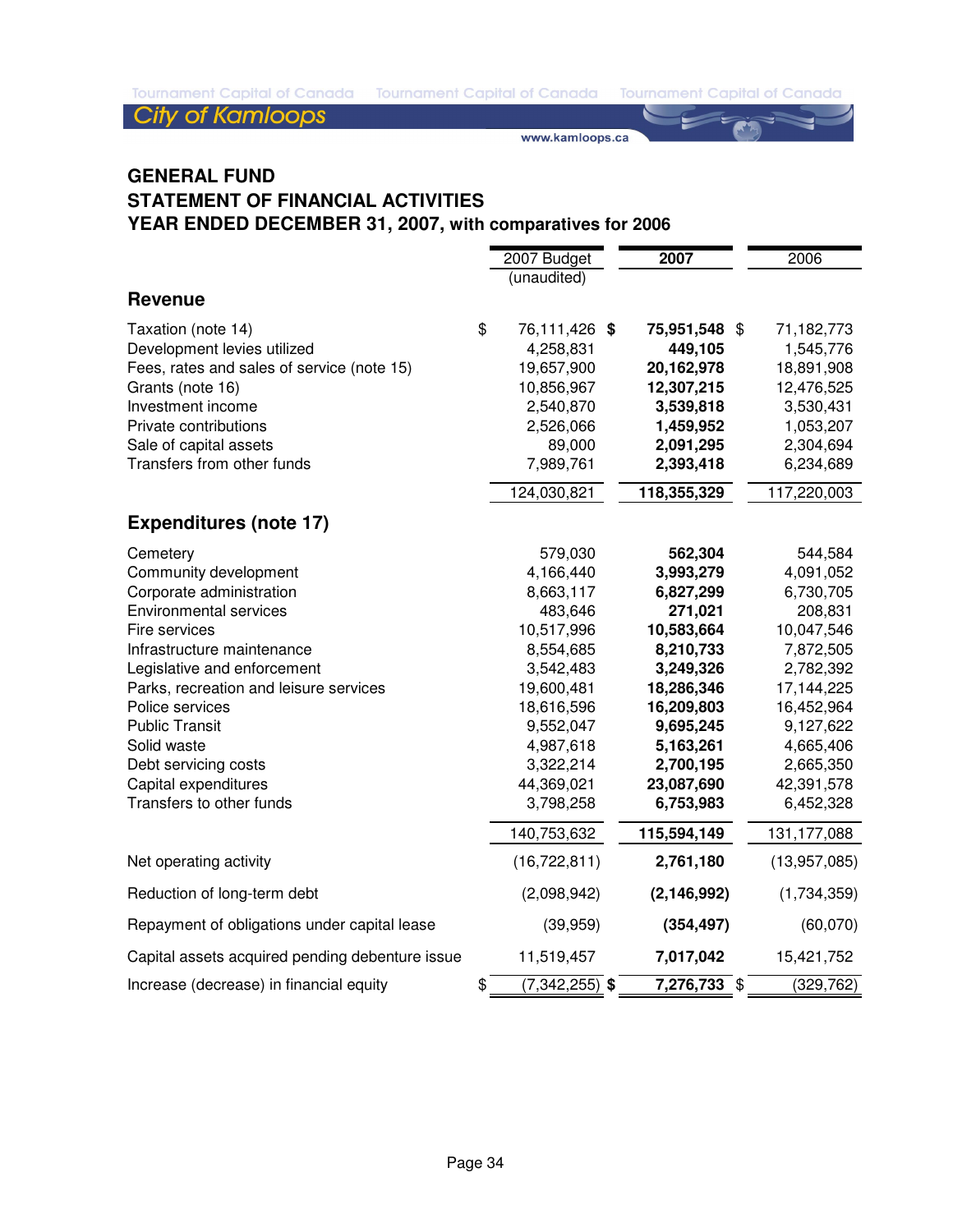**City of Kamloops** 

www.kamloops.ca

# **WATER FUND STATEMENT OF FINANCIAL POSITION AS AT DECEMBER 31, 2007, with comparatives for 2006**

|                                                                 | 2007                        | 2006                       |
|-----------------------------------------------------------------|-----------------------------|----------------------------|
| <b>Financial assets</b>                                         |                             |                            |
| Cash and short-term investments<br>Accounts receivable (note 3) | \$<br>10,585,489<br>709,062 | \$<br>8,731,819<br>987,732 |
|                                                                 |                             |                            |
|                                                                 | 11,294,551                  | 9,719,551                  |
| <b>Liabilities</b>                                              |                             |                            |
| Payroll benefits payable                                        | 148,752                     | 145,018                    |
| Long-term debt (note 8)                                         | 43,051,083                  | 44,071,908                 |
|                                                                 | 43,199,835                  | 44,216,926                 |
| <b>Net financial assets</b>                                     | (31, 905, 284)              | (34, 497, 375)             |
| <b>Non-financial assets</b>                                     |                             |                            |
| Inventory                                                       | 265,871                     | 243,177                    |
| Capital assets (note 10)                                        | 168,553,458                 | 163,526,623                |
|                                                                 | 168,819,329                 | 163,769,800                |
| <b>Net Position</b>                                             | 136,914,045                 | 129,272,425                |
| <b>Reserves, Surplus and Equity</b>                             |                             |                            |
| Reserves for operating purposes (note 11)                       | 10,000                      |                            |
| Reserves for capital purposes (note 12)                         | 6,093,098                   | 6,136,302                  |
| Surplus from operations (note 13)                               | 6,315,255                   | 6,863,250                  |
| Total financial equity                                          | 12,418,353                  | 12,999,552                 |
| Total capital equity                                            | 124,495,692                 | 116,272,873                |
|                                                                 | 136,914,045                 | 129,272,425                |
|                                                                 |                             | \$                         |

Commitments and contingencies - Note 18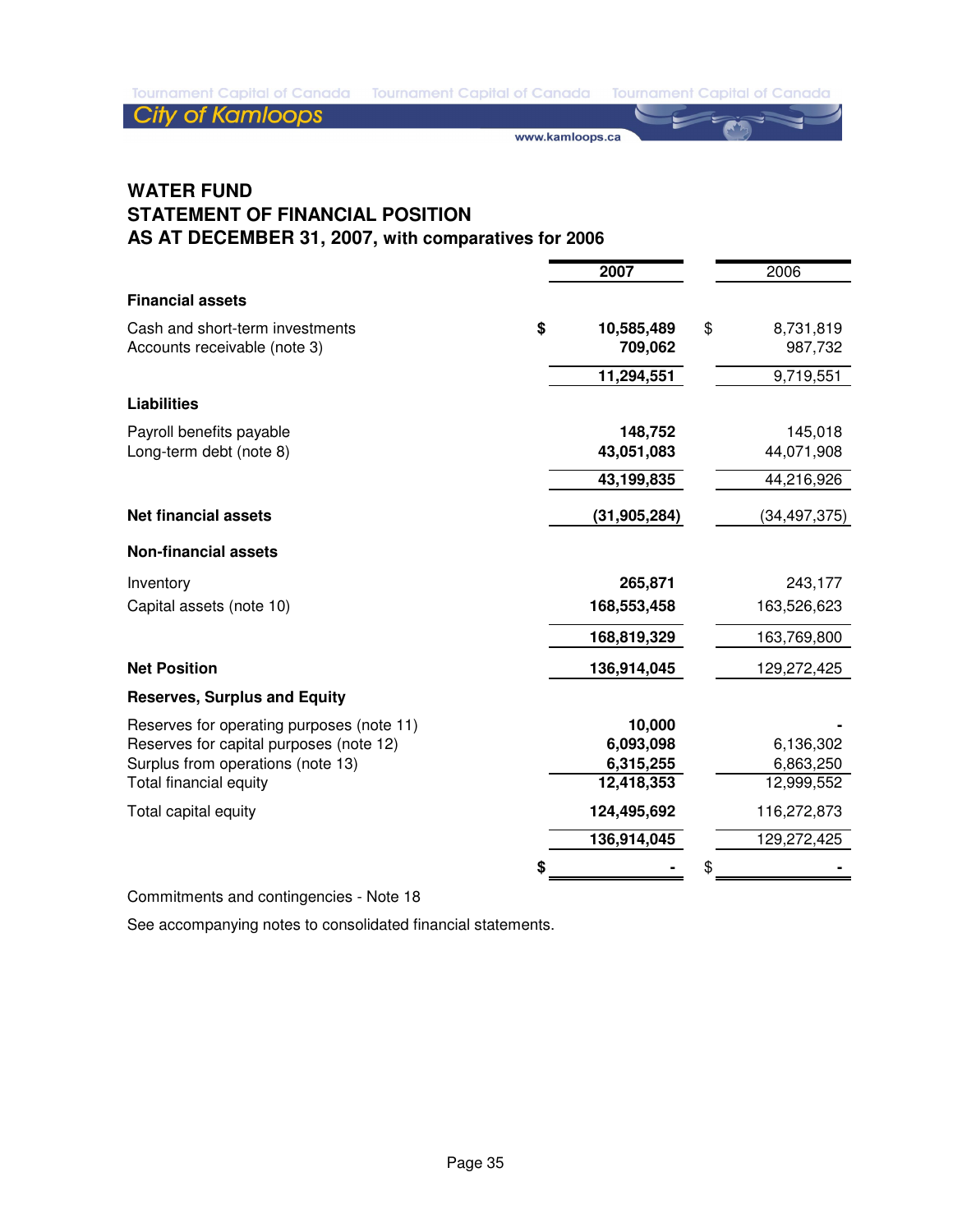**City of Kamloops** 

www.kamloops.ca

# **WATER FUND STATEMENT OF FINANCIAL ACTIVITIES YEAR ENDED DECEMBER 31, 2007, with comparatives for 2006**

|                                                                                                                                                                           | 2007 Budget<br>(unaudited)                                                    | 2007                                                                              | 2006                                                               |
|---------------------------------------------------------------------------------------------------------------------------------------------------------------------------|-------------------------------------------------------------------------------|-----------------------------------------------------------------------------------|--------------------------------------------------------------------|
| <b>Revenue</b>                                                                                                                                                            |                                                                               |                                                                                   |                                                                    |
| Development levies utilized<br>Fees, rates and sales of service (note 15)<br>Grants (note 16)<br>Investment income<br>Private contributions<br>Transfers from other funds | \$<br>1,622,713 \$<br>15,964,620<br>627,804<br>150,000<br>9,187<br>18,374,324 | 138,988 \$<br>16,167,023<br>10,000<br>2,157,161<br>171,890<br>1,529<br>18,646,591 | 787,047<br>15,573,363<br>10,667<br>415,534<br>72,638<br>16,859,249 |
| <b>Expenditures (note 17)</b>                                                                                                                                             |                                                                               |                                                                                   |                                                                    |
| Water utility<br>Debt servicing costs<br>Capital expenditures<br>Transfers to other funds                                                                                 | 6,075,032<br>2,476,387<br>15,966,931<br>705,559                               | 6,480,003<br>2,426,935<br>4,562,826<br>2,562,043                                  | 6,184,175<br>2,299,747<br>3,672,245<br>1,462,173                   |
|                                                                                                                                                                           | 25,223,909                                                                    | 16,031,807                                                                        | 13,618,340                                                         |
| Net operating activity<br>Reduction of long-term debt                                                                                                                     | (6,849,585)<br>(3,306,596)                                                    | 2,614,784<br>(3,370,824)                                                          | 3,240,909<br>(2,808,288)                                           |
| Capital assets acquired pending debenture issue                                                                                                                           | 7,268,085                                                                     | 174,841                                                                           | 1,051,858                                                          |
| Increase (decrease) in financial equity                                                                                                                                   | \$<br>$(2,888,096)$ \$                                                        | $(581, 199)$ \$                                                                   | 1,484,479                                                          |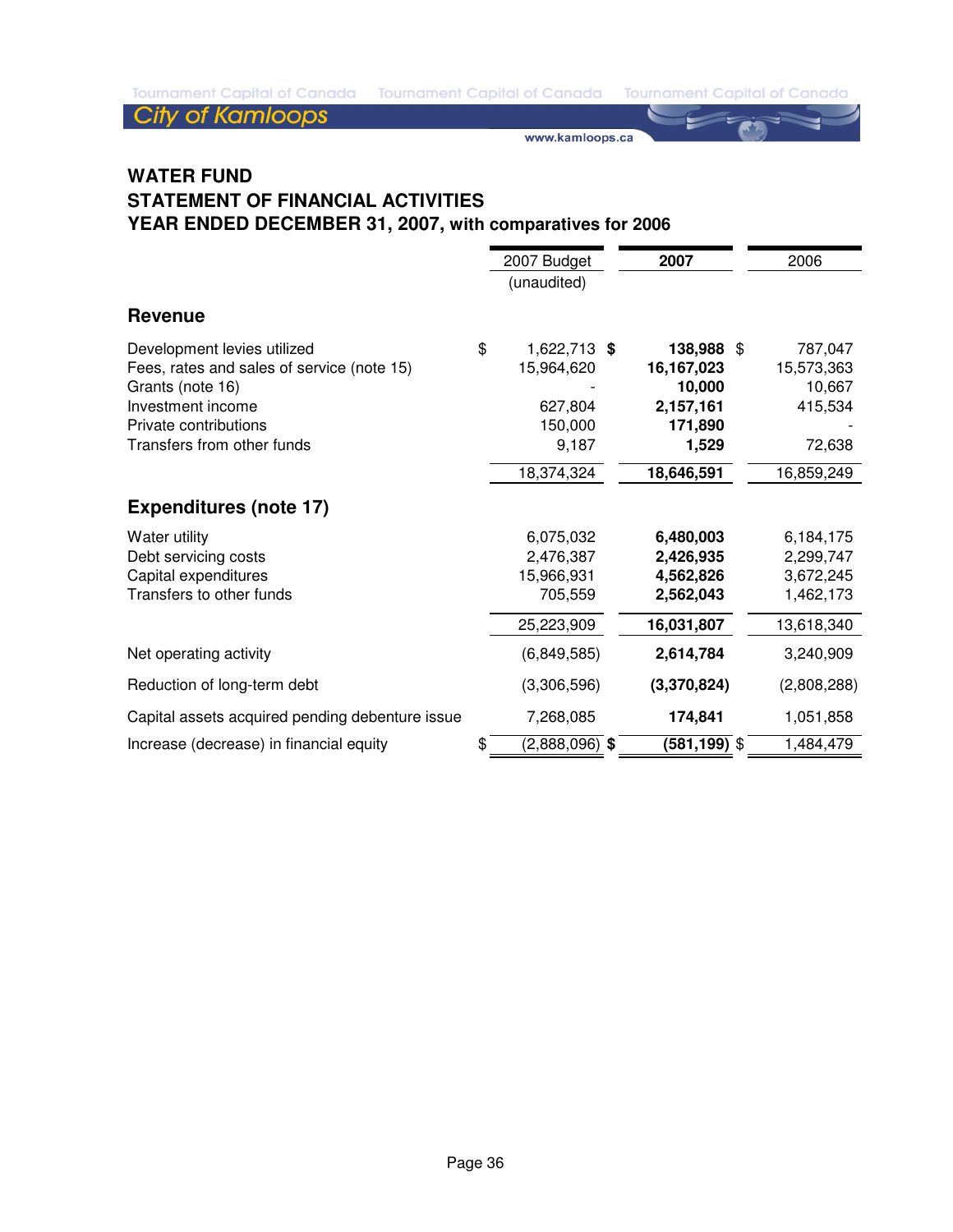**City of Kamloops** 

www.kamloops.ca

# **SEWER FUND STATEMENT OF FINANCIAL POSITION AS AT DECEMBER 31, 2007, with comparatives for 2006**

|                                           | 2007            | 2006            |
|-------------------------------------------|-----------------|-----------------|
| <b>Financial assets</b>                   |                 |                 |
| Cash and short-term investments           | \$<br>6,394,231 | \$<br>5,374,547 |
| Accounts receivable (note 3)              | 325,974         | 10,000          |
|                                           | 6,720,205       | 5,384,547       |
| <b>Liabilities</b>                        |                 |                 |
| Payroll benefits payable                  | 119,002         | 116,014         |
| Long-term debt (note 8)                   | 6,572,287       | 7,881,507       |
|                                           | 6,691,289       | 7,997,521       |
| <b>Net financial assets</b>               | 28,916          | (2,612,974)     |
| <b>Non-financial assets</b>               |                 |                 |
| Inventory                                 | 70,017          | 65,691          |
| Capital assets (note 10)                  | 95,511,576      | 92,119,784      |
|                                           | 95,581,593      | 92,185,475      |
| <b>Net Position</b>                       | 95,610,509      | 89,572,501      |
| <b>Reserves, Surplus and Equity</b>       |                 |                 |
| Reserves for operating purposes (note 11) | 10,000          |                 |
| Reserves for capital purposes (note 12)   | 1,725,083       | 2,338,399       |
| Surplus from operations (note 13)         | 6,858,243       | 4,888,160       |
| Total financial equity                    | 8,593,326       | 7,226,559       |
| Total capital equity                      | 87,017,183      | 82,345,942      |
|                                           | 95,610,509      | 89,572,501      |
|                                           |                 | \$              |

Commitments and contingencies - Note 18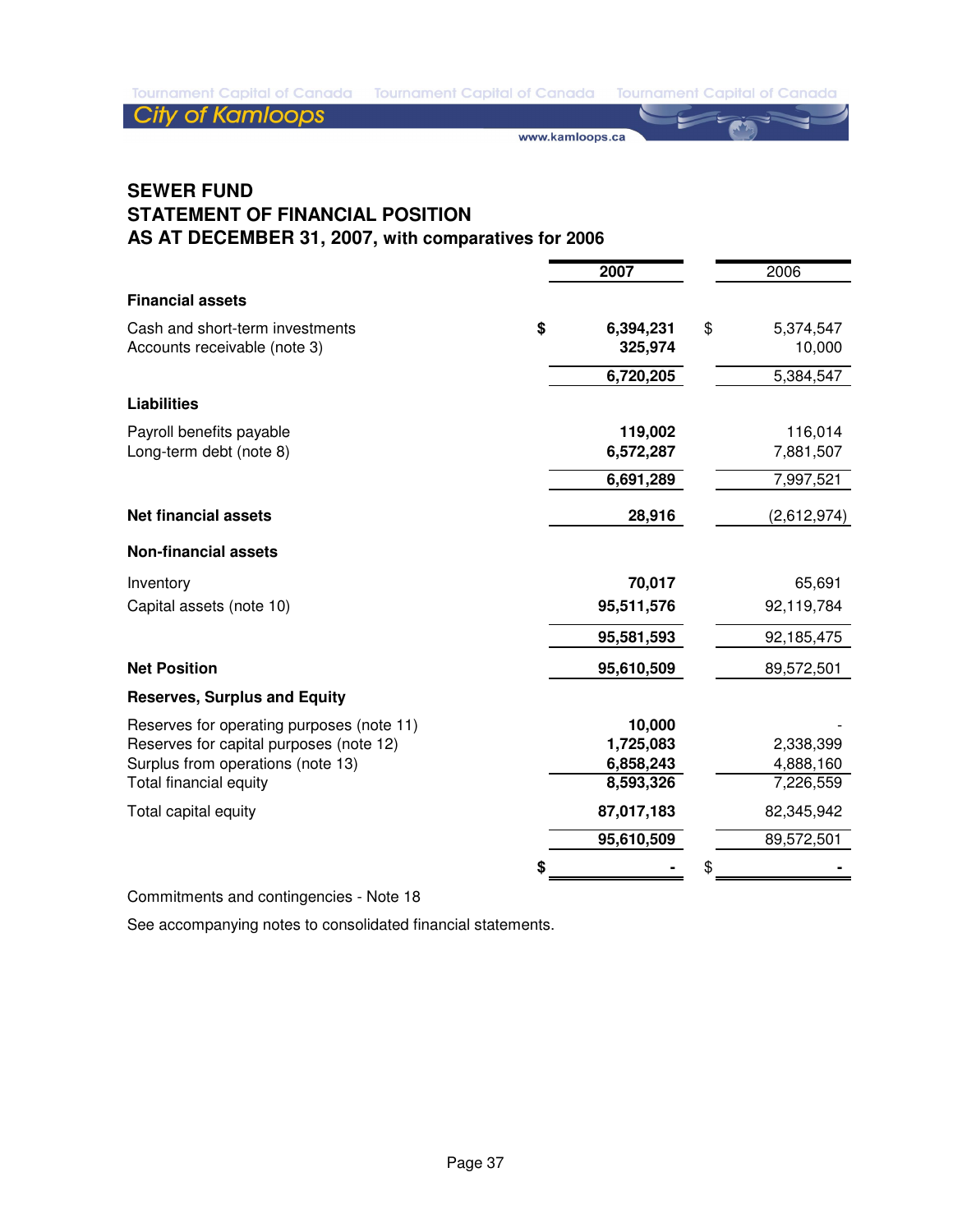**City of Kamloops** 

www.kamloops.ca

# **SEWER FUND STATEMENT OF FINANCIAL ACTIVITIES YEAR ENDED DECEMBER 31, 2007, with comparatives for 2006**

|                                                                                                                                                                           | 2007 Budget<br>(unaudited)                                     | 2007                                                                  | 2006                                                  |
|---------------------------------------------------------------------------------------------------------------------------------------------------------------------------|----------------------------------------------------------------|-----------------------------------------------------------------------|-------------------------------------------------------|
| <b>Revenue</b>                                                                                                                                                            |                                                                |                                                                       |                                                       |
| Development levies utilized<br>Fees, rates and sales of service (note 15)<br>Grants (note 16)<br>Investment income<br>Private contributions<br>Transfers from other funds | \$<br>908,443 \$<br>7,770,000<br>630,974<br>547,471<br>439,306 | 623,562 \$<br>8,004,995<br>630,974<br>2,049,837<br>125,000<br>619,443 | 672,680<br>7,886,126<br>594,359<br>560,056<br>309,056 |
|                                                                                                                                                                           | 10,296,194                                                     | 12,053,811                                                            | 10,022,277                                            |
| <b>Expenditures (note 17)</b>                                                                                                                                             |                                                                |                                                                       |                                                       |
| Sewer utility<br>Debt servicing costs<br>Capital expenditures<br>Transfers to other funds                                                                                 | 4,440,833<br>906,500<br>5,889,208<br>18,000                    | 4,134,547<br>779,586<br>2,927,782<br>1,565,679                        | 3,857,125<br>911,550<br>2,424,741<br>620,105          |
|                                                                                                                                                                           | 11,254,541                                                     | 9,407,594                                                             | 7,813,521                                             |
| Net operating activity                                                                                                                                                    | (958, 347)                                                     | 2,646,217                                                             | 2,208,756                                             |
| Reduction of long-term debt                                                                                                                                               | (1, 176, 175)                                                  | (1,309,220)                                                           | (1, 120, 480)                                         |
| Capital assets acquired pending debenture issue                                                                                                                           | 2,121,250                                                      | 29,770                                                                | 89,763                                                |
| Increase (decrease) in financial equity                                                                                                                                   | \$<br>$(13, 272)$ \$                                           | $1,366,767$ \$                                                        | 1,178,039                                             |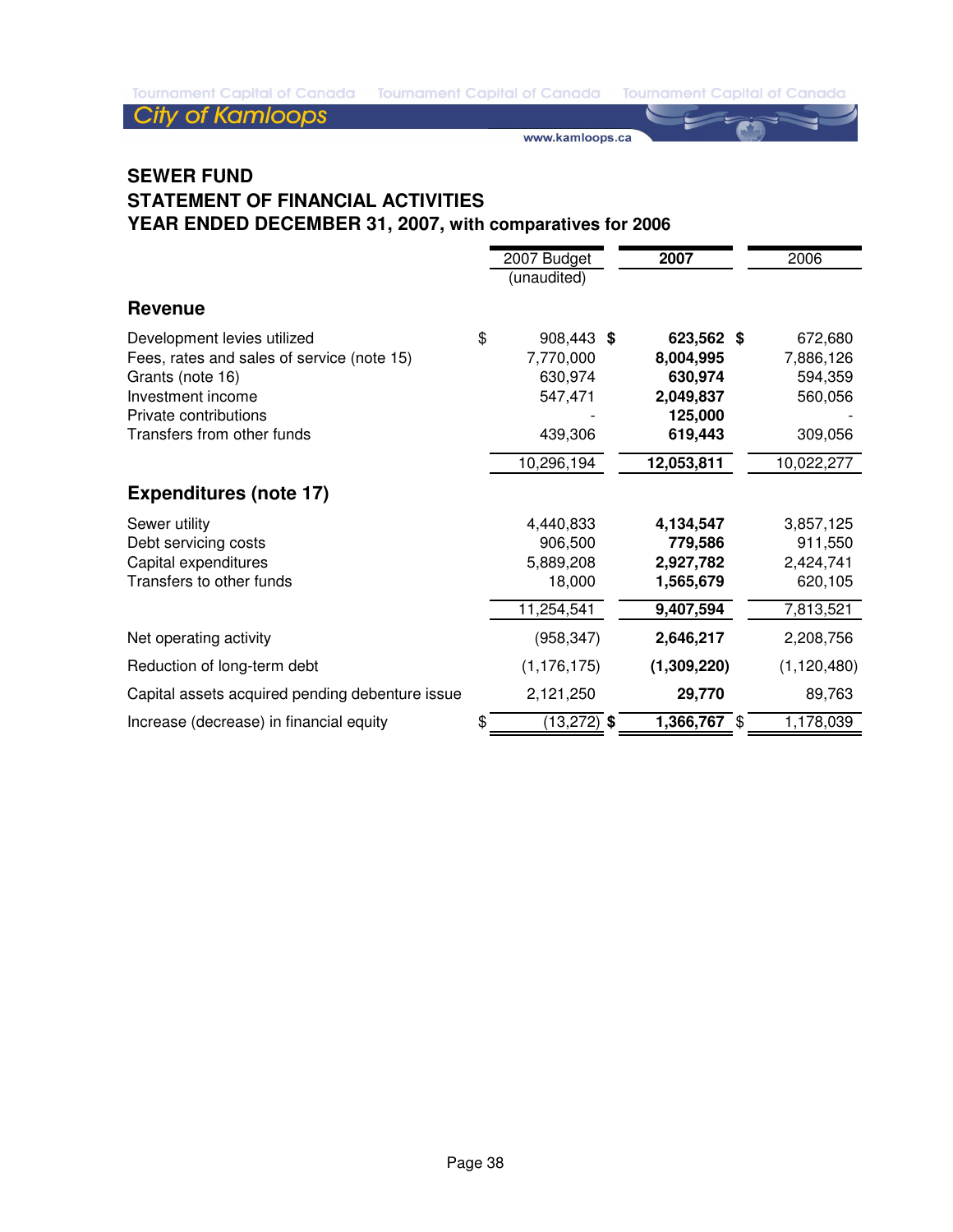www.kamloops.ca

# **CEMETERY CARE TRUST FUND STATEMENT OF FINANCIAL POSITION AS AT DECEMBER 31, 2007, with comparatives for 2006**

|                                                                             | 2007                        | 2006                        |
|-----------------------------------------------------------------------------|-----------------------------|-----------------------------|
| <b>Financial Assets</b>                                                     |                             |                             |
| Cash and short-term investments (note 2)<br>Accounts receivable (note 3)    | \$<br>1,209,533<br>9,523    | \$<br>1,132,718<br>7,582    |
|                                                                             | 1,219,056                   | 1,140,300                   |
| <b>Reserves, Surplus and Equity</b>                                         |                             |                             |
| Reserves for operating purposes (note 11)<br>Balance, beginning of the year | 1,140,300                   | 1,054,682                   |
| Add:<br>Transfer from General Revenue Fund<br>Interest Earned               | 78,756<br>66,077<br>144,833 | 85,618<br>50,058<br>135,676 |
| Less:<br>Transfer to General Revenue Fund                                   | (66,077)                    | (50,058)                    |
| Balance, end of the year                                                    | 1,219,056                   | 1,140,300                   |
|                                                                             |                             |                             |

Commitments and contingencies - Note 18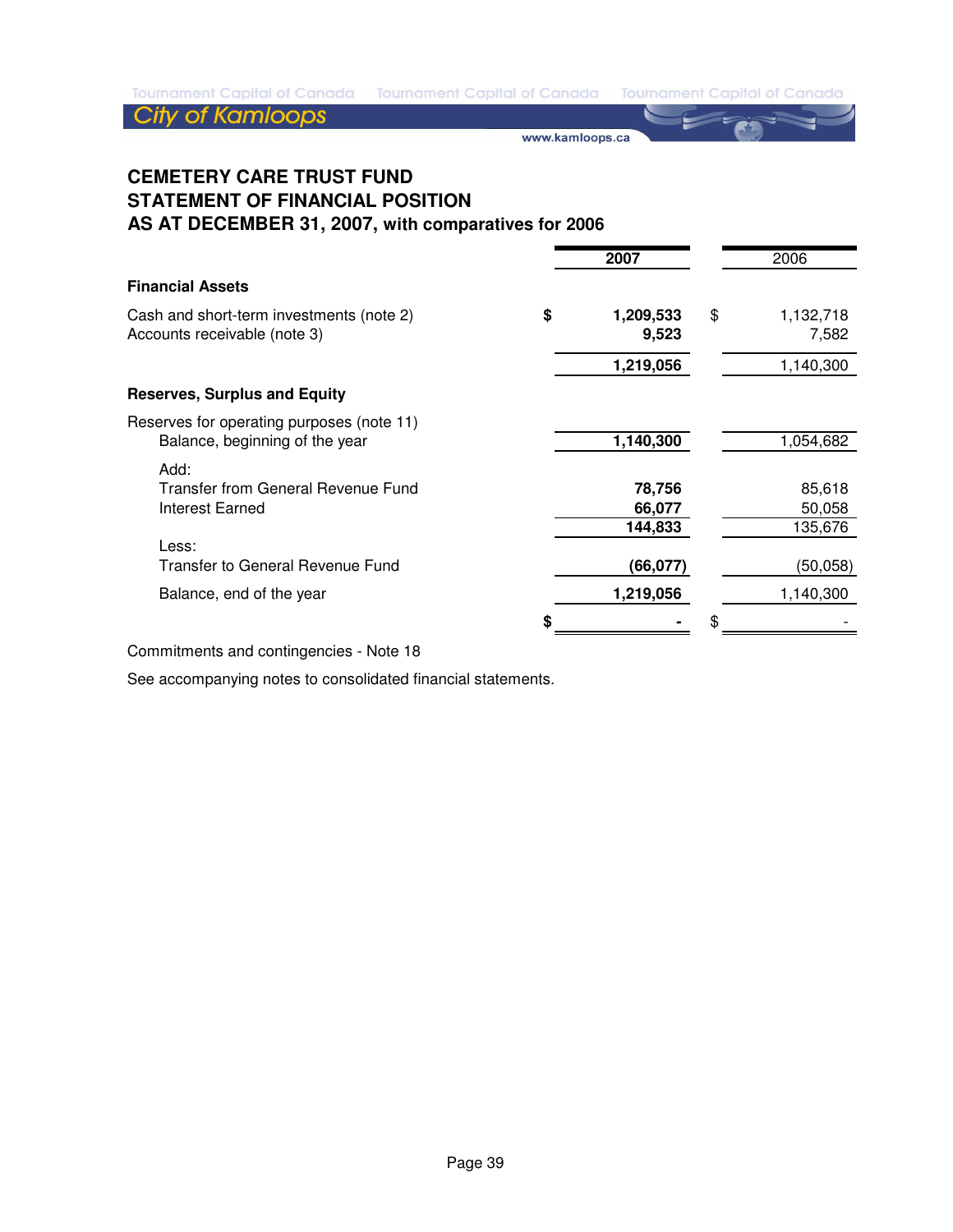www.kamloops.ca

# **STATUTORY RESERVE FUNDS STATEMENT OF FINANCIAL POSITION AS AT DECEMBER 31, 2007, with comparatives for 2006**

|                                          | 2007             | 2006             |
|------------------------------------------|------------------|------------------|
| <b>Financial Assets</b>                  |                  |                  |
| Cash and short-term investments (note 2) | \$<br>36,205,112 | \$<br>25,818,075 |
|                                          | 36,205,112       | 25,818,075       |
| <b>Liabilities</b>                       |                  |                  |
| Deferred revenue (note 7)                | 15,240,455       | 12,244,054       |
|                                          | 15,240,455       | 12,244,054       |
| <b>Net financial assets</b>              | 20,964,657       | 13,574,021       |
| <b>Reserves, Surplus and Equity</b>      |                  |                  |
| Reserves for capital purposes (note 12)  |                  |                  |
| Tax sale property fund                   | 8,363,576        | 5,387,433        |
| Local improvement fund                   | 154,480          | 738,679          |
| Debt retirement fund                     | 19,403           | 18,703           |
| Parking facility reserve                 | 400,062          | 340,708          |
| Land sale reserve fund                   | 1,942,681        | 97,468           |
| Equipment replacement fund               | 10,084,455       | 6,991,030        |
| Total financial equity                   | 20,964,657       | 13,574,021       |
|                                          |                  |                  |

Commitments and contingencies - Note 18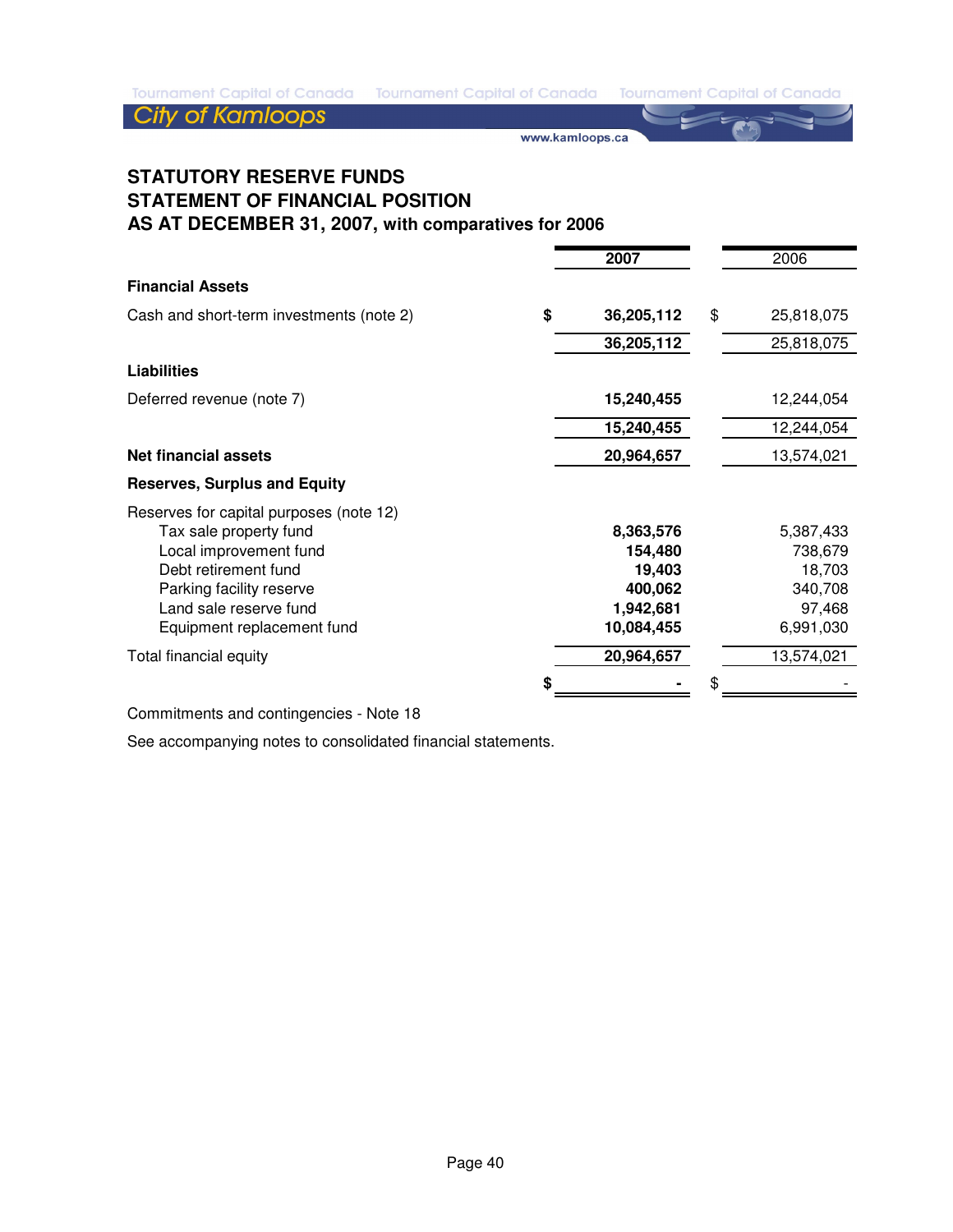# **City of Kamloops**

www.kamloops.ca

# **STATUTORY RESERVE FUNDS STATEMENT OF FINANCIAL ACTIVITIES YEAR ENDED DECEMBER 31, 2007, with comparatives for 2006**

|                                                                                                                                     | 2007 Budget<br>(unaudited)                                           | 2007                                                               | 2006                                                                |
|-------------------------------------------------------------------------------------------------------------------------------------|----------------------------------------------------------------------|--------------------------------------------------------------------|---------------------------------------------------------------------|
| <b>Revenue</b>                                                                                                                      |                                                                      |                                                                    |                                                                     |
| Transfer to:<br>Tax sale property<br>Local improvement<br>Debt retirement<br>Parking facility<br>Land sale<br>Equipment replacement | \$<br>209,000 \$<br>30,930<br>125,272<br>27,000<br>4,043,352         | 3,057,452 \$<br>33,522<br>700<br>177,280<br>1,847,656<br>4,291,070 | 984,251<br>49,162<br>650<br>168,160<br>1,761,455<br>3,743,687       |
| Cemetery trust                                                                                                                      | 79,800                                                               | 78,756                                                             | 85,628                                                              |
|                                                                                                                                     | 4,515,354                                                            | 9,486,436                                                          | 6,792,993                                                           |
| <b>Expenditures</b>                                                                                                                 |                                                                      |                                                                    |                                                                     |
| Transfer from:<br>Tax sale property<br>Local improvement<br>Parking facility<br>Land sale<br>Equipment replacement                  | 343,898<br>553,530<br>198,780<br>1,634,155<br>5,654,218<br>8,384,581 | 81,309<br>617,721<br>117,926<br>2,443<br>1,197,645<br>2,017,044    | 30,205<br>305,699<br>362,261<br>1,974,267<br>2,616,270<br>5,288,702 |
| Increase (decrease) in financial equity                                                                                             | \$<br>$(3,869,227)$ \$                                               | 7,469,392                                                          | \$<br>1,504,291                                                     |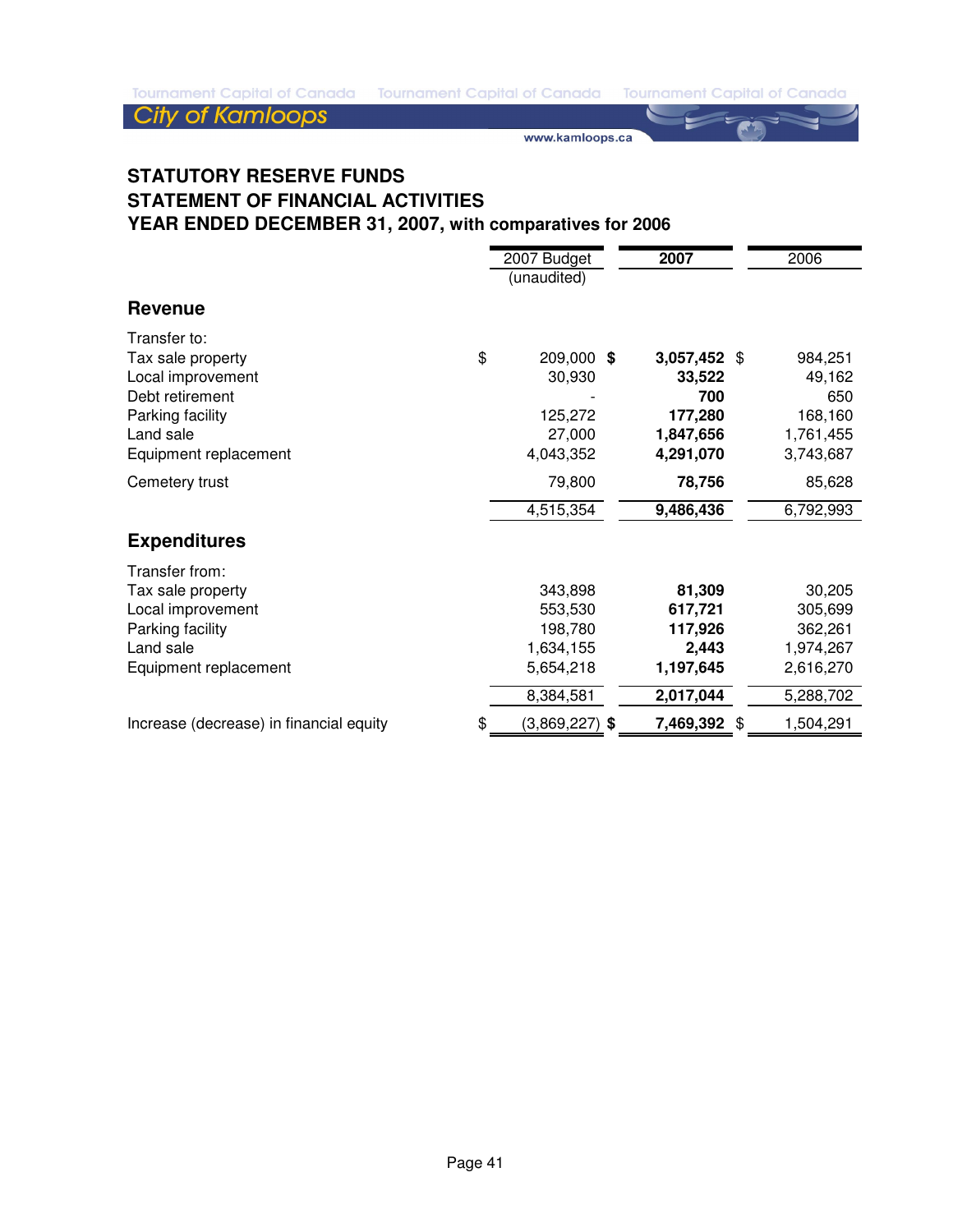**City of Kamloops** 

www.kamloops.ca

**KAMLOOPS AIRPORT AUTHORITY SOCIETY STATEMENT OF FINANCIAL POSITION AS AT DECEMBER 31, 2007, with comparatives for 2006**

**2007** 2006 **Financial assets** Cash and short-term investments (note 2) **\$ 1,013,165** \$ 551,298 Accounts receivable (note 3) **128,868** 78,311  **1,142,033** 629,609 **Liabilities** Accounts payable (note 4) **72,758** 47,279 Obligations under capital lease (note 9) **23,812** 23,812 **96,570** 82,976 **Net financial assets** 546,633 **Non-financial assets** Capital assets (note 10) **50,471,822** 50,288,759  **50,471,822** 50,288,759 **Net Position 51,517,285** 50,835,392 **Reserves, Surplus and Equity** Reserves for capital purposes (note 12) **1,000,011** 510,216 Surplus from operations (note 13) 69,264 69,264 Total financial equity **1,069,275** 582,330 Total capital equity **50,448,010** 50,253,062  **51,517,285** 50,835,392 **\$ -** \$ **-**

Commitments and contingencies - Note 18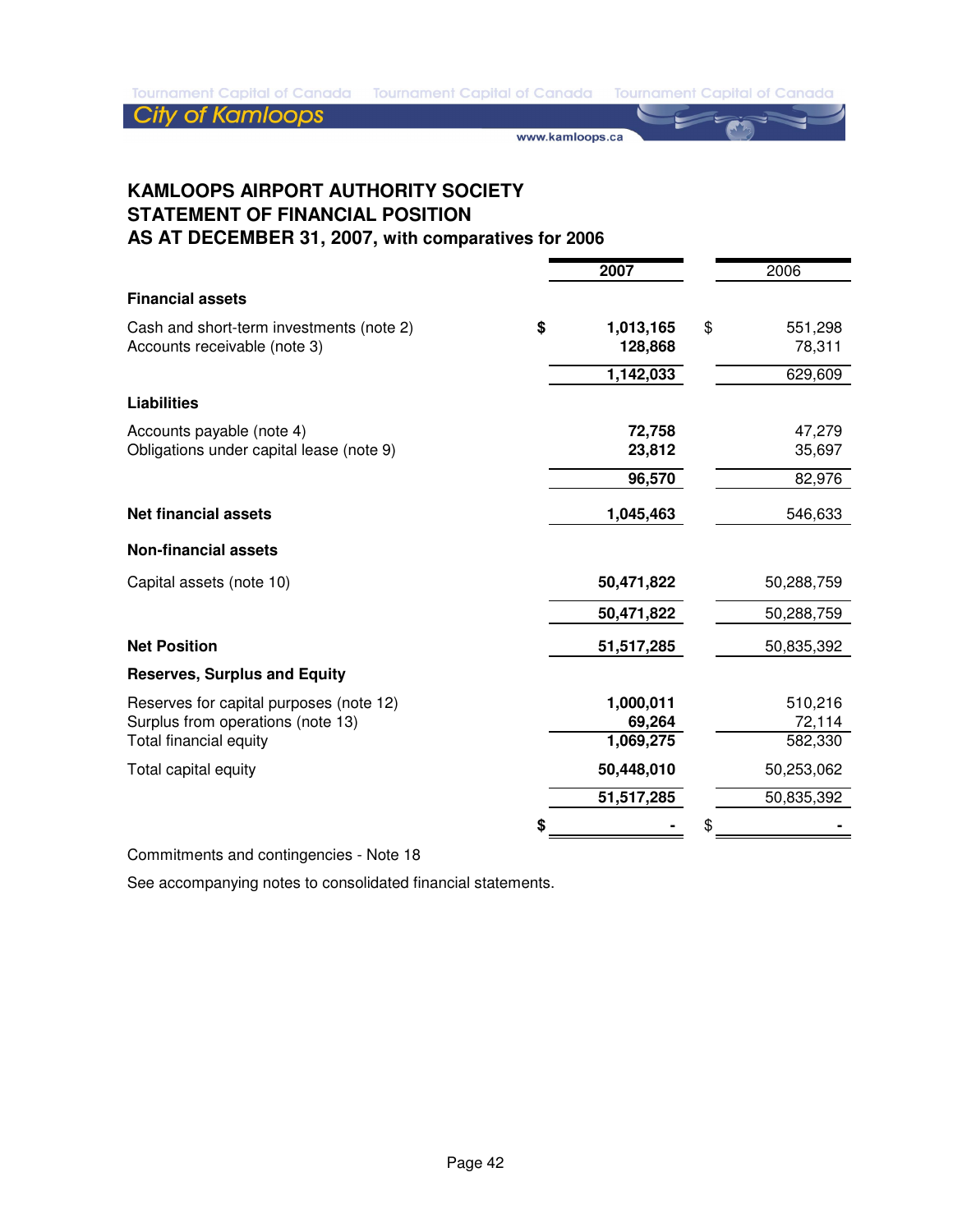www.kamloops.ca

# **KAMLOOPS AIRPORT AUTHORITY SOCIETY STATEMENT OF FINANCIAL ACTIVITIES YEAR ENDED DECEMBER 31, 2007, with comparatives for 2006**

|                                                                                           | 2007 Budget<br>(unaudited) |      | 2007                      | 2006                    |
|-------------------------------------------------------------------------------------------|----------------------------|------|---------------------------|-------------------------|
| Revenue                                                                                   |                            |      |                           |                         |
| Fees, rates and sales of service (note 15)<br>Investment income                           | \$                         | - \$ | 829,170<br>34,474         | 389,791<br>17,681       |
|                                                                                           |                            |      | 863,644                   | 407,472                 |
| <b>Expenditures (note 17)</b>                                                             |                            |      |                           |                         |
| <b>Kamloops Airport Authority Society</b><br>Debt servicing costs<br>Capital expenditures |                            |      | 181,600<br>151<br>183,063 | 70,728<br>98<br>269,937 |
|                                                                                           |                            |      | 364,814                   | 340,763                 |
| Net operating activity                                                                    |                            |      | 498,830                   | 66,709                  |
| Capital assets acquired under capital lease                                               |                            |      |                           | 42,620                  |
| Repayment of obligations under capital lease                                              |                            |      | (11, 885)                 | (6,922)                 |
| Increase (decrease) in financial equity                                                   | \$                         | S    | 486,945                   | 102,407                 |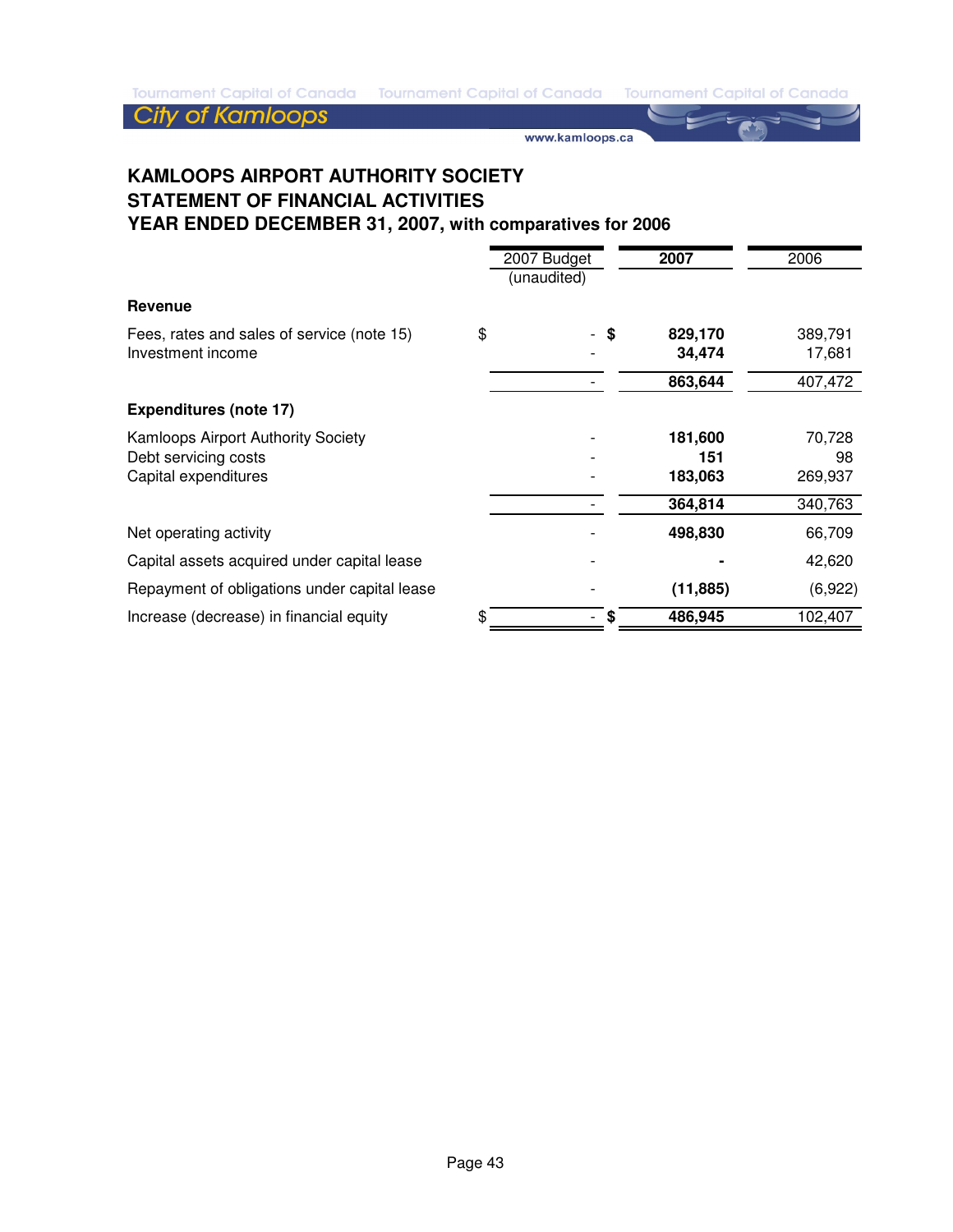**City of Kamloops** 

www.kamloops.ca

# **VENTURE KAMLOOPS BUSINESS DEVELOPMENT SOCIETY STATEMENT OF FINANCIAL POSITION**

**AS AT DECEMBER 31, 2007, with comparatives for 2006**

|                                          | 2007          | 2006         |
|------------------------------------------|---------------|--------------|
| <b>Financial assets</b>                  |               |              |
| Cash and short-term investments (note 2) | \$<br>102,828 | \$<br>49,319 |
| Accounts receivable (note 3)             | 28,393        | 60,819       |
|                                          | 131,221       | 110,138      |
| <b>Liabilities</b>                       |               |              |
| Accounts payable (note 4)                | 26,162        | 20,641       |
|                                          | 26,162        | 20,641       |
| <b>Net financial assets</b>              | 105,059       | 89,497       |
| <b>Non-financial assets</b>              |               |              |
| Prepaid expenses                         | 7,510         | 5,550        |
| Capital assets (note 10)                 | 35,782        | 34,265       |
|                                          | 43,292        | 39,815       |
| <b>Net Position</b>                      | 148,351       | 129,312      |
| <b>Reserves, Surplus and Equity</b>      |               |              |
| Surplus from operations (note 13)        | 112,569       | 95,047       |
| Total financial equity                   | 112,569       | 95,047       |
| Total capital equity                     | 35,782        | 34,265       |
|                                          | 148,351       | 129,312      |
|                                          |               | \$           |

Commitments and contingencies - Note 18